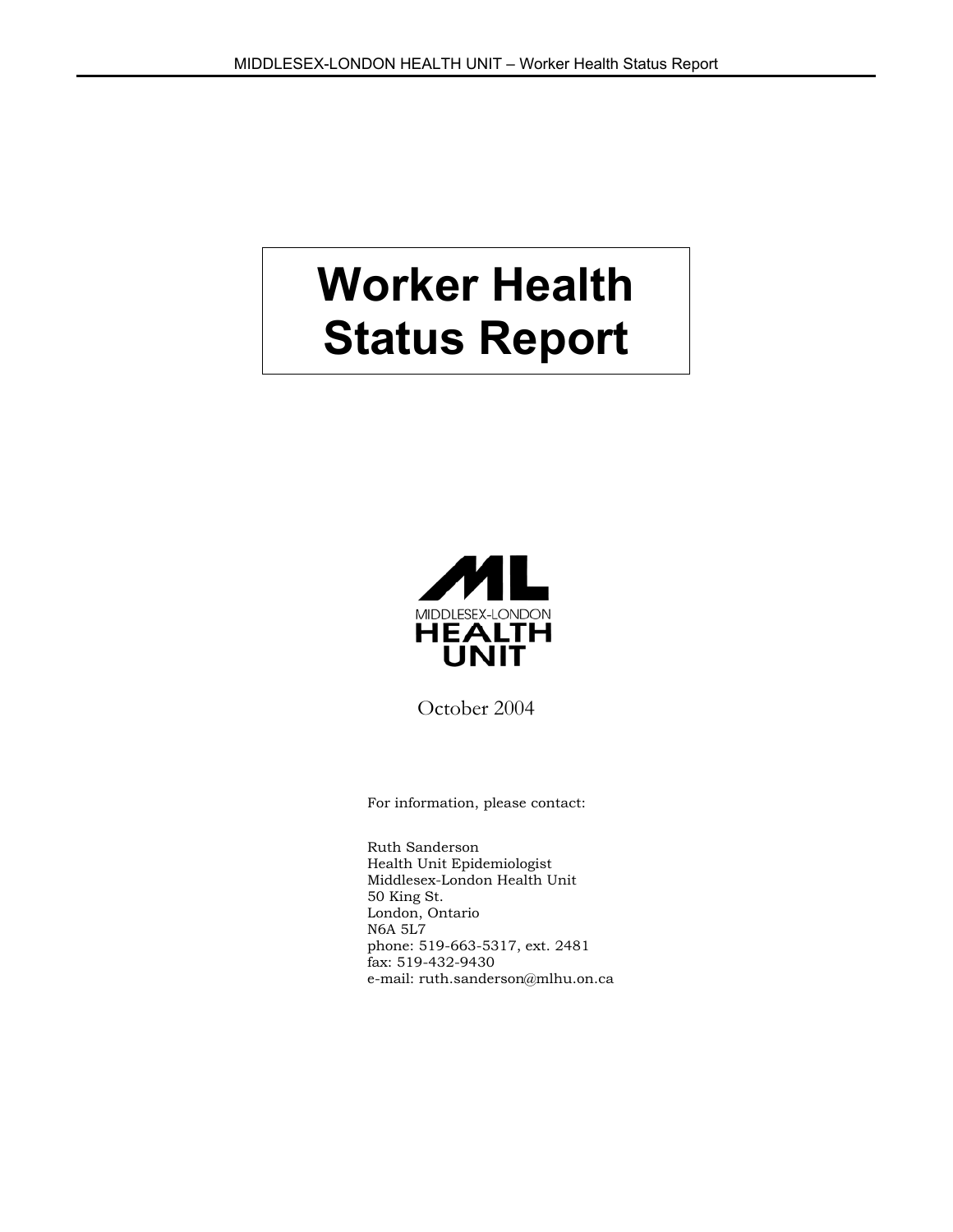© Copyright 2004 Middlesex-London Health Unit 50 King Street London, Ontario N6A 5L7

Cite reference as: Middlesex-London Health Unit (2004). Worker Health Status Report, London, Ontario: Author.

Author: Linda Ann Turner, Contract Epidemiologist

All rights reserved.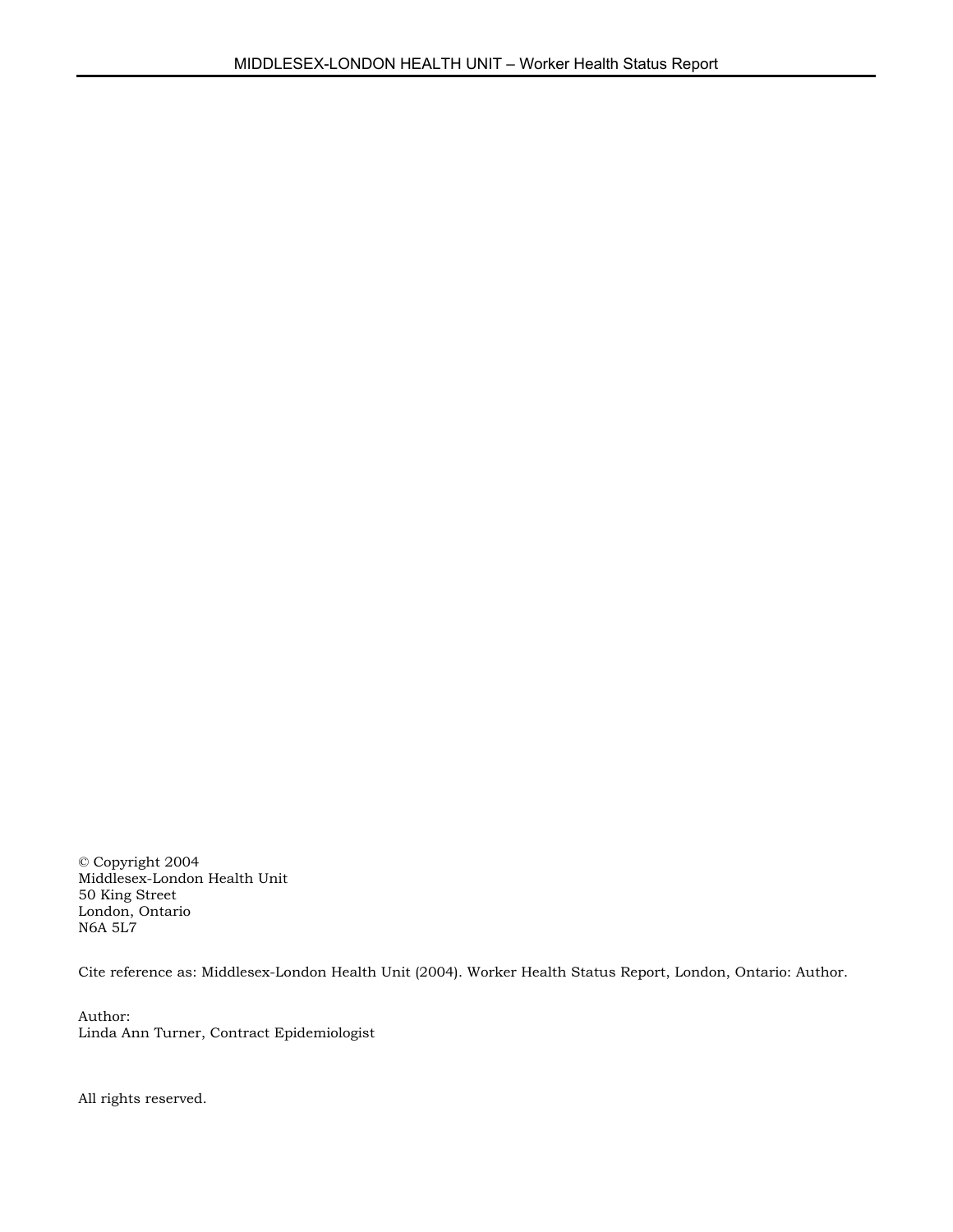# **Table of Contents**

| Employment in London and Middlesex: Location, Travel to Work, and Language in the Workplace  9 |     |
|------------------------------------------------------------------------------------------------|-----|
|                                                                                                |     |
|                                                                                                |     |
|                                                                                                |     |
|                                                                                                |     |
|                                                                                                |     |
|                                                                                                |     |
|                                                                                                |     |
|                                                                                                |     |
|                                                                                                |     |
|                                                                                                |     |
|                                                                                                |     |
|                                                                                                |     |
|                                                                                                |     |
|                                                                                                |     |
|                                                                                                |     |
|                                                                                                |     |
|                                                                                                |     |
|                                                                                                |     |
|                                                                                                |     |
|                                                                                                |     |
|                                                                                                |     |
|                                                                                                |     |
|                                                                                                |     |
|                                                                                                | .25 |
|                                                                                                |     |
|                                                                                                |     |
|                                                                                                |     |
|                                                                                                |     |
|                                                                                                |     |
|                                                                                                |     |
|                                                                                                |     |
|                                                                                                |     |
|                                                                                                |     |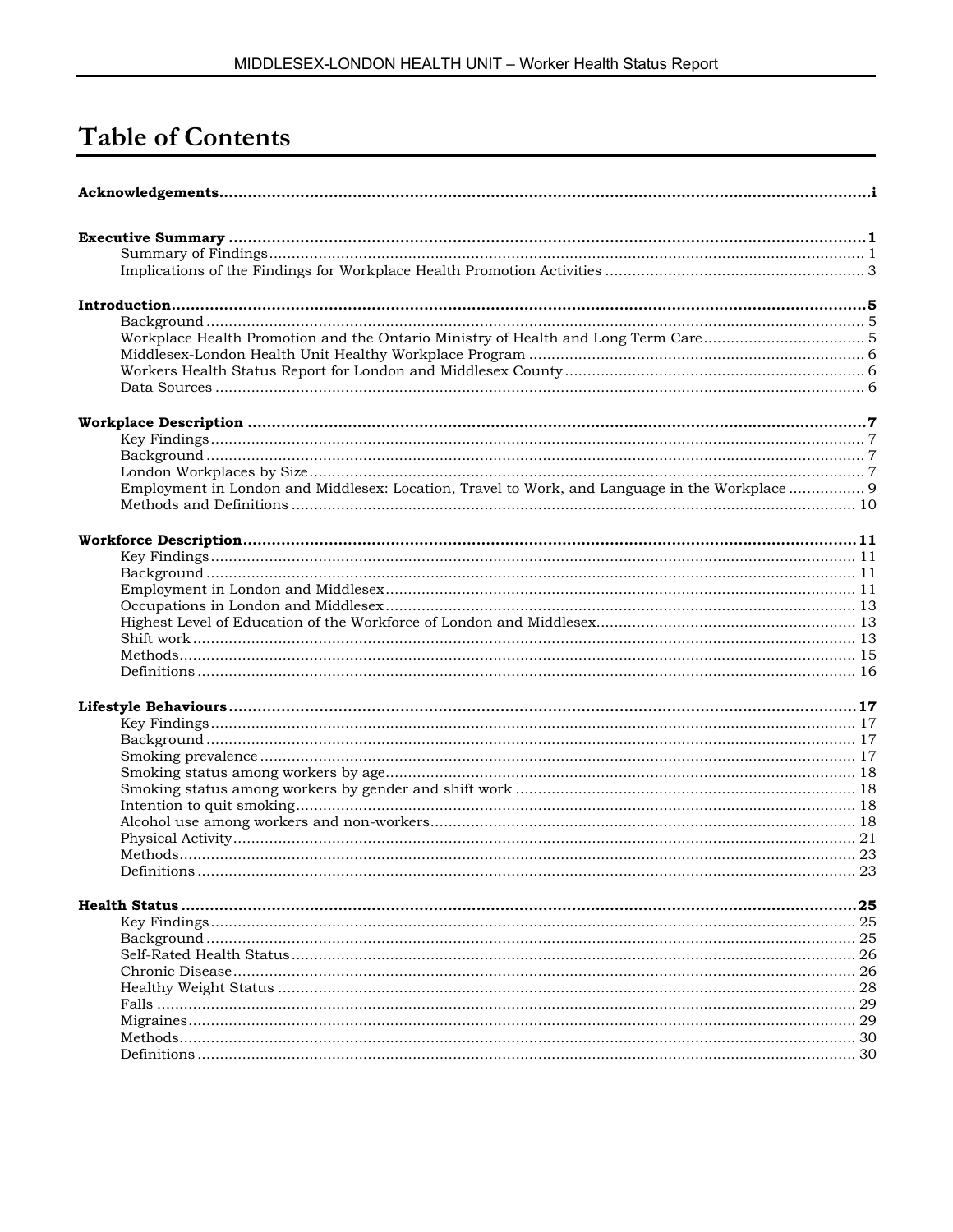# **Appendices**

| A. Mandatory Programs and Health Services Guidelines: Workplace Health Promotion Activity Requirements 45 |  |
|-----------------------------------------------------------------------------------------------------------|--|
|                                                                                                           |  |

# **Figures**

| 1.1 |                                                                                                       |  |
|-----|-------------------------------------------------------------------------------------------------------|--|
| 1.2 | London Establishments Listed in the London Business Directory, 2003/2004, Industrial                  |  |
|     |                                                                                                       |  |
| 1.3 |                                                                                                       |  |
| 1.4 | Mode of Transportation to Work, London and Middlesex Workers, Aged 15+, 2001 10                       |  |
| 1.5 |                                                                                                       |  |
| 2.1 | Labour Force Participation and Unemployment Rates, London, Middlesex County, Ontario Population       |  |
| 2.2 | Labour Force Participation by Age Group, London, Middlesex County, & Ontario, 2001  12                |  |
| 2.3 | Employment Status by Gender, Age 18+, Middlesex-London Health Unit, 2001–2002  13                     |  |
| 2.4 |                                                                                                       |  |
| 2.5 | Highest Level of Education, Workers, Age 15+, London and Middlesex (compared to Ontario), 2001  14    |  |
| 2.6 |                                                                                                       |  |
| 3.1 | Daily Smoking Rate by Employment Status, Age 18+, Middlesex-London Health Unit, 2001-2002  18         |  |
| 3.2 | Smoking Status by Age Group, Workers Aged 18-64, Middlesex-London Health Unit, 2001–2002 19           |  |
| 3.3 | Daily Smoking by Gender and Shift Status, Workers, Aged 18+, Middlesex-London Health Unit,            |  |
|     |                                                                                                       |  |
| 3.4 | Readiness to Quit Smoking by Gender, Workers Aged 18+, Middlesex-London Health Unit, 2001-2002 20     |  |
| 3.5 | Alcohol Used in the Past Year by Employment Status, Age 18+, Middlesex-London Health Unit,            |  |
| 3.6 | Adherence to Gender-Specific Low Risk Drinking Guidelines by Employment Status, Males, Age 18+ 21     |  |
| 3.7 | Physically Active by Age, Full Time Workers Aged 18-64, Middlesex-London Health Unit, 2000–2001 22    |  |
| 3.8 | Physically Active by Gender, Full Time Workers Aged 18-64, Middlesex-London Health Unit, 2000-2001 22 |  |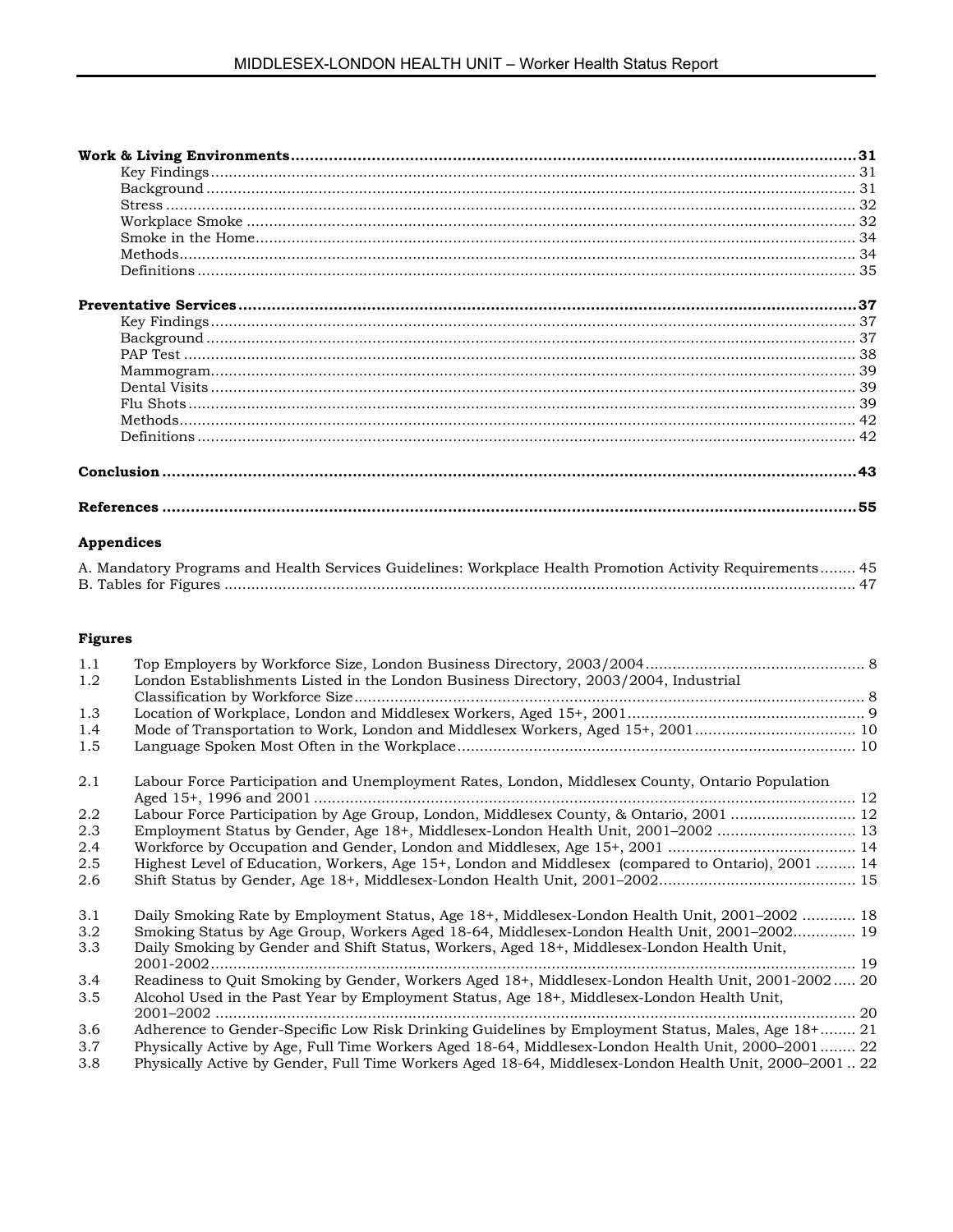| 4.1 | Self-Rated Health Status by Employment Status, Age 18+, Middlesex-London Health Unit, 2001–2002 26 |     |
|-----|----------------------------------------------------------------------------------------------------|-----|
| 4.2 | Chronic Disease by Employment Status, Age 18+, Middlesex-London Health Unit, 2001–2002             |     |
| 4.3 |                                                                                                    |     |
| 4.4 | Weight Status by Gender, Workers Aged 20-64, Middlesex-London Health Unit, 2001-2002  28           |     |
| 4.5 | Weight Status by Age, Workers Aged 20-64, Middlesex-London Health Unit, 2001-2002  29              |     |
| 4.6 | Falls by Work Status by Age, Workers Aged 18-64, Middlesex-London Health Unit, 2001-2002 29        |     |
| 5.1 | Self-perceived High Work Stress by Gender, Full Time Workers Aged 18-64, Middlesex-London          |     |
| 5.2 | Support Total Smoking Ban in the Workplace by Gender and Shift Work Status, Workers Aged 18+,      |     |
| 5.3 | Support Total Smoking Ban in the Workplace by Age, Workers, Aged 18-64, Middlesex-London           |     |
| 5.4 | Household Smoke-free Status, Workers Aged 18+, Middlesex-London Health Unit, 2001-2002 34          |     |
| 6.1 |                                                                                                    |     |
| 6.2 | Has Had a PAP Test by Age Group, Women Aged 18+, Middlesex-London Health Unit, 2001-2002  39       |     |
| 6.3 | Has Ever Had a Mammogram by Age, Working Women Aged 18-64, Middlesex-London Health Unit,           | .40 |
| 6.4 | Excellent or Very Good Self-rated Oral Health by Employment Status, Aged 18+,                      |     |
|     |                                                                                                    |     |
| 6.5 | Had Flu Shot by Employment Status, Aged 18+, Middlesex-London Health Unit, 2001-2002 41            |     |
| 6.6 | Had Flu Shot by Age, Workers Aged 18-64, Middlesex-London Health Unit, 2001-2002 41                |     |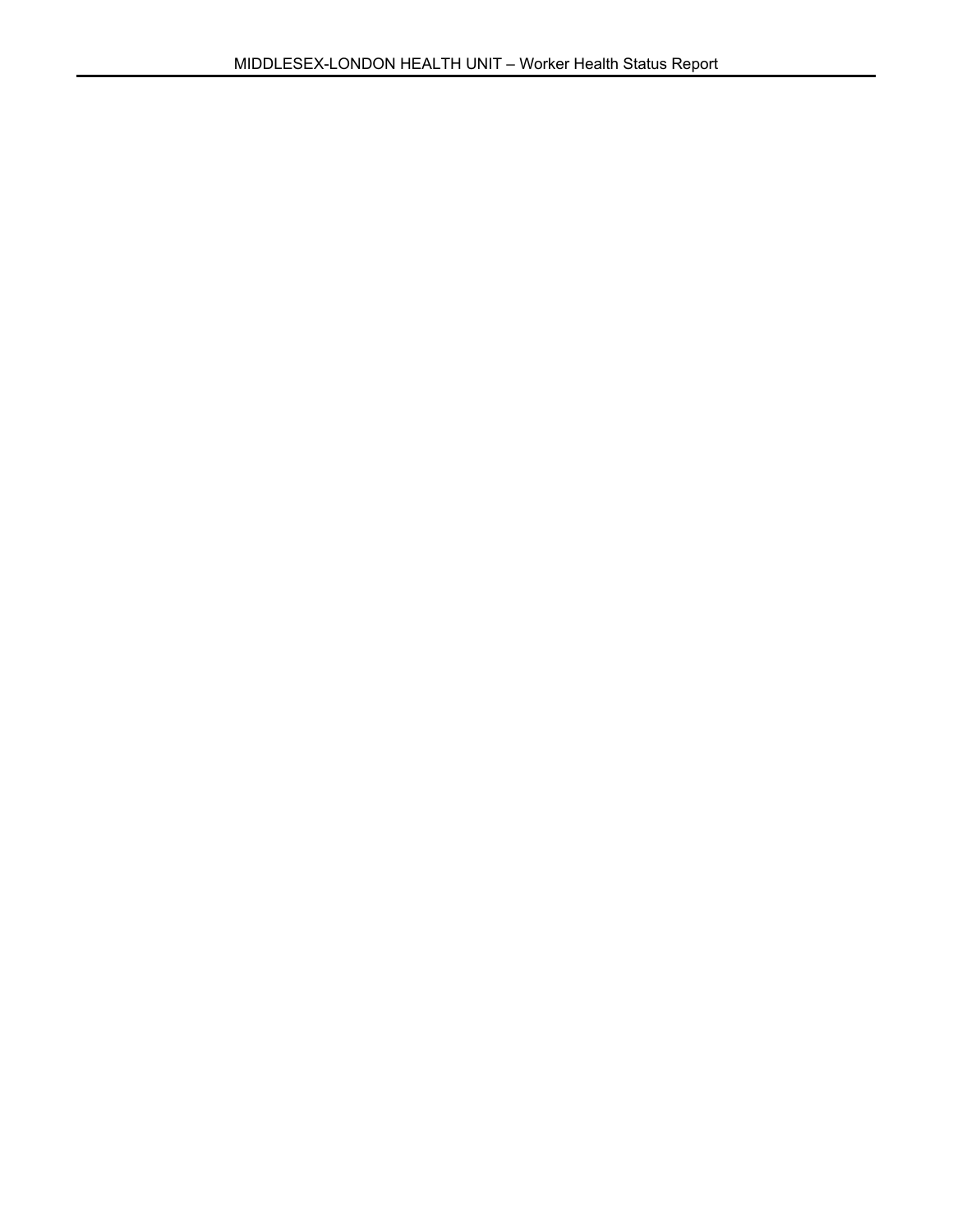# **Acknowledgements**

This report is the initiative of Ruth Sanderson, Health Unit Epidemiologist, Research, Education, Evaluation & Development (REED) Services, Middlesex-London Health Unit. Dr. Linda Turner, an epidemiologist on contract to the MLHU, wrote the report. Ruth conceptualized the report and methodological design and coordinated the completion. Ruth also provided much useful feedback on background material and the selection of data for inclusion in the report. Paul Heidenheim of Clear Light Research Services conducted the analysis of the data and prepared an initial draft of descriptive text to accompany graphs.

The author wishes to thank Bernie McCall, Public Health Nurse, Environmental Health and Chronic Disease Prevention Services, MLHU, for her input into the content and scope of the document and her insightful comments on the final draft; the "Middlesex-London Healthy Workplace Program Workgroup" for their input and guidance; Bernie Lueske for checking data quality and conducting additional analyses; and Nancy Forbes for formatting the final version.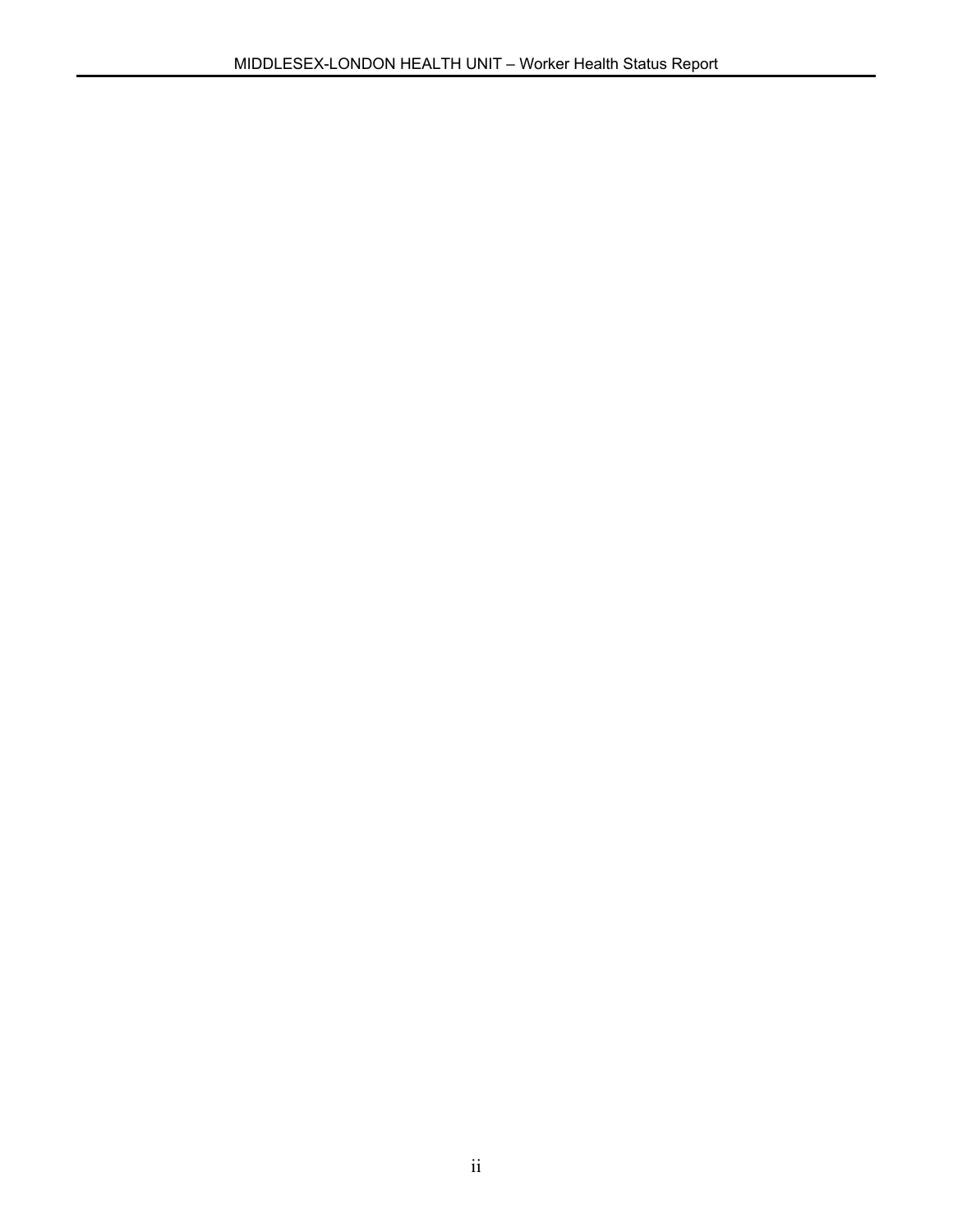# **Executive Summary**

*Work is not man's punishment. It is his reward and his strength and his pleasure.*

*George Sand*

*I would live all my life in nonchalance and insouciance, Were it not for making a living, which is rather a nouciance.*

*Ogden Nash*

Whether you agree with George Sand or Ogden Nash, the reality is that most people must work to support themselves and their families. In fact, in London and Middlesex, about two-thirds of the population over the age of 15 participate in the workforce. This proportion rises to nearly 90% among people between the ages of 25 and 44.

Although the physical, emotional, and intellectual demands of jobs vary, workforce participation and productivity are enhanced when workers are in good health. While employers have a responsibility to provide workers with a safe and healthy work environment, workers themselves must take responsibility for maintaining their health, as well.

One of the concerns of public health is to help prevent chronic disease and injury through organized community-wide strategies. Under the Health Promotion and Protection Act, the Ontario Ministry of Health and Long-term Care has set goals and targets for chronic disease and injury prevention. These goals and targets are set out in *Mandatory Health Programs and Services Guidelines*[.1](#page-64-0) Recognizing that the majority of adults spend a large amount of time at work, the *Guidelines* outline several specific health promotion activities to be delivered in the workplace (Appendix A).

Under the Middlesex-London Healthy Workplace Program, the Middlesex-London Health Unit has been providing health promotion in the workplace for several years. To better inform program planning for this group, the Worker Health Status Report was undertaken. The main objectives of the report were to compile available information to describe the workforce in London and Middlesex and to summarize what is known about the health status and health behaviour of London and Middlesex workers. This report uses information from several sources. These are: the London Business Directory 2003/2004, compiled by the London Economic Development Corporation; the 2001 Census and the 2000/2001 Canadian Community Health Survey, conducted by Statistics Canada; and the Rapid Risk

Factor Surveillance System, conducted by the Institute for Social Research at York University.

### **Summary of Findings**

#### **Half of workers in large establishments but small workplaces predominate**

Most Londoners are likely aware that several large health and educational facilities are located in London. In fact, of the ten London establishments employing 2000 or more people, five are educational or health facilities. Also according to the London Business Directory, more than half of London workers work in large establishments where 100 or more people are employed. But small workplaces predominate. Indeed, more than 70% of the London work establishments listed in the London Business Directory employ fewer than 20 people.

Other information gathered for this report showed that most London and Middlesex workers work at a fixed address away from home, travel to work by motor vehicle and speak English in the workplace. Only 8% of London and Middlesex workers walk or bicycle to work.

#### **Largest proportion of London and Middlesex workers works in sales and service**

The London and Middlesex workforce is well educated; approximately half have a post secondary education. The largest proportion (24.2%) of the workforce of London and Middlesex works in sales and service occupations, while the second largest proportion works in business, finance and administration (17.6%).

There are approximately equal numbers of men and women in the workforce in London and Middlesex. Men are more likely to work in management, trades, transport and primary industries, such as farming. Proportionately more women work in occupations related to health, social science, finance, education, and sales and service.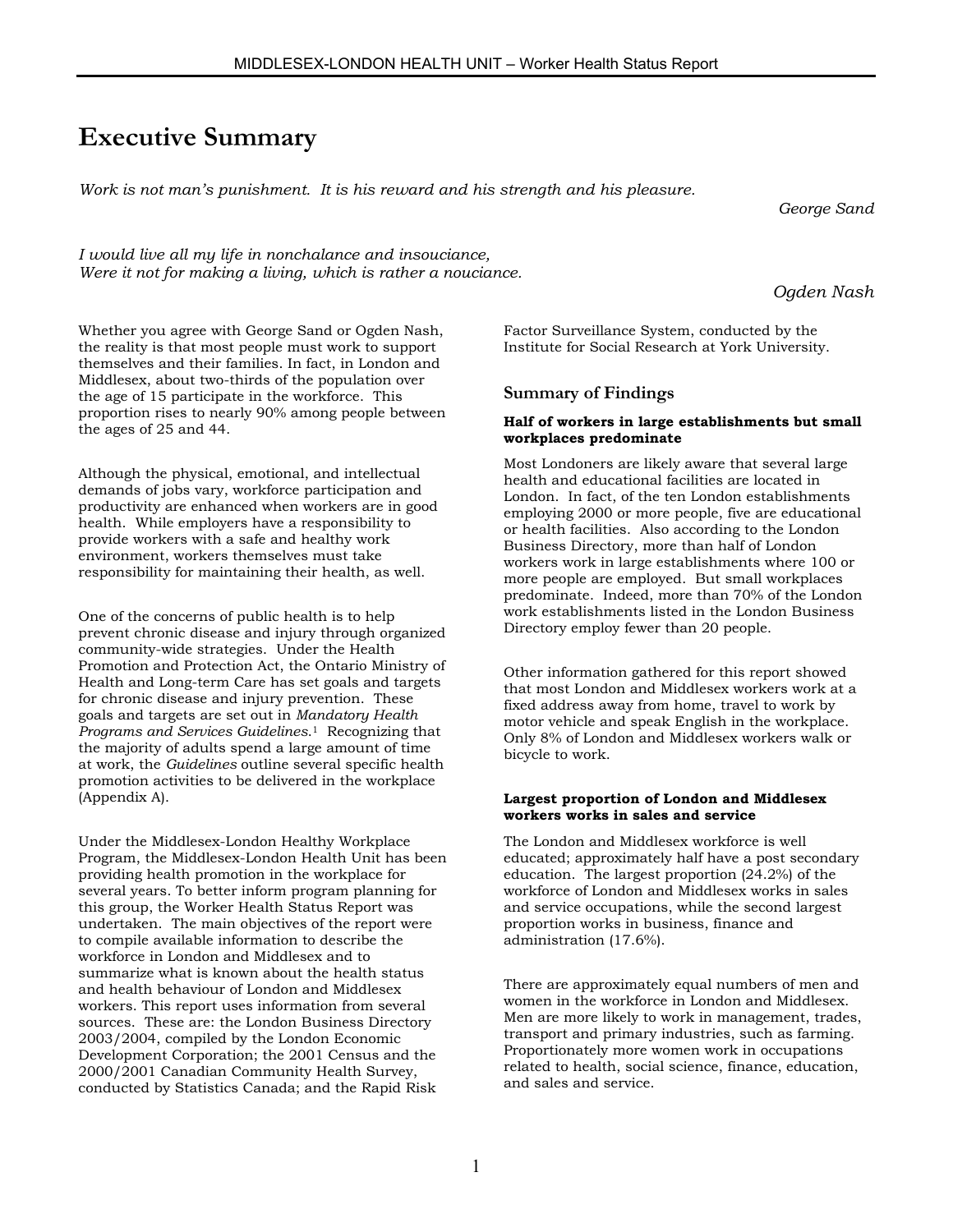#### **Healthy living noted among most London and Middlesex workers**

Of three targets set out in the *Mandatory Programs and Services Guidelines* related to smoking, alcohol use and physical activity, London and Middlesex workers have achieved the target related to physical activity. Results of the 2000/2001Canadian Community Health Survey show that just less than half of full time workers aged 18 to 64 in London and Middlesex engage in at least a moderate amount of physical activity during their leisure time, higher than the 40% target for adults set in the *Guidelines*. Not surprisingly, however, younger workers are more likely to be physically active than older workers.

The *Mandatory Programs and Services Guidelines* target for smoking is to reduce to 15% the proportion of the population that smokes on a daily basis. The proportion of workers between the ages of 45 and 64 that smokes daily is just slightly above 15%, meaning that the target set in the *Guidelines* has nearly been achieved among this group. On the other hand, 25% of workers between 18 and 25 are daily smokers.

While many workers continue to smoke, however, a large majority say they are considering quitting, and of these, most say they are likely to do so within the next six months.

Lastly, while most adult residents of London and Middlesex say they drink occasionally, only 6% say they consume alcohol in excess of the gender-specific high-risk guidelines, set by the Addiction Research Foundation of Ontario and Canadian Centre on Substance Abuse.[2](#page-64-1) Among workers, the proportion engaging in high risk drinking is somewhat lower. Approximately 5% of male workers say they consume more than two drinks per day, with no differences between male and female workers or between shift workers and day workers. The target set in the *Mandatory Programs and Services Guidelines* is "to reduce the percent of the adult population who drink more than 2 drinks per day by 20% by the year 2010." Unfortunately, the proportion of London and Middlesex workers who were drinking at hazardous levels in the year the *Guidelines* were published is unknown. At the current level of 6%, the target for the total population by 2010 would be  $5\%$ .

#### **Many London and Middlesex workers report having chronic disease and unhealthy weight status**

Nearly one in three London and Middlesex workers aged 45 to 64 reports having one or more chronic diseases. Younger workers are less likely to report having a chronic disease than older workers. The

most commonly reported chronic disease is hypertension, which affects approximately 10% of workers. The next most commonly reported chronic disease is asthma, which affects approximately 7% of workers.

Body Mass Index (based on self-report) differs significantly among workers by both age and gender. According to current international standards, nearly half of all male workers are in the overweight category, significantly higher than the proportion of females who are overweight. Moreover, the proportion of workers in the healthy weight category declines from a high of nearly 70% in the 20 to 24 age group, to a low of just under 40% within the 45 to 64 year group.

#### **High work stress and environmental tobacco smoke are still problems for many London and Middlesex workers**

Work demands and work relationships can be sources of stress and conflict, which can lead to anxiety and depression. Anxiety and depression, in turn, can increase risks of ill-health. Survey results show that more than a third of fulltime workers in London and Middlesex report high levels of work stress.

Another common exposure that can lead to illness is environmental tobacco smoke. Supported by the majority of workers, legislation has recently come into effect banning smoking in the workplace. However, nearly one in five workers reports that there is a regular smoker in their household.

Prevention strategies are adopted by the majority of London and Middlesex workers, such as screening for breast and cervical cancer, immunization against influenza, and dental care.

London and Middlesex workers are taking advantage of several of the prevention services being offered in the community. For example, working women have achieved one of the targets set under the Mandatory Programs and Health Services Guidelines with respect to screening for cervical cancer, that is, approximately 95% of working women report that they have had at least one PAP test in their life. Although this indicates progress, the provincial guidelines also recommend that women have a PAP test every two years until age 70, at which point, if after 4 normal PAP tests in the previous 10 years PAP tests may be stopped.

Mammograms are recommended for women between the ages of 50 and 69. Survey results showed that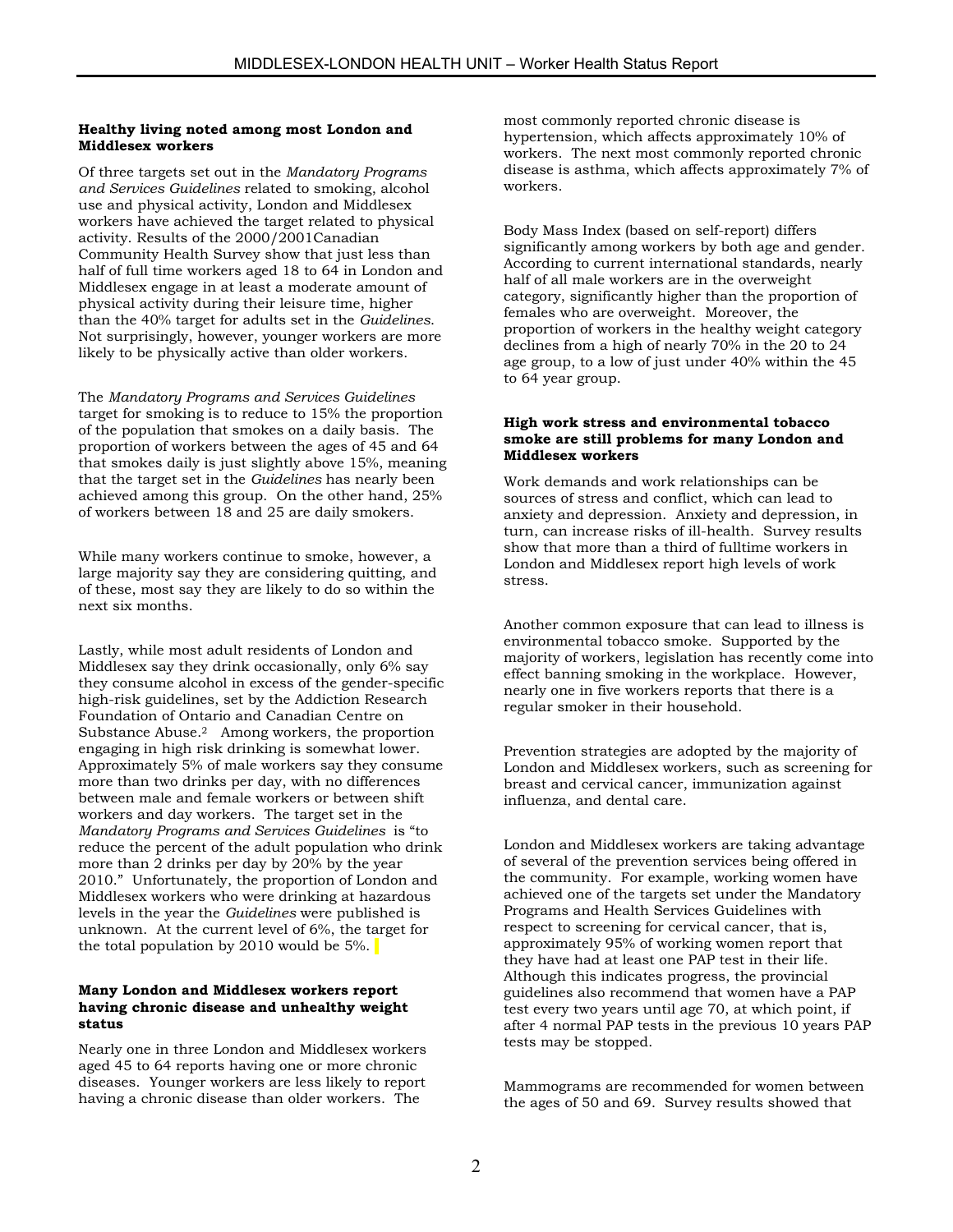70% of working women between the ages of 45 and 64 have had a mammogram at some time, although only somewhat over half of these women have had a mammogram within the past 2 years. The target under *the Mandatory Programs and Health Services Guidelines* is to increase to 70% the proportion of women ages 50 to 69 who receive regular screening mammography by 2010. Working women in London and Middlesex, still have a ways to go before achieving this target.

Overall, about 60% of adults in London and Middlesex rate their oral health as excellent or very good. Just under 5% of London and Middlesex residents overall said they had trouble accessing dental health treatment in the past year.

And approximately 40% of workers reported having had flu shots in the years covered by the survey. This proportion rises to 46% among workers aged 45 to 64.

# **Implications of the Findings for Workplace Health Promotion Activities**

Although there is still much to be learned, this compilation of information from existing sources has increased our knowledge about workplaces and workers in London and Middlesex. We know, for example, that somewhat more than half of workers in the area work in large establishments which are likely to have joint occupational health and safety committees. These committees can help to facilitate the design and implementation of workplace health promotion activities in conjunction with the Healthy Workplace Program. A challenge, on the other hand, is to reach workers in the many smaller establishments that employ few people.

With respect to health status and health behaviours among London and Middlesex workers, we found more differences by age than gender. Young workers for example, are more likely to smoke, while older workers, especially those between 44 and 65, are more likely to be physically inactive. Compared to younger workers, older workers are also more likely to be overweight, to have chronic diseases, and to have had flu vaccinations. One notable gender difference was that male workers were more likely to be overweight than female workers.

While these observations may be useful in targeting workplace health promotion and prevention at specific age groups or genders, information is not available from these sources to tell us which occupational groups are more in need of these programs. Site-specific surveys would be useful in

helping to learn more about the needs of specific occupational groups.

The findings reported here support continuing health promotion activities in the workplace as outlined in the *Mandatory Programs and Services and Guidelines,* especially with respect to tobacco-free living, healthy eating, health weights and regular physical activity. Given that one in three workers reports experiencing high levels of stress in the workplace, additional goals with respect to workplace stress reduction could be added.

Overall, the workplace is an important venue for reaching not only adult workers but also their families. Workplace health promotion efforts can pay dividends not only through improved employee health but also improved morale, which in turn results in enhanced productivity and organizational commitment.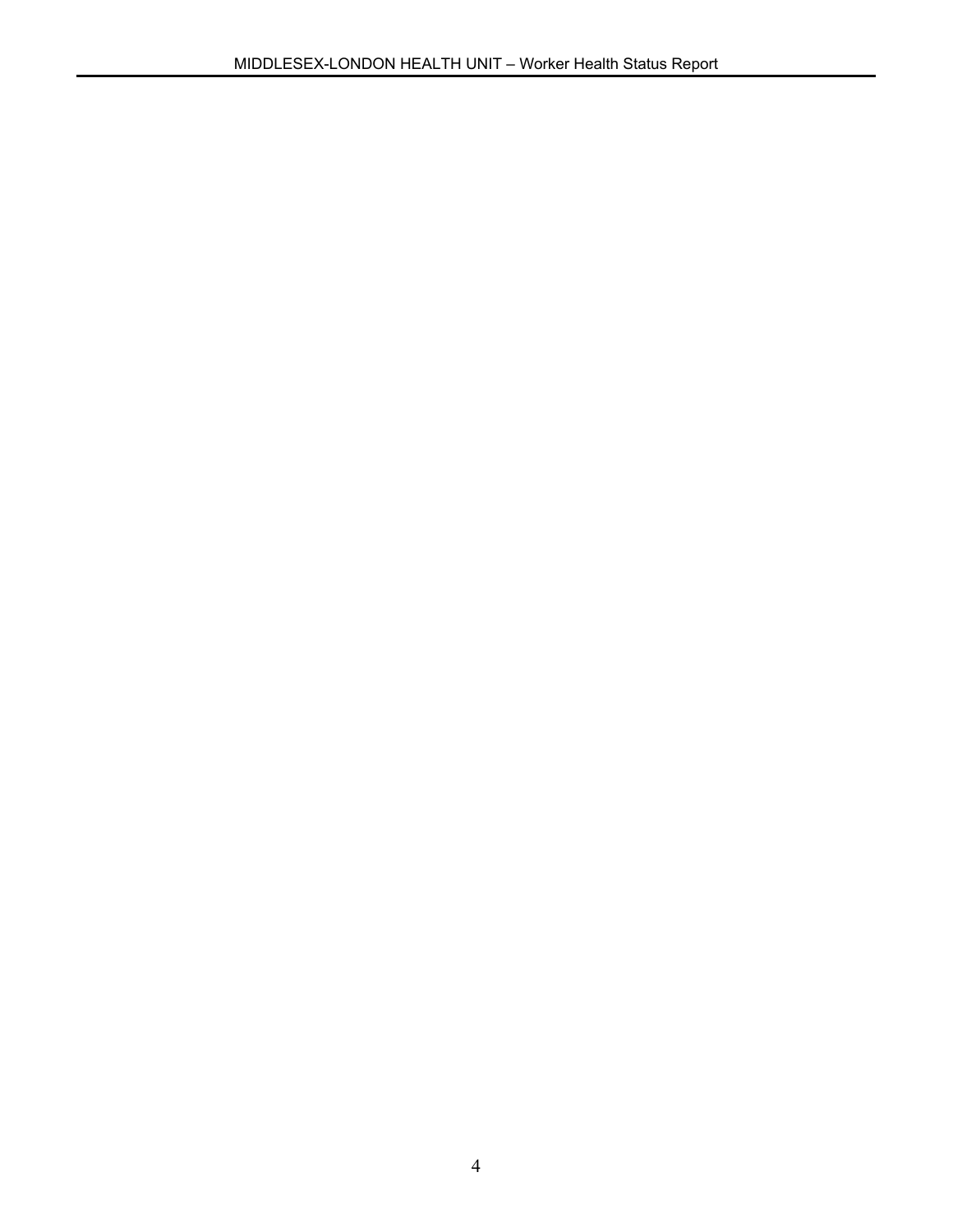# **Introduction**

# **Background**

For most of us, work and workplaces are central to our lives from the time we leave school until the day we retire. Our ability to support ourselves and our families, to contribute to our communities, and to enjoy our retirement depends on maintaining our health throughout our working lives.

People have long recognized the importance of safe and healthy work environments. The first Ontario legislation to insure safety and health standards in factories, for example, was passed over a century ago[.3](#page-64-2) In Canada, Joint Occupational Health and Safety Committees, which have representatives of both labour and management, are now mandatory under federal and provincial legislation in workplaces where 20 or more workers are regularly employed.[4](#page-64-3) Members work to reduce workplace hazards, prevent workplace injuries, and limit exposures to toxic substances.

Workplace health promotion is a related but somewhat newer concept. Workplace health promotion programs, like occupational health and safety programs, are concerned with worker health but differ in focus. Such programs stress the importance of staying physically active, maintaining a healthy diet, moderating alcohol use, and avoiding tobacco. These lifestyle habits are well-known to reduce the likelihood of developing many chronic diseases, such as heart disease, several types of cancer, and diabetes[.5](#page-64-4) 

In recent years, workplace health promoters have recognized that the workplace itself is often a determinant of health-related behaviour.[6](#page-64-5) Within a broader understanding of motivators of good and poor lifestyles, workplace health promotion has come to mean "creating work environments that support good health practices."5 For example, employers can support healthy eating by ensuring cafeterias offer healthy-choice food items. They can also support increased physical activity by providing on-site change and shower facilities or by subsidizing health club memberships.

Workplaces themselves are also being seen as having a major impact on overall health and mental wellbeing. Attention is being given to the problems of work-related stress and difficulties many people have balancing their work lives and their home lives. There is a growing recognition that the organization of the workplace can (and should) be modified to promote worker health. Workplace health promotion

experts have begun to define the characteristics of a "healthy workplace." A study by Lowe and colleagues, for example, found that good communication, social support and reasonable job demands were associated with higher job satisfaction, commitment, morale, and lower absenteeism and intentions to quit smoking.<sup>7</sup>

Another team of researchers with Human Resources Development Canada recently compiled over 10,000 comments Canadian workers made in response to questions about work stress and work-life balance. From these comments, the researchers concluded that the most important things that an organization can do to create a healthy workplace are to:

- 1. increase the number of supportive managers within the organization,
- 2. provide flexibility around work,
- 3. increase employees' sense of control and,
- 4. focus on creating a more supportive work environment.[8](#page-64-7)

Workplace health promotion, therefore, has several roles to play. Delivery of health promotion messages and the provision of wellness consultations continue to be important. But health promoters also work with organizations to look for ways they can make their workplace a "healthy workplace," that is, a place that supports healthy behaviours among their employees. One characteristic of a "healthy workplace" is that management recognizes the importance of supporting employees to achieve a healthy balance between their work life and their home life. Workplace health promoters help employers understand the benefits of a healthy workplace in terms of worker retention, productivity, morale, commitment, and the overall health and wellbeing of their workers.

# **Workplace Health Promotion and the Ontario Ministry of Health and Long Term Care**

Public health has a clear role to play in workplace health promotion. Under the Health Promotion and Protection Act, the Ontario Ministry of Health and Long Term Care has established goals and objectives for chronic disease and injury prevention. These are set out in *Mandatory Health Programs and Services Guidelines*.1 Specific targets have been set with respect to reducing the prevalence of smoking, meeting nutrition recommendations as defined in *Canada's Food Guide to Healthy Eating*,[9](#page-64-8) maintaining regular physical activity and healthy weight status,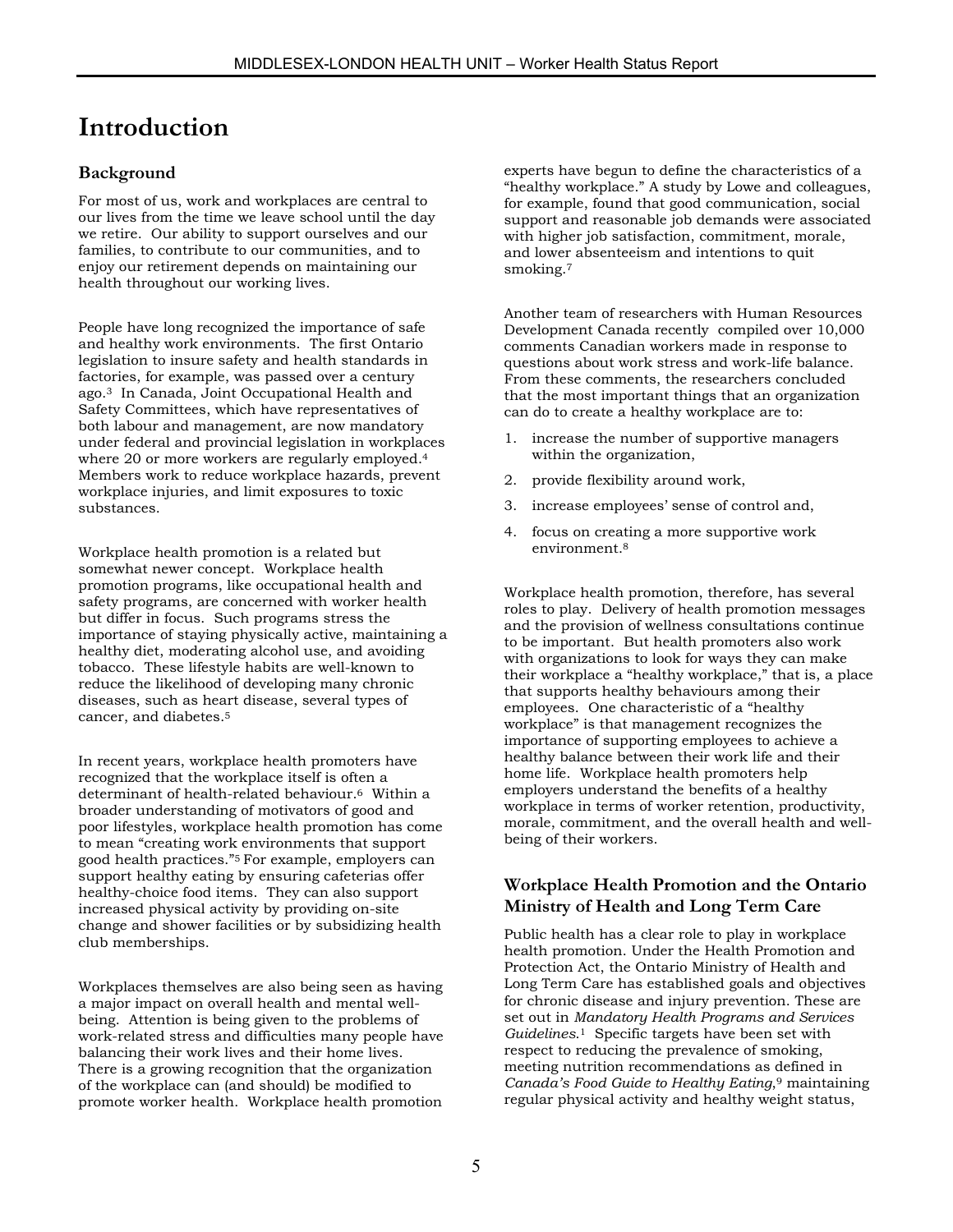and reducing alcohol and substance abuse. The *Guidelines* require that several types of health promotion activities take place in the workplace. These are listed in Appendix A.

# **Middlesex-London Health Unit Healthy Workplace Program**

Worker Health has been identified as a priority for the Middlesex-London Health Unit (MLHU). Although the MLHU has been providing health promotion services to workplaces for several years, in 2001, the scope of workplace health promotion activities was expanded. An interdisciplinary committee was formed and the Healthy Workplace Program was established to deliver a wider range of services to the workplace. In addition to smoking, nutrition, physical activity and substance abuse, the Healthy Workplace Program now also covers sexual and reproductive health, child health and parenting, infectious diseases, immunization, and cancer screening. The Middlesex-London Healthy Workplace Program offers consultation, employee education, assistance with policy development and information resources including posters, displays, pamphlets and newsletter articles.

# **Workers Health Status Report for London and Middlesex County**

With many public health programs targeted at workers, MLHU identified a need to assemble the available information about workers and worker health in the MLHU catchment area. The objectives of the Worker Health Status Report are to describe the workforce of London and Middlesex, the locations in which residents of London and Middlesex work and the types of work in which they are engaged. Additional objectives are to describe workers' selfreported lifestyle behaviours, health status, work environments in terms of stress and workplace smoke, and use of preventive services such as cancer screening, dental care and influenza immunization.

# **Data Sources**

Sources of information for this report include the 2001 Canadian Census, the Canadian Community Health Survey 2000/2001 (CCHS), The Rapid Risk Factor Surveillance System (RRFSS), and the London Business Directory, 2003/2004. Methods, definitions and data sources are described in detail at the end of each chapter. Data tables corresponding to the figures shown in each chapter are included in Appendix B.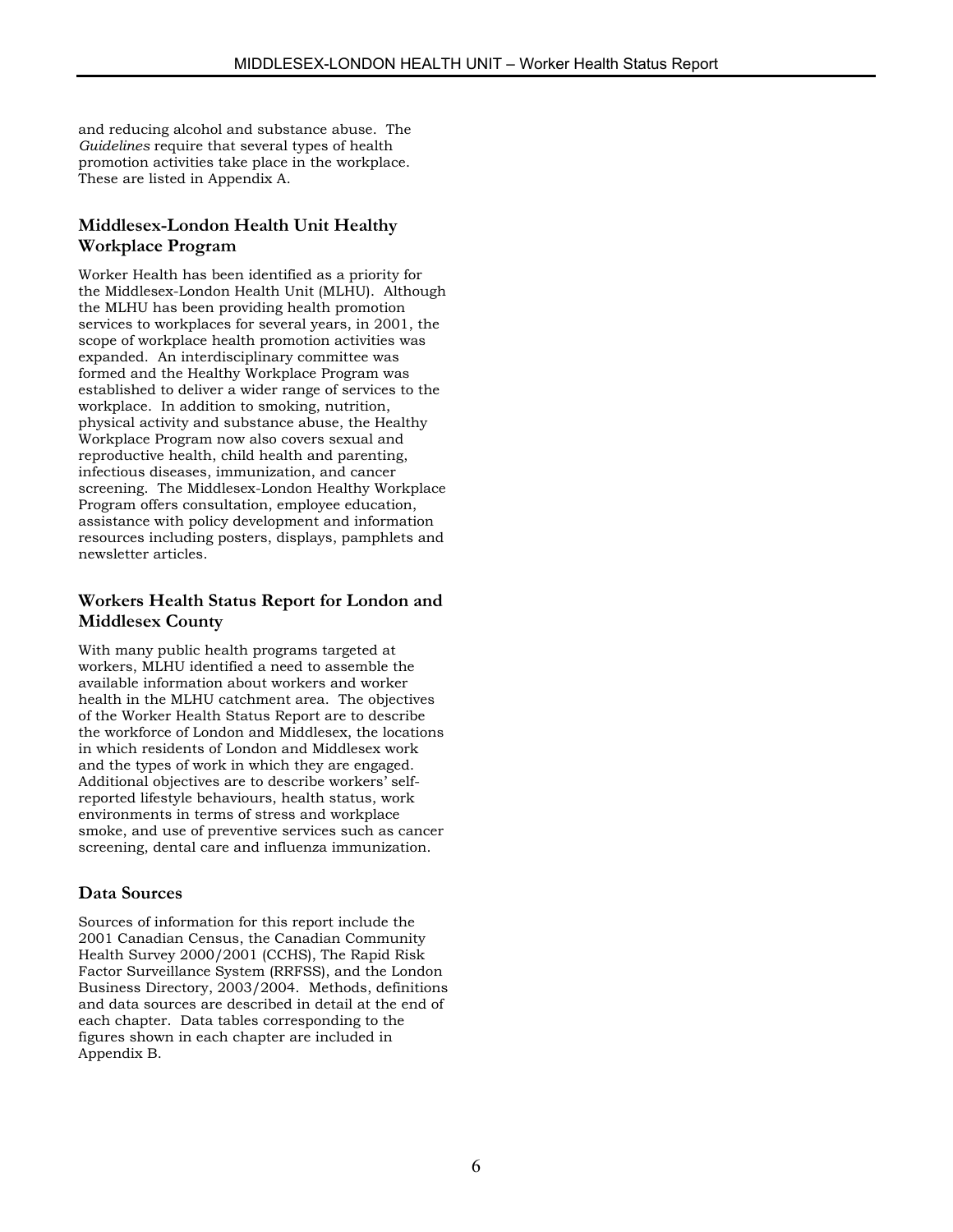# **Workplace Description**

### **Key Findings**

- Education and health facilities are among the top employers in London and Middlesex.
- Most work sites in London have 20 or fewer employees.
- More than half of the people that work in London establishments, work in large establishments where more than 100 people are employed.
- Among London establishments that employ 20 or more employees, manufacturing establishments are the most numerous.
- Most London and Middlesex workers, work at a fixed address away from home, travel to work by motor vehicle and speak English in the workplace.
- Only 8% of London and Middlesex workers walk or bicycle to work.

# **Background**

People work in many types and sizes of workplaces. Some people work at multiple work sites, some people work from their homes, while many others spend much of their workday in a motor vehicle.

The language spoken in the workplace can also vary. In Canada, some people may be required to provide services to customers or clients in both official languages, while other workers may speak languages other than English and French during their workday.

The City of London is a designated area under the Ontario French Language Services Act, meaning that all provincial services offered directly to the public are to be available in French as well as English. These services include health care, administering driving tests, issuing hunting licences, as well as other services offered by phone, in person, or in writing.<sup>10</sup>

Understanding the characteristics of workplaces helps in the planning of workplace health promotion programs. Researchers have found, for example, that workplaces with a greater number of employees are more likely to have organized supports for workers, such as unions and occupational health and safety committees.6 In Canada, joint occupational health and safety committees are legally required in workplaces where 20 or more workers are employed on a regular basis.4 Larger workplaces may be more likely to provide workplace health promotion

programs and activities for their employees. Employers of larger numbers of workers may also be more aware of the potential benefits of developing and supporting workplace health promotion, such as better staff morale, decreased injury and absentee rates, and an enhanced corporate image.

The location of people's worksites in relation to their homes can have an impact on health. Workers who walk or bicycle to work, for example, are contributing to their overall health status in several ways. Not only are they benefiting from the additional physical activity, but they are also reducing their risk of being injured in a motor vehicle collision. Under the *Mandatory Programs and Services Guidelines*, the board of health is required "to increase access to regular physical activity by assisting community partners to increase the availability of …walking trails and cycling routes."1

### **London Workplaces by Size**

The London Business Directory for 2003/2004 provides information for 2385 establishments located in the City of London. The establishments listed in this directory employed 119,876 full time and part time workers in 2003/2004. According to the 2001 Census, 166,915 residents of London aged 1[5 an](#page-64-9)d over were employed at the time of the census.11 Therefore, businesses listed in the London business directory employ about 73% of the number of employed London residents aged 15 and over.

London establishments included in the directory that employ 2000 or more people full or part time are shown in Figure 1.1. Five of these ten establishments are educational or health facilities. Establishments may have several worksites among which employees are distributed, such as schools, departments, hospitals, etc.

Of the 2385 establishments listed in the London Business Directory, 226 are self-employed individuals who have no employees. Figure 1.2 shows that of the remaining 2159 establishments, the majority (1570 or 73%) employ fewer than 20 people, while only 146 (7%) employ more than 100 people. These 146 large businesses employ approximately 88,000 people full and part time, which is more than half of the number of employed London residents aged 15 and over. Among establishments that employ 20 or more employees, manufacturing establishments are the most numerous.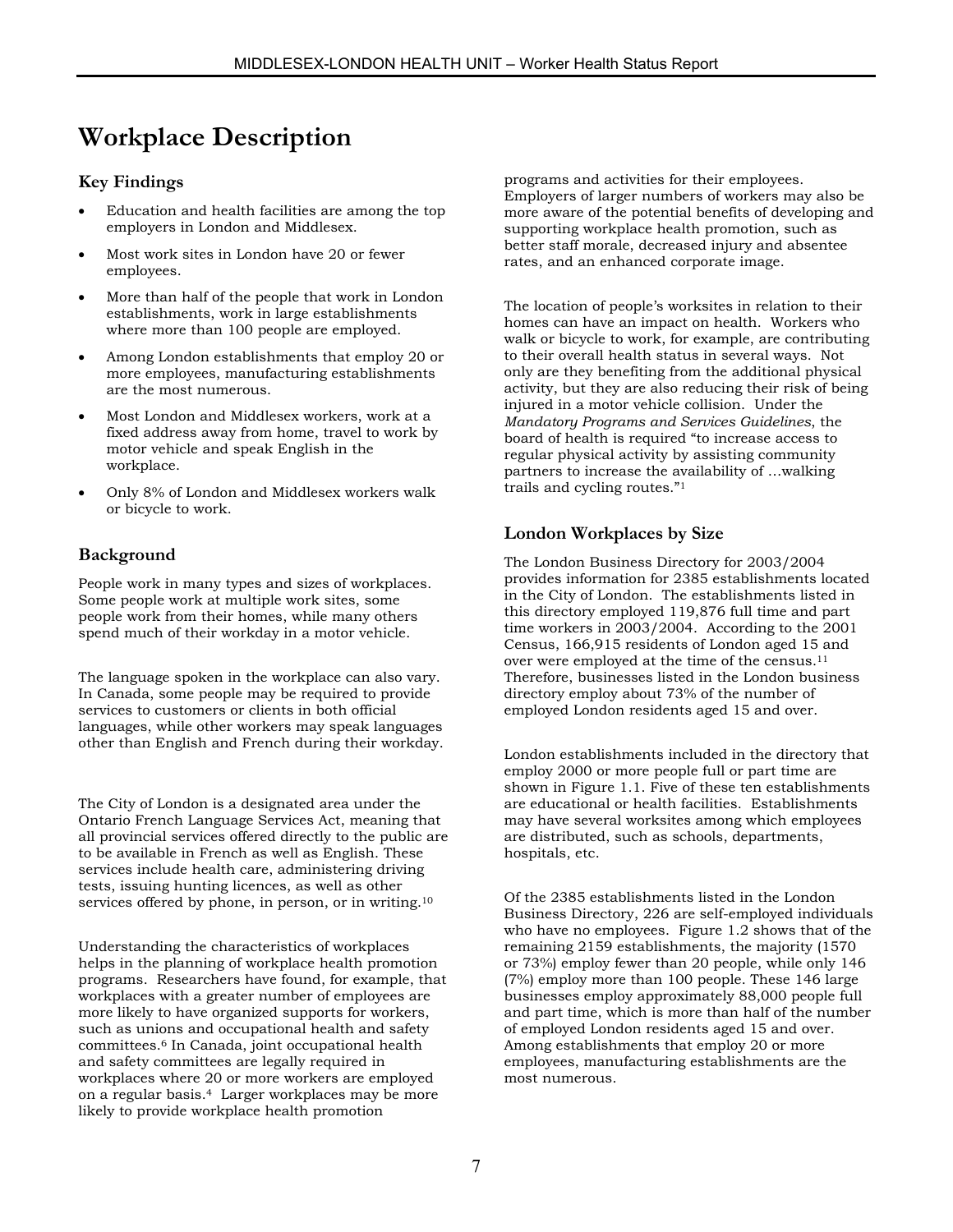# **Figure 1.1: Top Employers by Workforce Size,**

| <b>Employer</b>                                            | <b>Number of Employees</b><br>(full and part time) |
|------------------------------------------------------------|----------------------------------------------------|
| Thames Valley District School Board                        | 7997                                               |
| London Health Sciences Centre                              | 7895                                               |
| The University of Western Ontario                          | 5725                                               |
| St. Joseph's Health Care London                            | 4748                                               |
| The Corporation of The City of London                      | 3163                                               |
| London Life Insurance Co.                                  | 2875                                               |
| Fanshawe College of Applied Arts (Dept of Health Sciences) | 2850                                               |
| <b>TD Canada Trust</b>                                     | 2732                                               |
| 3m Canada Company                                          | 2060                                               |
| <b>Express Personnel Services</b>                          | 2025                                               |

# **London Business Directory, 2003/2004**

*Source: London Business Directory, 2003/2004, London Economic Development Corporation.*

# **Figure 1.2: London Establishments Listed in the London Business Directory, 2003/2004, Industrial Classification by Number of Employees**

|                                                                   | <b>Number of Employees</b> |           |                |       |  |  |  |
|-------------------------------------------------------------------|----------------------------|-----------|----------------|-------|--|--|--|
| <b>Industrial Classification</b>                                  | 1 to 20                    | 21 to 100 | 101 and up     | Total |  |  |  |
| Agriculture, Forestry, Hunting, and Hunting                       |                            |           |                | 2     |  |  |  |
| Mining                                                            | 2                          |           |                | 3     |  |  |  |
| Utilities                                                         | 3                          |           | $\overline{2}$ | 6     |  |  |  |
| Construction                                                      | 249                        | 57        | 6              | 312   |  |  |  |
| Manufacturing                                                     | 231                        | 116       | 37             | 384   |  |  |  |
| Wholesale Trade                                                   | 275                        | 64        | 12             | 351   |  |  |  |
| <b>Retail Trade</b>                                               | 25                         |           | $\overline{2}$ | 34    |  |  |  |
| Transportation and Warehousing                                    | 57                         | 32        | 12             | 101   |  |  |  |
| Information                                                       | 48                         | 17        | 6              | 71    |  |  |  |
| Finance and Insurance                                             | 36                         | 13        | 8              | 57    |  |  |  |
| Real Estate and Rental and Leasing                                | 40                         | 10        | 4              | 54    |  |  |  |
| Professional, Scientific, and Technical Services                  | 426                        | 75        | 10             | 511   |  |  |  |
| Management of Companies and Enterprises                           | 2                          |           |                | 2     |  |  |  |
| Administrative Support, Waste Management and Remediation Services | 81                         | 30        | 18             | 129   |  |  |  |
| <b>Educational Services</b>                                       | 22                         | 2         | 4              | 28    |  |  |  |
| <b>Health Care and Social Assistance</b>                          | 7                          | 4         | 7              | 18    |  |  |  |
| Arts, Entertainment, and Recreation                               | 7                          |           | 4              | 12    |  |  |  |
| Accommodation and Food Services                                   | 3                          | 4         | 2              | 9     |  |  |  |
| Other Services (except Public Administration)                     | 51                         | 6         | 5              | 62    |  |  |  |
| <b>Public Administration</b>                                      |                            | 3         | 6              | 9     |  |  |  |
| Unknown                                                           | 4                          |           |                | 4     |  |  |  |
| <b>Total</b>                                                      | 1570                       | 443       | 146            | 2159  |  |  |  |

*Source: London Business Directory, 2003/2004, London Economic Development Corporation.*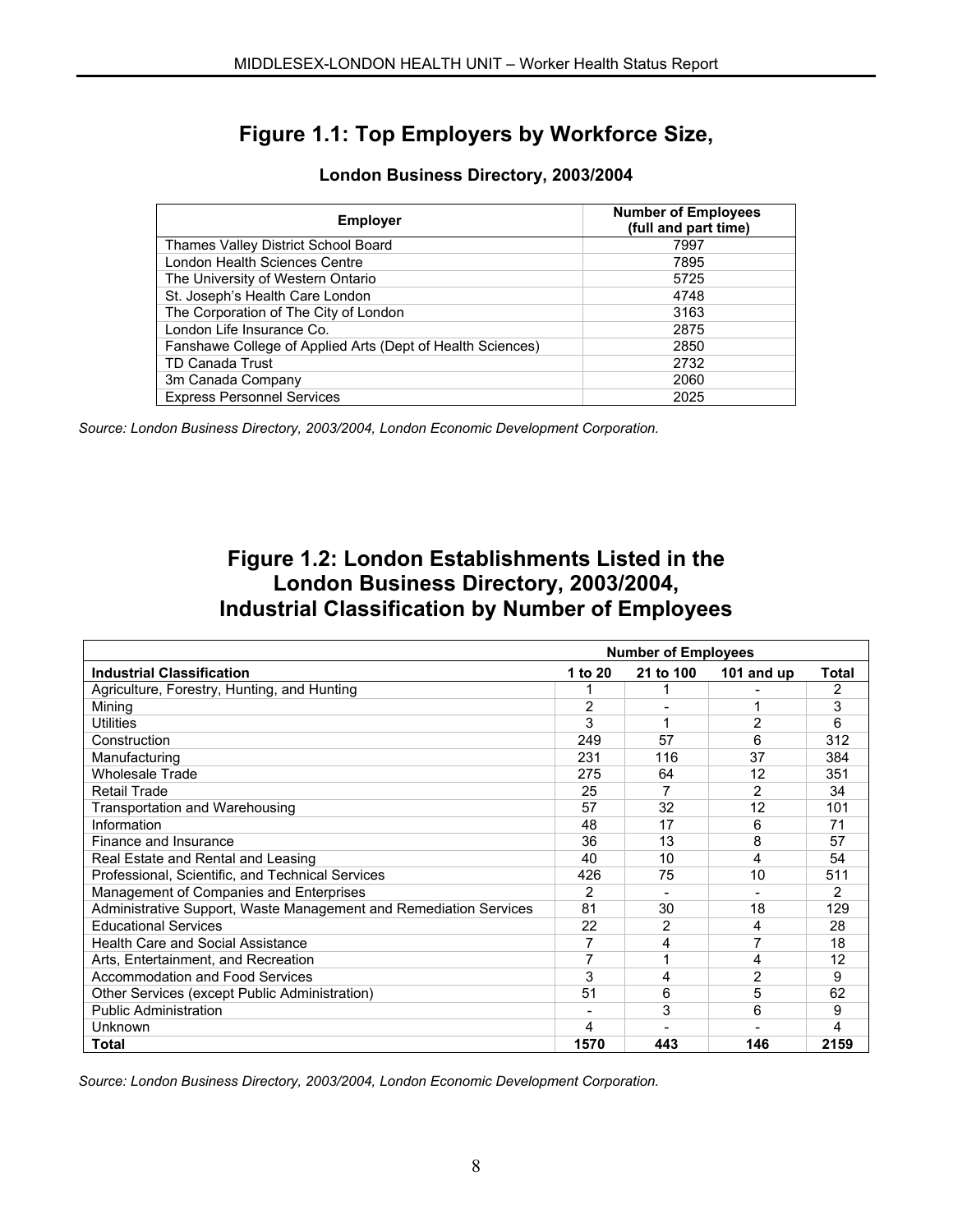# **Employment in London and Middlesex: Location, Travel to Work, and Language in the Workplace**

Although a small proportion of London and Middlesex workers (less than 1%) are employed outside of Canada, the majority (84%) of those who work within Canada work at a fixed address away from home. Another 8% work at home, while 9% work at multiple job sites (Figure 1.3). More people in Middlesex County than in the city of London work at home (15% vs. 6%). People who work from their home include farm owners and operators who live and work on their farms.

The majority of workers (78%) drive a motor vehicle to work and another 8% ride as passengers. Only 6% take public transportation, while only 8% walk, bike or use other means of transportation In the City of London, 7.6% of workers use public transportation

to travel to work, while only 0.3% of Middlesex County residents do so. The lower proportion in Middlesex County likely reflects lack of availability of public transportation outside of the City of London. (Figure 1.4)

More than 95% of workers in both London and Middlesex speak English at work either most often or on a regular basis. Of other languages, French is the most common language spoken in the workplace in London. Because there are more than 5000 Francophone residents, the city of London has been designated under the French Language Services Act. Under this act, individuals in designated areas are guaranteed the right to receive provincial services in French.10 In Middlesex County outside of London, Portuguese is the single most commonly spoken language other than English.(Figure 1.5)



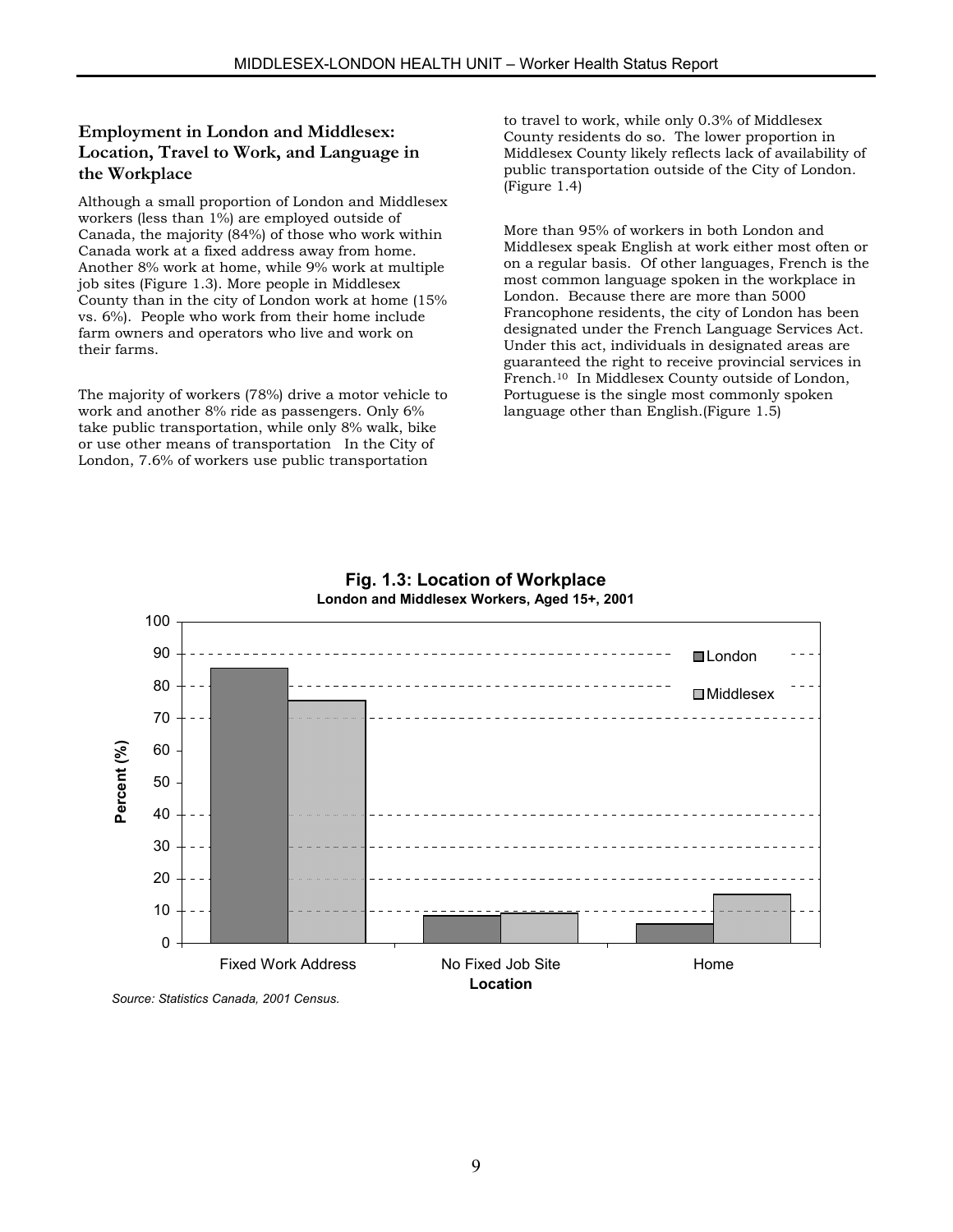



*Source: Statistics Canada, 2001 Census.*

#### **Figure 1.5: Language Spoken Most Often in the Workplace: London and Middlesex Workers, Aged 15+, 2001**

|            |                               | <b>City of London</b> |               | <b>Middlesex County</b> |
|------------|-------------------------------|-----------------------|---------------|-------------------------|
|            | <b>Number</b><br>$%$ of total |                       | <b>Number</b> | $%$ of<br>total         |
| English    | 190135                        | 95.3                  | 39345         | 97.3                    |
| French     | 3530                          | 1.8                   | 290           | 0.7                     |
| Portuguese | 905                           | 0.5                   | 320           | 0.8                     |
| Spanish    | 990                           | 0.5                   | 45            | 0.1                     |
| Other      | 4030                          | 2.0                   | 420           | 1.0                     |

*Source: Statistics Canada, 2001 Census.*

#### **Methods and Definitions**

Data on businesses and institutions was drawn from the London Business Directory, 2003/2004, published by the London Economic Development Corporation. The Directory consists of 2385 establishments operating in the City of London, along with a small number of establishments operating in communities outside of London. Participation in the London Business Directory, while free, is voluntary and the coverage is incomplete. A similar directory was not available for Middlesex County.

Data was also drawn from the Earnings and Work Statistics Community Profile reports on the Middlesex County Census Division and the City of London, 2001 Census, Statistics Canada. Industries are coded according to the North American Industrial Classification System (NAICS).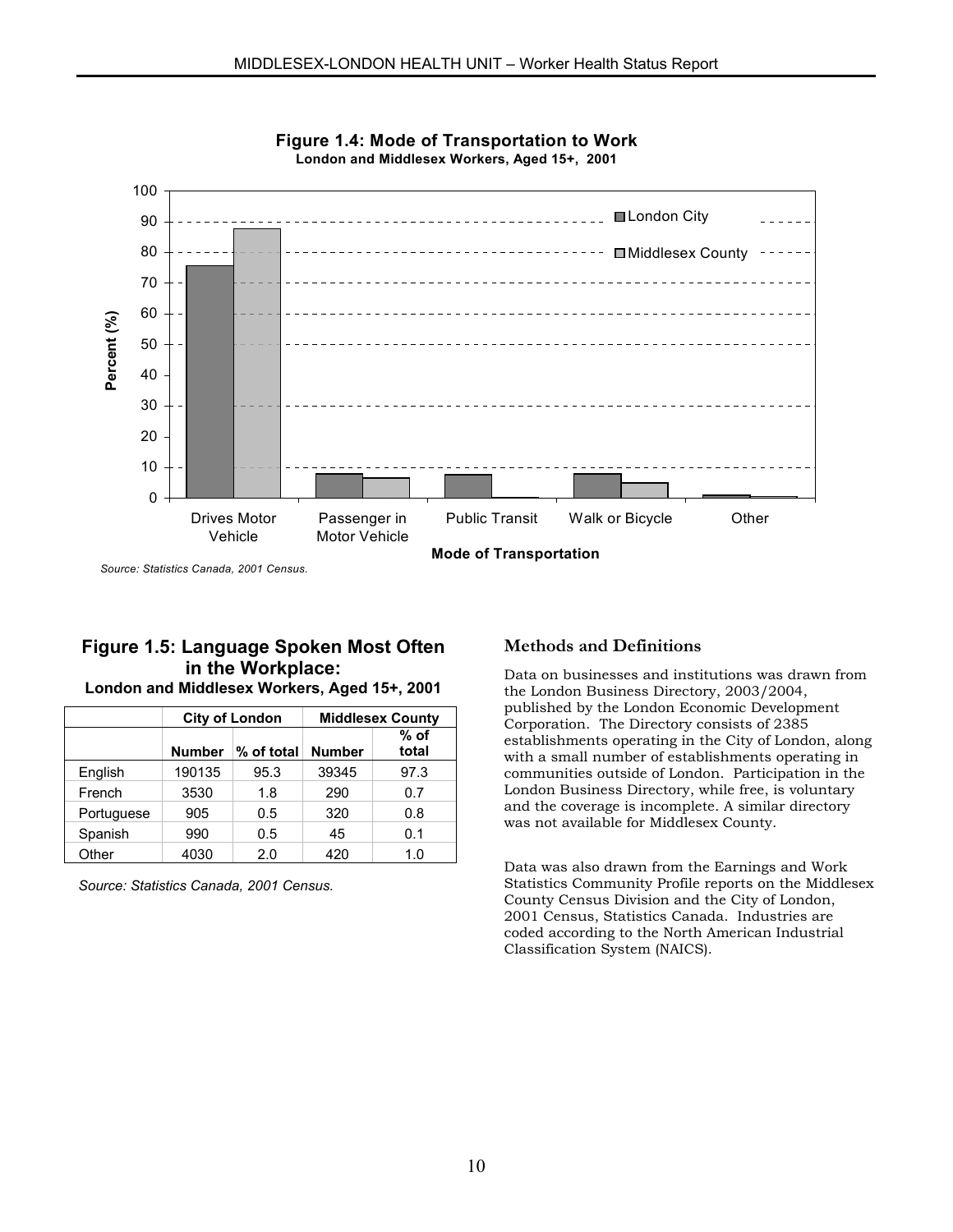# **Workforce Description**

### **Key Findings**

- Approximately two-thirds of London and Middlesex residents aged 15 years and over participate in the workforce.
- Gender differences are observed in London and Middlesex across occupational groups. There are proportionately more women in health, finance and education, and proportionately more men in industry, construction, transportation and science.
- People between the ages of 25 and 44 are most likely to participate in the workforce.
- The majority of workers in London and Middlesex have a post secondary school education.
- Proportionately more people work shifts in London and Middlesex than in Ontario as a whole.

# **Background**

Workplace health promotion programs can be tailored to meet the interests and needs of workers. Characteristics of the workforce important for health promotion program planning include age and gender, as well as the level of education and the type of work in which people are engaged.

Non-participants in the workforce include people who are unemployed (both long-term and short term), people caring full-time for children or aged parents, people who are retired, and people unable to work because of physical, emotional, or intellectual disability. Different health promotion strategies need to be in place to reach people who are not part of the workforce.

Among various categories of workers, shift workers constitute a unique and important population to consider when designing workplace health promotion programs. A recent Ontario study showed that shift workers were more likely than day workers to engage in behaviours known to be detrimental to health, such as smoking and not controlling their weight[.12](#page-64-10) The study also showed that chronic disease and injury rates were higher among shift workers. Health promotion programs for the unique population of shift workers may require a different approach.

### **Employment in London and Middlesex**

Nearly 213,000 residents of the City of London and Middlesex County are part of the workforce. Workforce participants include people currently working as well as those who are unemployed but who are looking for work. Figure 2.1 shows that according to the 2001 Canadian Census, 67.7% of the region's residents aged 15 years and over are workforce participants. This rate was unchanged from the 67.6% reported at the 1996 Census, and similar to the province-wide rate of 67.3%. Figure 2.1 also shows that in 2001, 6.5% of workforce participants were unemployed and looking for work at the time of the 2001 Census, down from 8.9% in 1996.

Not everyone participates in the workforce, however. As shown in Figure 2.2, workforce participation differs by age. For example, people aged 25 to 44 are most likely to participate in the workforce, and people 65 years of age and over are least likely to participate. Figure 2.2 also shows that within each age group, workforce participation is higher in Middlesex County than in London City and the province as a whole.

Results of the 2001/2002 Rapid Risk Factor Surveillance System (RRFSS) (described below) identify various reasons for non-participation in the workforce. For example, approximately 18% of London and Middlesex adult residents said they were retired; 10% said they were not working because they were in school; 3% said they were caring for family members; and 2% said they were unable to work.

Reasons for not participating in the workforce differ by gender, as shown in Figure 2.3. For example, most family care givers are women. Women are also somewhat more likely to be retired, although a nearly equal proportion of men and women are unable to work because of a disability.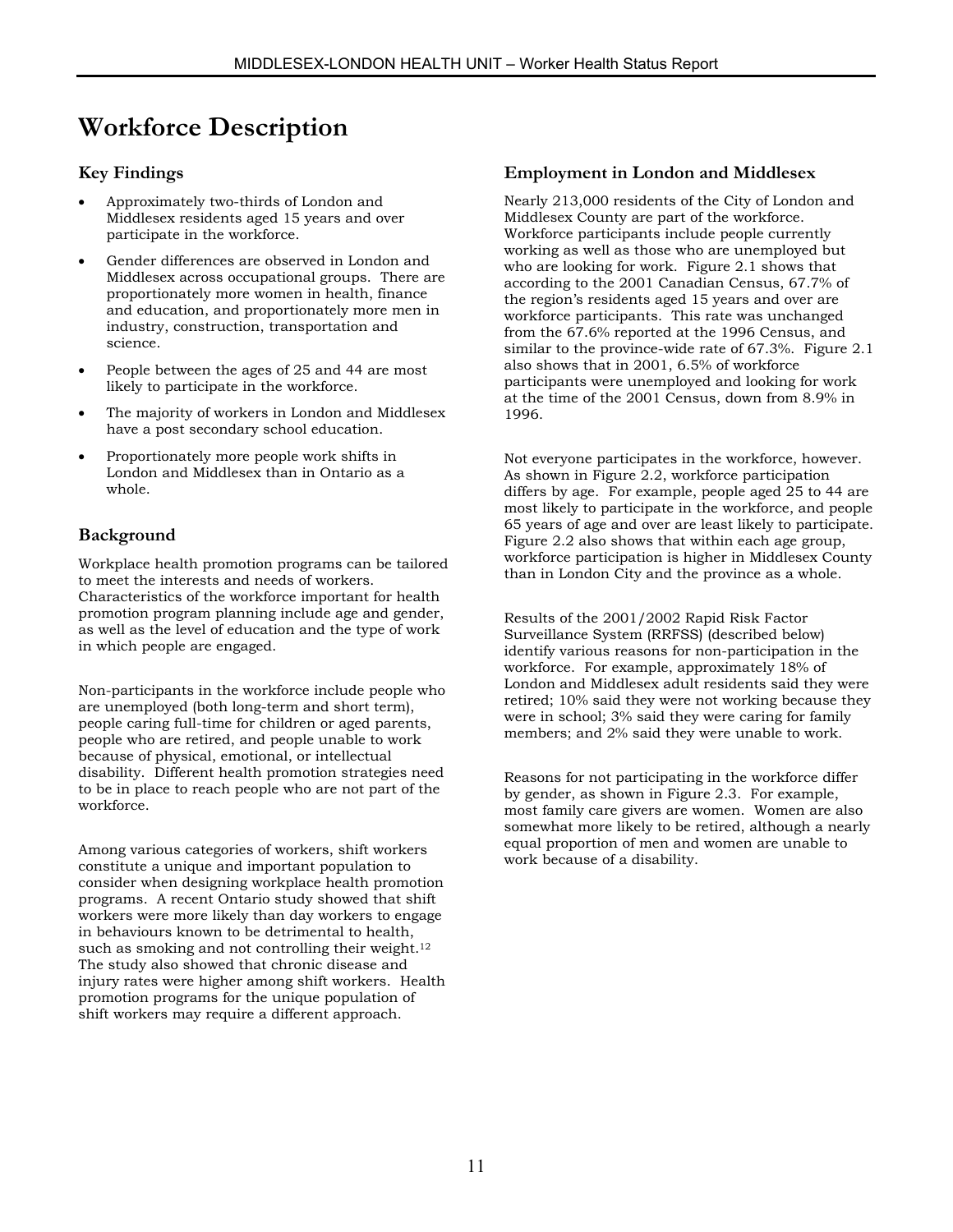

**Figure 2.1: Labour Force Participation and Unemployment Rates London, Middlesex County, Ontario**



**Figure 2.2: Workforce Participation by Age Group**

*Source: Statistics Canada, 2001 Census.*

*Source: Statistices Canada, 2001 Census*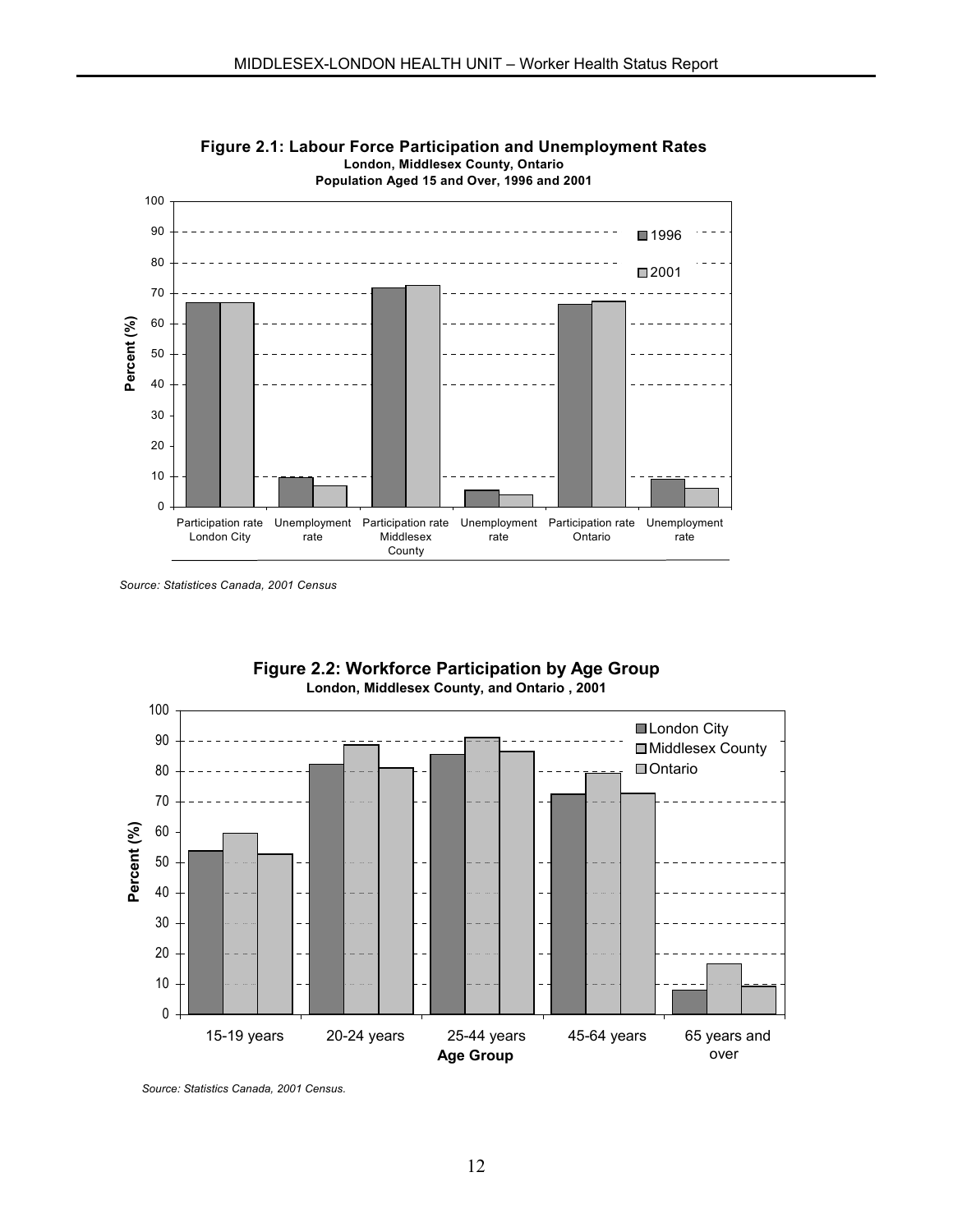

**Figure 2.3: Employment Status by Gender, Age 18+ Middlesex-London Health Unit, 2001 - 2002**

*Source: Rapid Risk Factor Surveillance System, January, 2001 - September, 2002.*

#### **Occupations in London and Middlesex**

As shown in Figure 2.4, the largest proportion (24.2%) of the workforce of London and Middlesex worked in sales and service occupations in 2001. People whose occupations were classified as business, finance and administration made up the second largest group at 17.6%.

Gender preferences are observed across occupation type in London and Middlesex. Figure 2.4 shows that there are more men in primary industries, such as farming, as well as in management. Men also predominate in occupations related to natural sciences, trade, transport, processing and manufacturing. On the other hand, proportionately more women are in occupations related to health, social science, finance, education, and sales and service.

# **Highest Level of Education of the Workforce of London and Middlesex**

Figure 2.5 shows that employed workers in London and Middlesex are well-educated, with approximately 49% being graduates of a post-secondary educational facility, similar to the proportion of workers who are post-secondary school graduates in the province as a whole (48%).

#### **Shift work**

A little more than a third (34.7%) of London and Middlesex workers are shift workers (Figure 2.6), higher than the approximately 25% reported for the province as a whole.12 In London and Middlesex, shift workers are somewhat more likely to be male, as shown in Figure 2.6.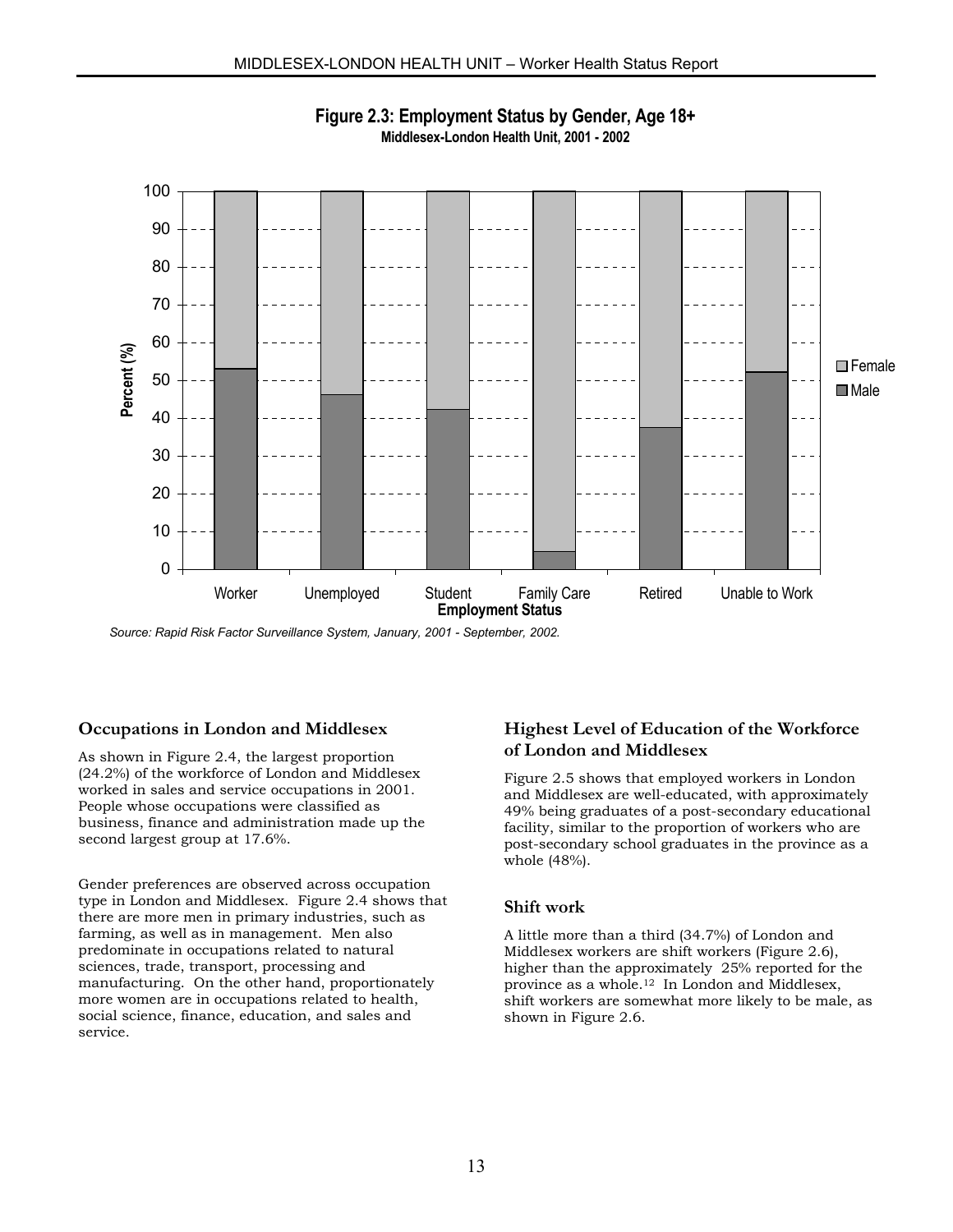



*Source: Statistics Canada, 2001 Census.*



*Source: Statistics Canada, 2001 Census.*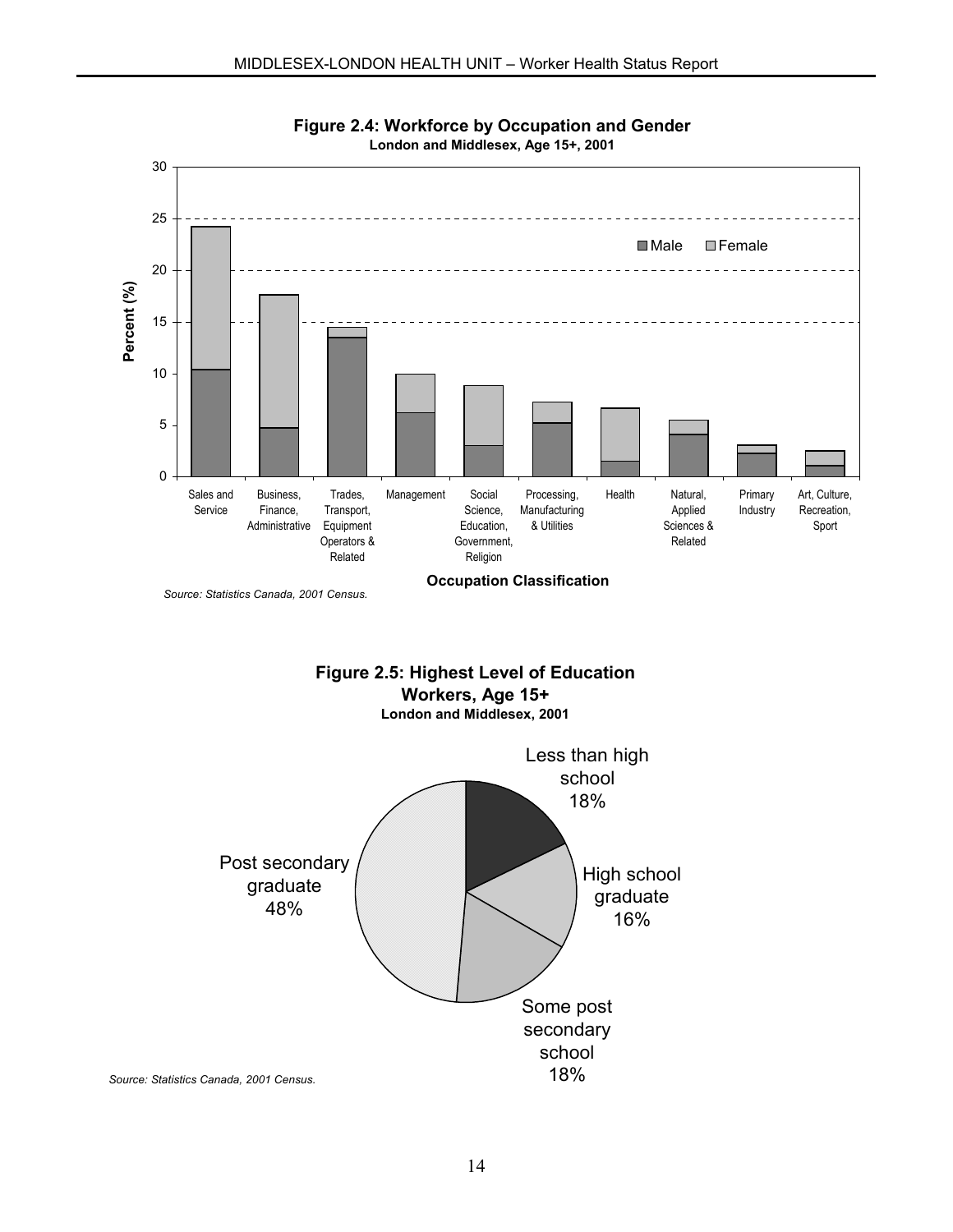

**Figure 2.6: Shift Status by Gender, Age 18+ Middlesex-London Health Unit, 2001 - 2002** 

*Source: Rapid Risk Factor Surveillance System, January , 2001 - September, 2002.*

#### **Methods**

Data are from the 1996 and 2001 Censuses conducted by Statistics Canada, and from the Rapid Risk Factor Surveillance System (RRFSS) for 2001/2002, conducted for the Middlesex-London Health Unit by the Institute for Social Research, York University.

Census data were drawn from the Earnings and Work Statistics Community Profile reports on the Middlesex County Census Division and the City of London. In this report, the Experienced Labour Force are those 15 years and older, excluding institutional residents, employed or unemployed, who worked for pay or selfemployment in either 2000 or 2001. The Labour Force Participation Rate is defined as the experienced labour force expressed as a percentage of the population 15 years or older. The Employed Labour Force are those 15 years and older who worked during the week prior to census day for pay or selfemployment, or without pay in a family farm, business or professional practice, including those absent due to illness, vacation, a labour dispute or any other reason. Occupations are coded by the

National Occupational Classification for Statistics (NOC-S), a revision of the Standard Occupational Classification used in the 1991 and 1996 census.

RRFSS data were collected by telephone survey in a series of 21 monthly waves from January 2001 through September 2002. Households were selected randomly from all households with telephones in Middlesex-London, and respondents 18 years of age and older were systematically selected from within each household. The total sample size was 2120. Responses were weighted and non-responses were excluded from analyses, as were refusals and don't know responses if less than 5% of the valid cases. Differences in proportions were considered statistically significant at p < 0.05. All proportions calculated with RRFSS data are provided with 95% confidence intervals (See Appendix B).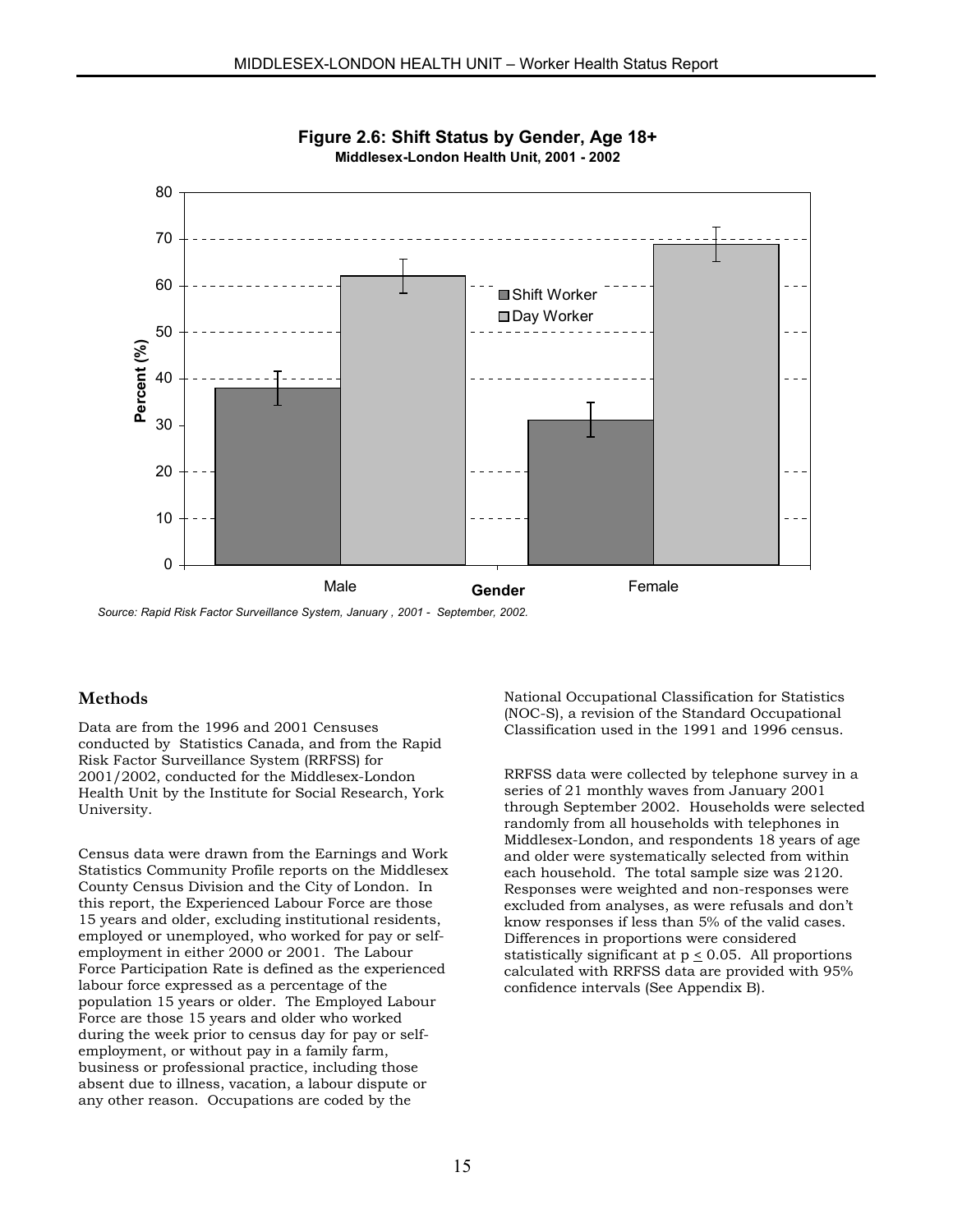those giving any of the other responses were categorized as shift workers

#### **Definitions**

#### **Employment status (RRFSS)**

Employment status categories are derived from the RRFSS question: "Are you currently: employed for wages, self-employed, been out of work for more than one year, been out of work for less than one year, taking care of a family, a student, retired, or unable to work?' The category "unemployed" combines the two categories: "out of work for more than one year," and "out of work for less than one year."

#### **Shift status (RRFSS)**

Shift status categories are derived from the RRFSS question: " Which of the following best describes the hours you usually work at your job: a regular daytime schedule or shift, regular evening shift, regular night shift, rotating shift, split shift, on call, or irregular schedule?" Respondents giving the first response were categorized as day workers, while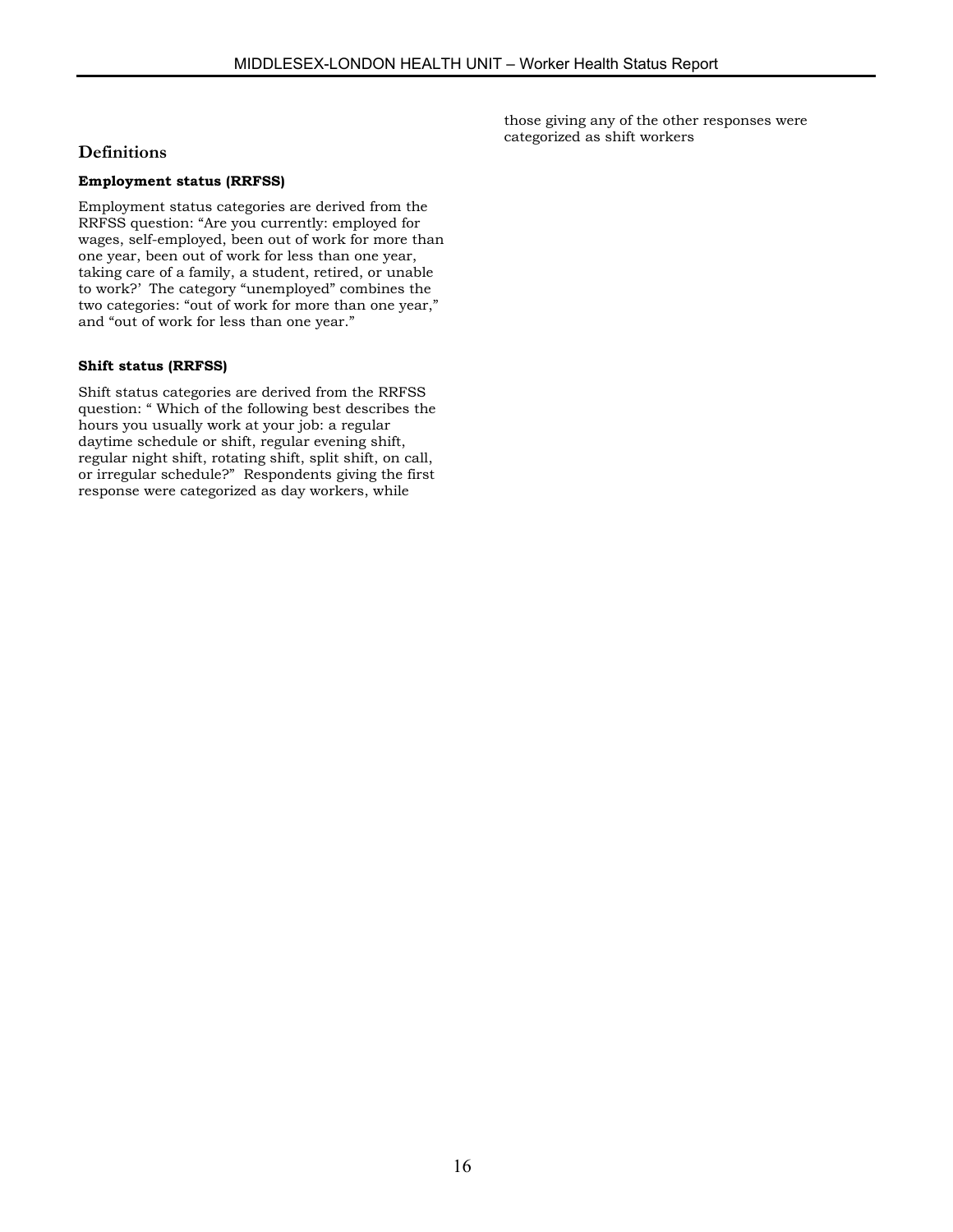# **Lifestyle Behaviour**

# **Key Findings**

- One in five workers in London and Middlesex smokes on a daily basis. Over one in four 18 to 24 year old workers smokes on a daily basis.
- Among workers, a majority of those who smoke say they are considering quitting, and of these, most say they are likely to do so within the next six months.
- There were no differences in reported smoking behaviour between day-workers and shiftworkers.
- Less than half of full time workers aged 18 to 64 in London and Middlesex are engaging in at least a moderate amount of physical activity during their leisure time.

# **Background**

Continued ability to participate in the workforce is more likely if workers stay healthy and avoid serious injury and chronic illness. Although underlying causes of chronic illnesses are complex and many factors play a role, it is well known that poor nutrition, being overweight, smoking and abusing alcohol increase a person's risk of developing many debilitating chronic diseases. Significant health problems associated with these lifestyle behaviours include heart disease, stroke, kidney disease, many cancers, and adult-onset diabetes.

Recent attention has focussed on the harmful effects of physical inactivity and being overweight. While it is well-known that smoking increases risks of premature mortality, "sedentary living" has joined smoking as one of the two leading causes of premature death[.13](#page-64-11) 

The majority of workplace health promotion programs developed over the past few decades have addressed worker lifestyle behaviour.[14](#page-64-12) Programs promoting or supporting increased physical activity are the most common, but information sessions and interventions addressing smoking cessation, weight control and nutrition are also typical components of such programs. While more and better-controlled research is required to confirm long-term health benefits, research has confirmed the positive short-term effectiveness of physical fitness, nutrition and weightloss programs[.15,](#page-64-13)[16](#page-64-14)

Programs targeted at smoking cessation have not always been successful, but good participation rates have been reported for programs incorporating contests and other incentives[.17](#page-64-15)

Workplace programs dealing with substance abuse have been shown to be effective in changing supervisors' attitudes and knowledge related to detection and referral of workers abusing alcohol or other substances.[18](#page-64-16)

In addition to the traditional focus on behaviour change, more recent approaches to workplace health promotion have stressed the importance of creating work environments that support healthy lifestyles, including the creation of smoke-free work settings.5

The *Mandatory Health Programs and Services Guidelines* specify the following objectives with respect to smoking, alcohol use and physical activity:1

- to reduce the proportion of adult women and men who smoke daily to 15 per cent by the year 2005;
- to reduce the percentage of the adult population who drink more than two drinks per day by 20% by the year 2010.
- to increase to 40 per cent the proportion of all adults who include at least 30 minutes of accumulated, moderate physical activity on most if not all days of the week by the year 2010.

These guidelines also specify that the Board of Health work with workplace personnel and local trade and business associations to develop and implement guidelines to reduce the risk of chronic diseases. These activities are set out in Appendix A.

# **Smoking prevalence**

According to results of the Rapid Risk Factor Surveillance System, approximately 24% of the adult population in London ad Middlesex County smokes; just under 20% (18.5%) smokes daily. This proportion exceeds the objective set out in the *Mandatory Health Programs and Services Guidelines* to reduce the proportion of adults who smoke daily to 15% by the year 2005. When rates of smoking are compared by work status as in Figure 3.1, it can be seen that people in the workforce are significantly more likely to smoke daily than people who are retired.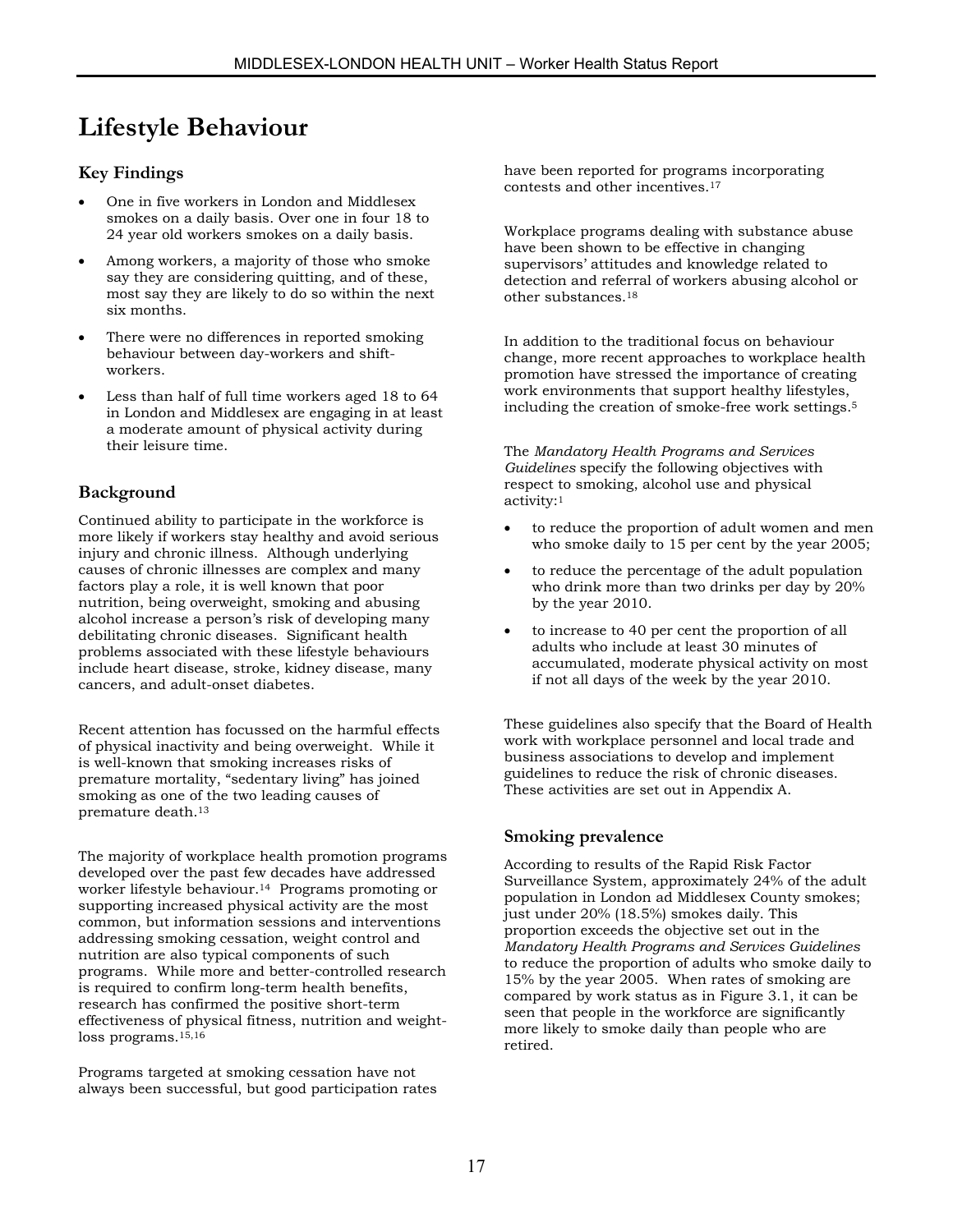

**Figure 3.1: Daily Smoking Rate by Employment Status, Age 18+ Middlesex-London Health Unit, 2001 - 2002**

#### **Smoking status among workers by age**

Differences in smoking rates are also observed among workers of different ages. As seen in Figure 3.2, more than one in four workers between 18 and 24 smokes daily, compared to approximately 15% of workers between 45 and 64. And while workers in the youngest age group have the highest rate of daily smoking, they are also the most likely to have never started smoking. Figure 3.2 also shows that workers who are former smokers are most likely to be between 45 and 64.

#### **Smoking status among workers by gender and shift work**

Figure 3.3 shows that there is no significant difference in rates of daily smoking between male and female workers, nor are shift workers in London and Middlesex more likely to smoke than day workers.

#### **Intention to quit smoking**

A large majority of male and female workers who smoke say they are considering quitting, and of these, most say they are likely to do so within the next six months (Figure 3.4).

#### **Alcohol use among workers and non-workers**

Alcohol use is more pervasive than smoking in London and Middlesex. Moderate alcohol consumption may have some health benefits. For example, light to moderate alcohol consumption is associated with a decreased risk of cardiovascular disease[.19](#page-64-17) Excessive alcohol use, however, is known to be associated with many harmful health and social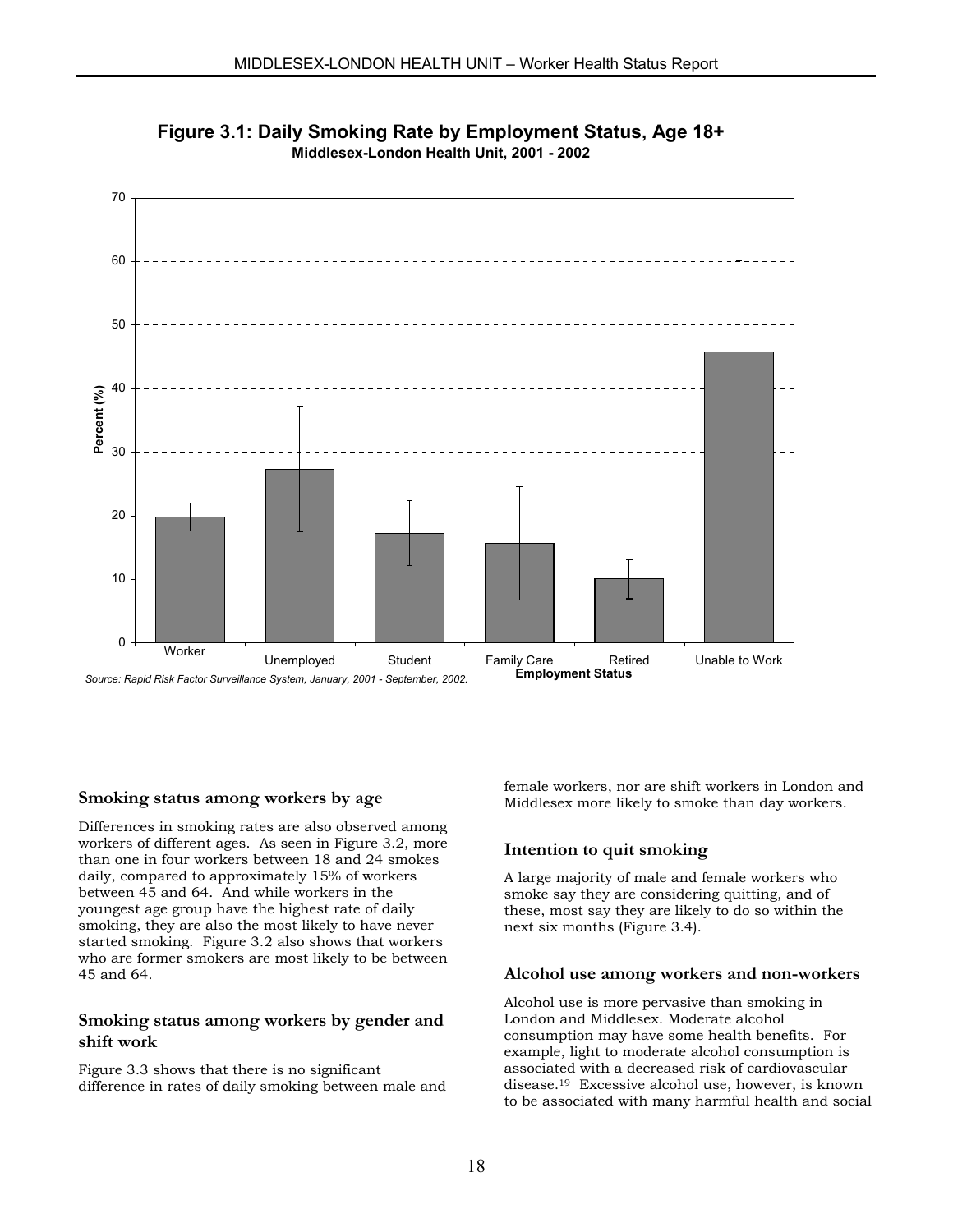consequences. The majority of adults in London and Middlesex (86% overall) say they had at least one alcoholic beverage over the past year. Alcohol use varies, however, among sectors of the population (Figure 3.5). Workers, the unemployed, and students, for example, are more likely to have had at least one alcoholic beverage in the past year than people taking care of family members, retired workers and people unable to work.

#### **Figure 3.2: Smoking Status by Age Group, Workers aged 18-64**



Middlesex-London Health Unit, 2001 - 2002

*S ource: Rapid Risk Factor Surveillance System, September, 2001 - January, 2002.*



*Source: Rapid Risk Factor Surveillance System, January 2001 – September 2002*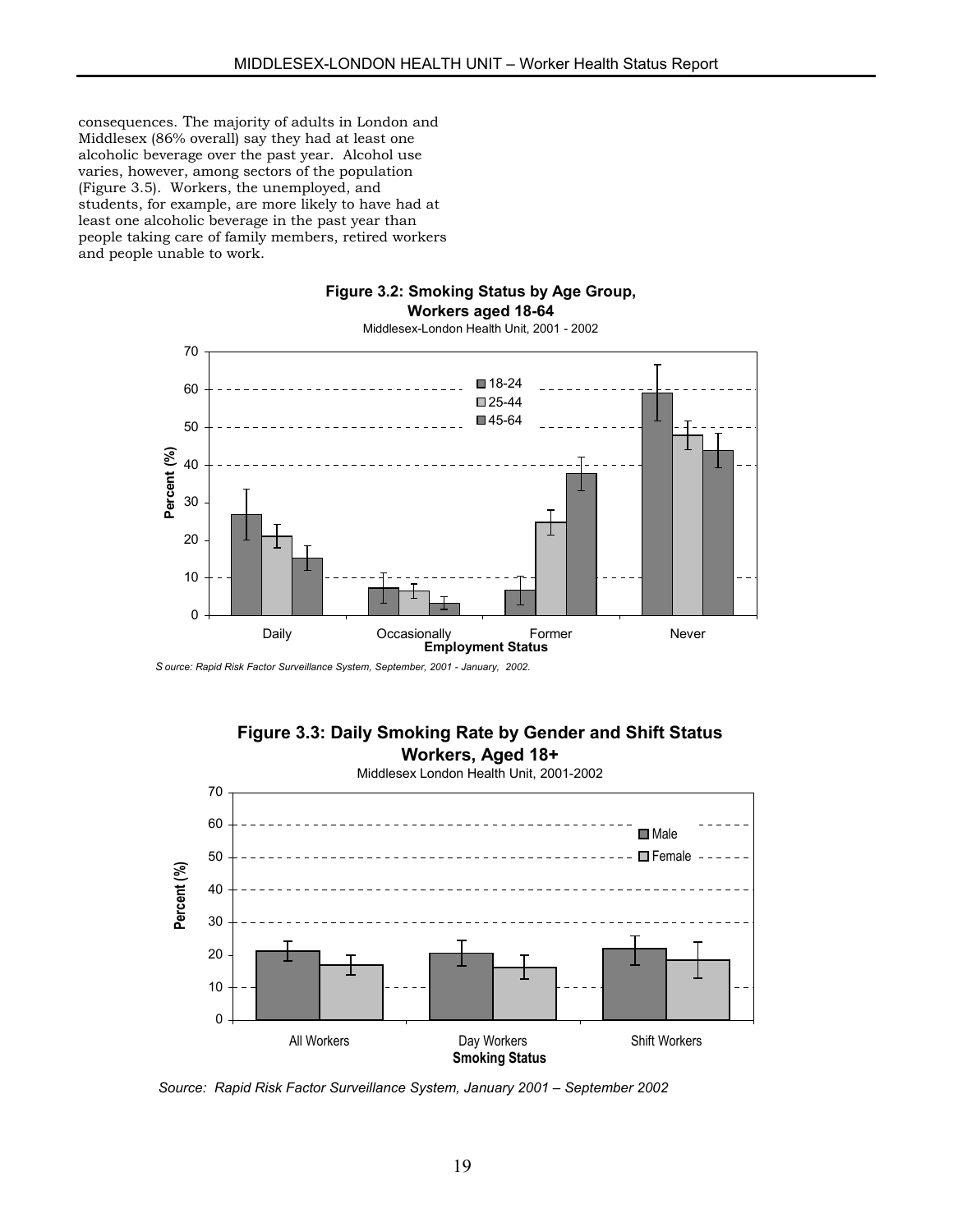

*Source: Rapid Risk Factor Surveillance System, January, 2001 - September, 2002.*



*Source: Rapid Risk Factor Surveillance System, January, 2001 - September, 2002.*

20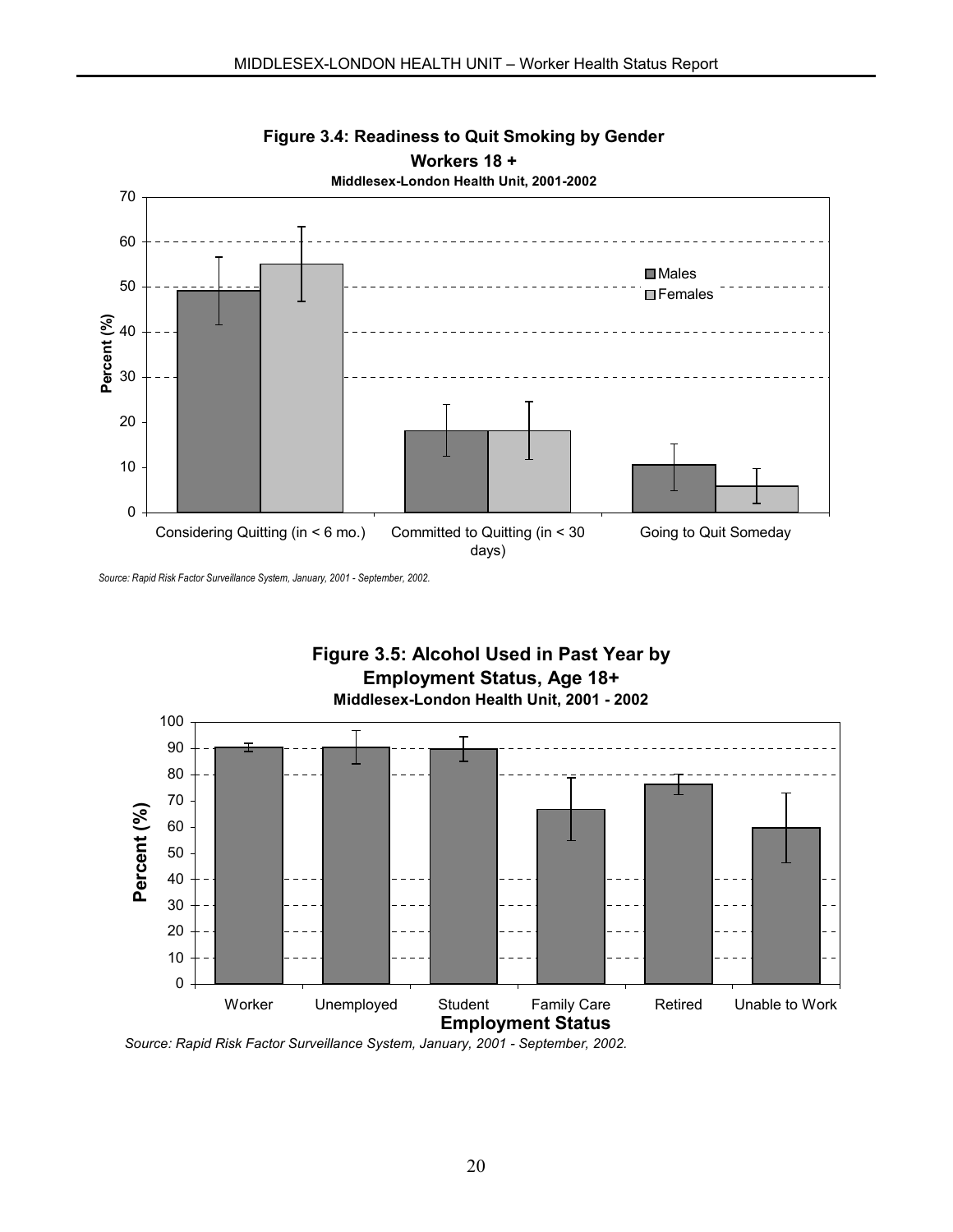

**Figure 3.6: Non-Adherence to Gender-Specific Low Risk Drinking Guidelines by Employment Status - Males, Age 18+**

*Source: Rapid Risk Factor Surveillance System, January 2001 - September 2002.*

A much smaller proportion  $(6.0 \pm 1\%$  overall) say they consume alcohol in excess of the gender-specific high-risk guidelines established in 1997 by the Addiction Research Foundation of Ontario and Canadian Centre on Substance Abuse.2 These guidelines state that people should consume no more than two standard drinks on any day, and that men should limit weekly intake to 14 or fewer drinks, while women should limit weekly intake to nine or fewer drinks.

Differences in adherence to these guidelines are noted across employment status categories, but only for men. As shown in Figure 3.6, the rate of highrisk drinking is significantly lower among male workers  $(4.9 + 4.2\%)$  than among male students  $(11.3)$  $\pm$  4.4%) and unemployed men (11.4  $\pm$  7%). There are no significant differences in rates of high-risk drinking between day-workers and shift-workers, or between working men and working women.

#### P**hysical Activity**

*Canada's Physical Activity Guide to Healthy Active Living*[20](#page-64-18) recommends the following minimum amount of physical activity for people aged 25 to 55:

- One hour of low-intensity activity every day or
- 30–60 minutes of moderate-intensity activity 4 to 7 days a week or
- 20–30 minutes of vigorous-intensity activity 4 to 7 days a week.

Results of the 2000/2001Canadian Community Health Survey show that just under half of full time workers aged 18 to 64 in London and Middlesex are engaging in at least a moderate amount of physical activity during their leisure time (data not shown). As shown in Figure 3.7, the rate of physical activity varies across age group among people in the workforce; younger workers are more likely to be physically active than older workers. Rates of physical activity did not differ significantly between working men and working women (Figure 3.8).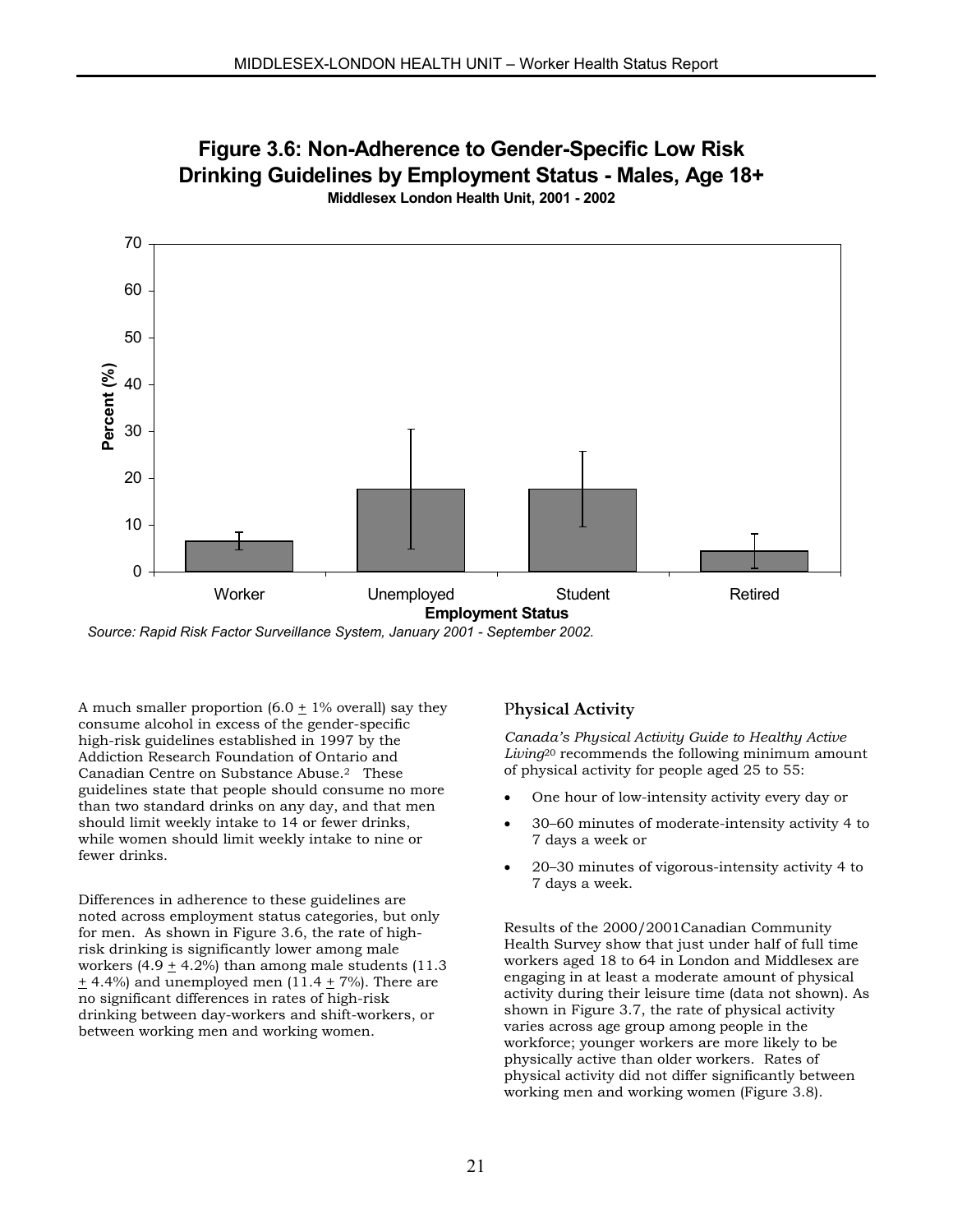

# **Figure 3.8: Physically Active by Gender Full Time Workers Aged 18-64**

Middlesex-London Health Unit, 2000 - 2001



*Source: Canadian Community Health Survey, 2000/2001.*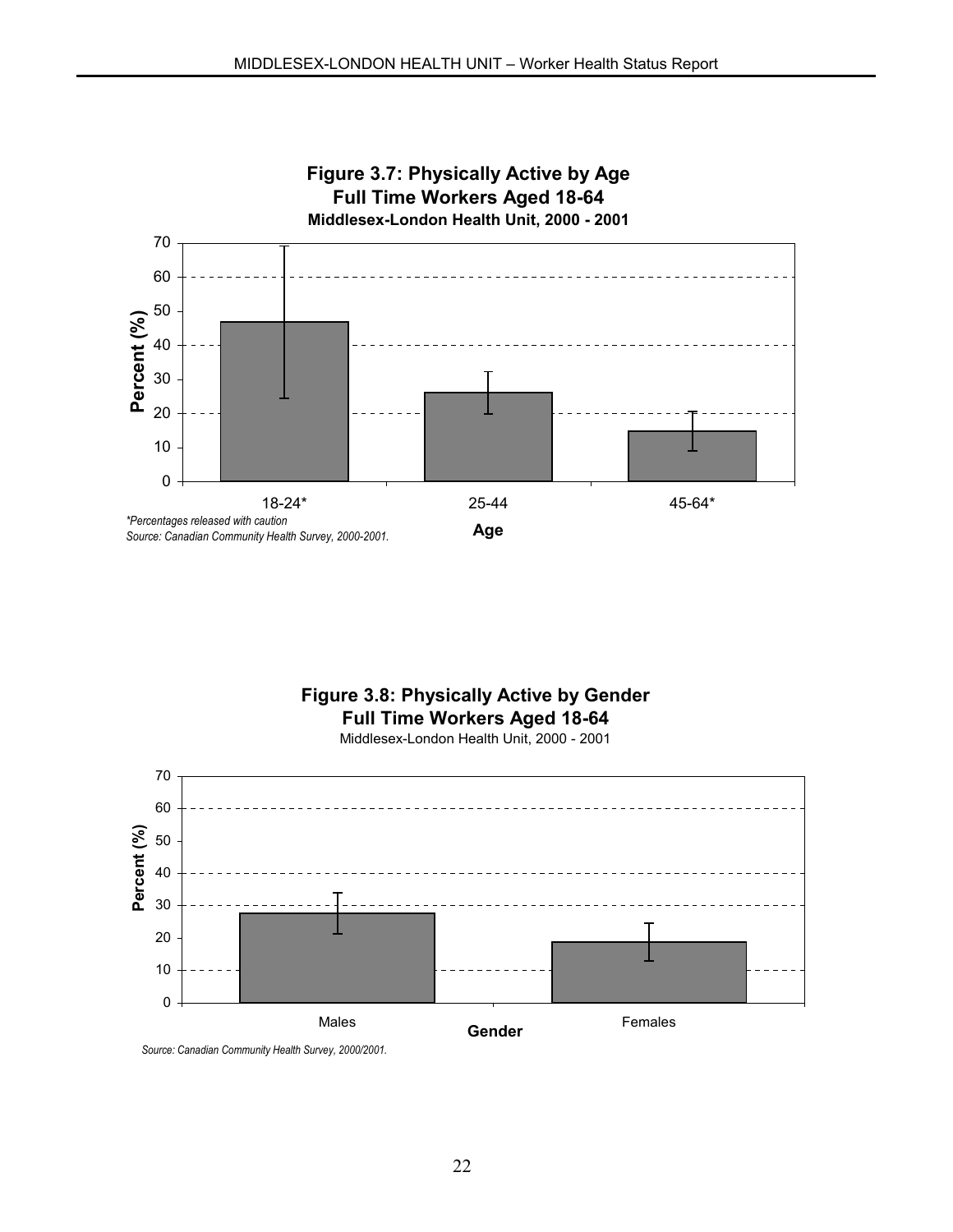#### **Methods**

Data on tobacco and alcohol use are from the Rapid Risk Factor Surveillance System (RRFSS), conducted for the Middlesex-London Health Unit by the Institute for Social Research, York University.

RRFSS data were collected by telephone survey in a series of 21 monthly waves from January 2001 through September 2002. Households were selected randomly from all households with telephones in Middlesex-London, and respondents 18 years and older were systematically selected from within each household. The total sample size was 2120. Responses were weighted and non-responses were excluded from analysis, as were refusals and don't know responses if less than 5% of the valid cases. Differences in proportions were considered statistically significant at  $p \le 0.05$ . All proportions calculated with RRFSS data are provided with 95% confidence intervals (See Appendix B).

# **Definitions**

#### **Employment status (RRFSS)**

Categories are derived from the RRFSS question: "Are you currently: employed for wages, self-employed, been out of work for more than one year, been out of work for less than one year, taking care of a family, a student, retired, or unable to work?' The category "unemployed" combines the two categories: "out of work for more than one year," and "out of work for less than one year."

#### **Shift status (RRFSS)**

Shift status categories are derived from the RRFSS question: " Which of the following best describes the hours you usually work at your job: a regular daytime schedule or shift, regular evening shift, regular night shift, rotating shift, split shift, on call, or irregular schedule?" Respondents giving the first response were categorized as day workers, while those giving any of the other responses were categorized as shift workers.

#### **Smoking (RRFSS)**

A **smoker** is someone who indicated that they currently smoke either every day (**daily smoker**) or on some days (**occasional smoker**).

A **former smoker** is someone who has smoked at least 100 cigarettes in their life but who currently does not smoke at all.

**Never smoked** means not having smoked at least 100 cigarettes.

To determine intentions regarding quitting smoking, current smokers were asked: "How do you feel about quitting smoking: are you currently NOT thinking of quitting, considering quitting in the next 6 months, or committed to quit smoking in the next 30 days?" In addition, a separate response category was allotted to respondents who volunteered that they were going to quit, but were not sure when.

#### **Alcohol use (RRFSS)**

Respondents were asked directly if they drank alcohol in the past year. Those that did were asked directly whether they drank every day, how many days a week do they drink alcohol, and on the days when they had a drink, about how many drinks did they have on average. From these questions the total number of drinks per week was derived, to which was applied the gender specific low-risk drinking limits, namely less than or equal 9 drinks for females and less than or equal 14 drinks for males.

### **Work status and physical activity (Canadian Community Health Survey 2000/2001)**

Data on leisure time physical activity was drawn from the Canadian Community Health Survey (CCHS) 2000/2001, conducted by Statistics Canada. CCHS data were obtained from the share file of the Health Planning Branch, Ontario Ministry of Health and Long Term Care. Bootstrapping techniques were employed to produce the coefficient of variation (CV) and 95% confidence intervals (CI's); data with CV's greater than 33.3% were excluded. Included in the analysis of this data set were respondents aged 18 through 64; workers refer to full-time workers, shiftworkers to all but those working a "regular daytime schedule or shift".

#### **Full time worker (CCHS)**

A full time worker is defined as someone who has had a job throughout the year with 30 or more hours per week and has also said yes to having worked in the past twelve months.

#### **Physical activity index (CCHS)**

This index is a derived measure with three levels: active, moderate, inactive. Assignment to a level is calculated according to responses to questions about the frequency, duration and intensity of leisure-time physical activities.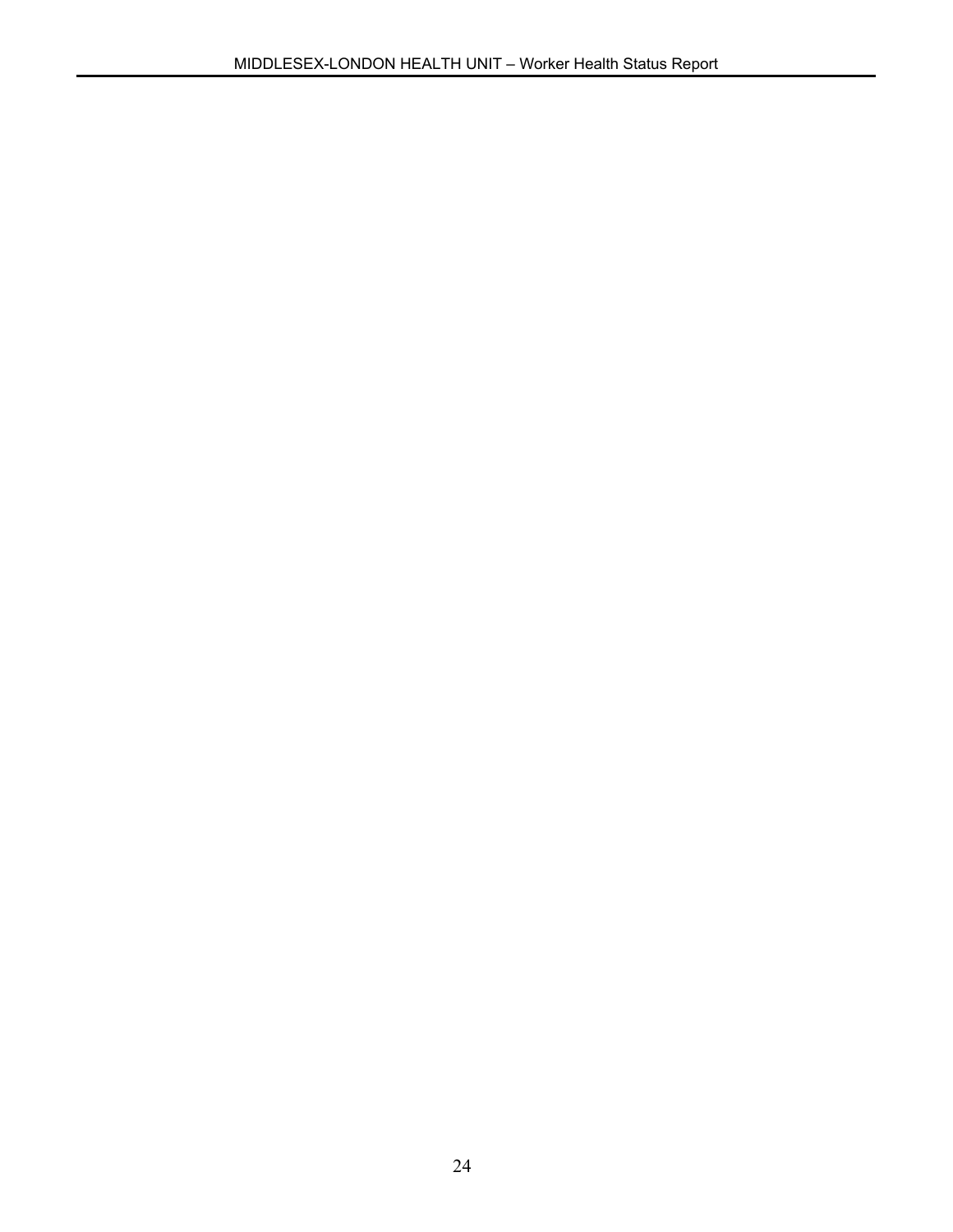# **Health Status**

# **Key Findings**

- Workers rate their health status higher than people who are retired, unemployed or unable to work.
- Chronic disease is more prevalent among older workers than younger workers, with hypertension being the most common chronic condition among workers.
- The proportion of workers in the healthy weight category declines with age.
- About one worker in five report having a fall in the past year; younger workers tend to have more minor falls.

# **Background**

Canadians are fortunate to have a higher life expectancy than people in many other countries. Chronic diseases are common, however, especially among older Canadians. In fact, about 80% of Canadians over 65 report being troubled by one or more chronic conditions.[21](#page-64-19) Importantly, many chronic diseases develop slowly over several years, beginning while people are still part of the workforce.

Common chronic diseases that affect Canadians include heart disease, arthritis, hypertension, diabetes, asthma, and migraine headache. Although the prevalence of some diseases such as arthritis and hypertension has decreased in Canada in the past 20 years, others such as diabetes and asthma have become more prevalent.21

Chronic diseases not only shorten life, but also reduce the number of years people live without disability. Patterns of chronic disease, however, are known to have different impacts on men and women. A study from Statistics Canada, for example, showed that for women, diabetes, arthritis, and physical inactivity were most likely to reduce disability-free life expectancy, while for men, impacts were greatest for diabetes, smoking, arthritis and cancer.<sup>[22](#page-64-20)</sup>

Overall, cardiovascular disease is the most costly chronic disease, not only in terms of the direct costs of care and treatment, but also in terms of indirect costs such as lost work days and foregone earnings because of premature death[.23](#page-64-21) Heart disease and stroke are largely preventable. Yet, eight of 10 Canadians aged 20 to 59 report having at least one modifiable risk factor for cardiovascular disease.23 As seen in Section 3 of this report, approximately 20% of

the London and Middlesex workforce smokes daily, while about half reports being physically inactive. These and other known risk factors for cardiovascular disease, such as obesity, also increase the risk of developing several other chronic diseases.23

In addition to being a risk factor for many other diseases, obesity is considered by some to be a chronic disease.[24](#page-64-22) The prevalence of obesity has increased dramatically and has been estimated to be responsible for about 2.4% of total health expenditures for all diseases in Canada[.25](#page-64-23) Among Canadians, the prevalence of obesity has been observed to increase with age up to 55, and is also more prevalent among men than women up to age 60.25 A specific objective set by the board of health within the *Mandatory Health Programs and Services Guidelines1* concerns healthy weights. The objective is:

• *to slow the decrease in the proportion of adults ages 20-64 with healthy weight status (Body Mass Index 20-27) by the year 2010*

Preventive efforts begun while people are still young, before many chronic diseases begin to develop, are not only likely to result in increased well-being in the present, but to have major benefits in later life. It makes sound sense, therefore, to provide health promotion messages, programs, and supports for behavioural change in the workplace, where many adults can be reached at a time when behavioural change can help to insure more years of disabilityfree living.

Prevention programs can also be developed to prevent injury or lessen the effects of other chronic conditions that could interfere with a person's ability to work. Serious falls, for example, can lead to time off work, long-term disability, or even death. The Canadian Centre for Occupational Health and Safety reports that about 60,000 workers are injured each year due to falls.[26](#page-64-24) About one-third of these result in time lost from work. [27](#page-64-25) More seriously, about 20 people in Ontario die each year as a result of falls in the workplace. Research in France showed that falls in the construction industry were related to age, sleep disorders, hearing disorders, being overweight, and lack of sporting activities, a proxy measure of physical inactivity.[28](#page-64-26) Research in Denmark showed that smaller construction companies were found to have a higher incidence of serious falls than larger companies.[29](#page-64-27) Results of such research can inform the development of workplace health promotion programs to better educate workers about ways they can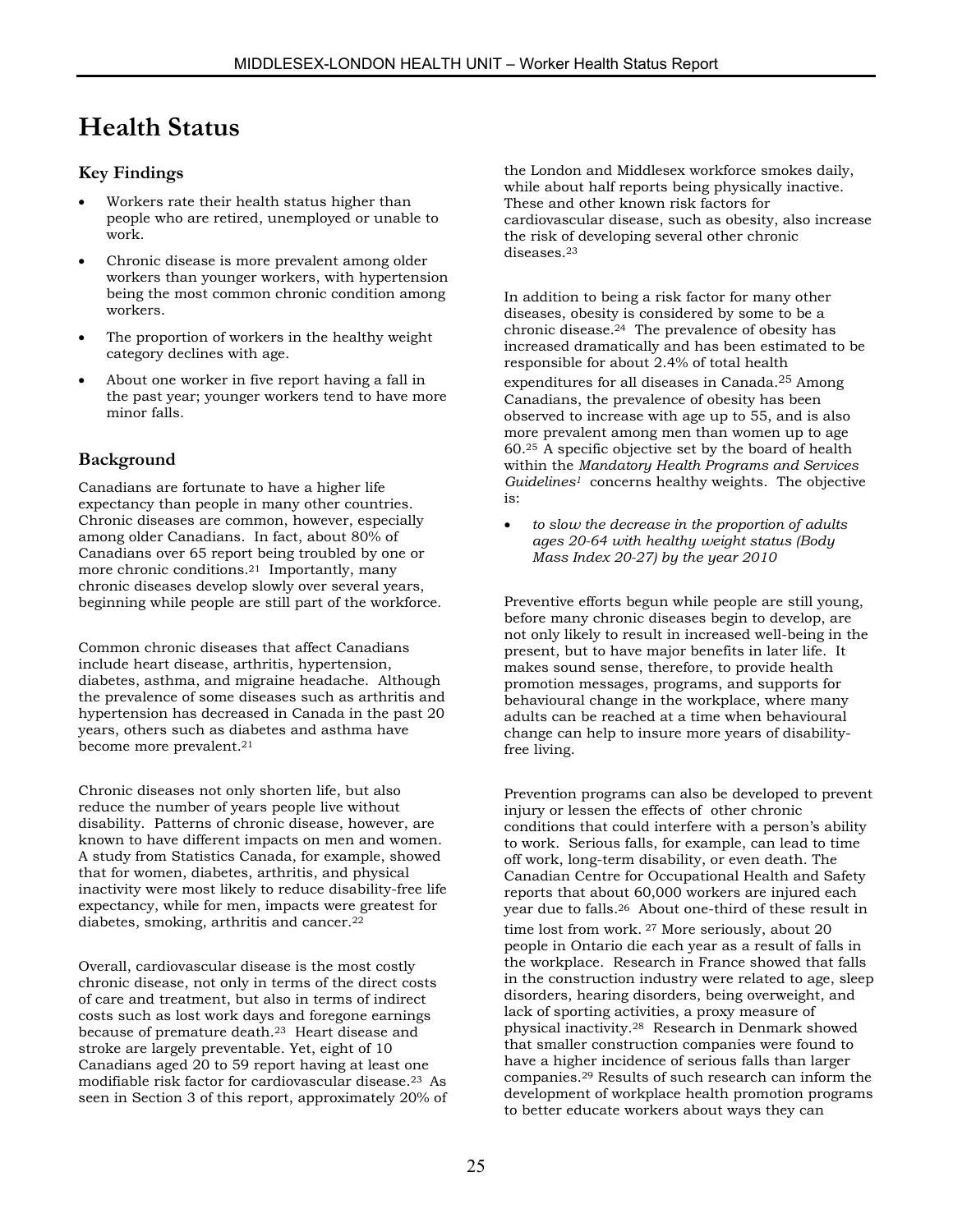reduce their risks of falling, in addition to the efforts of workplace occupational health and safety committees to ensure safety measures are adhered to.

Migraine headaches are another chronic problem experienced by many people in the workforce. Migraine sufferers can experience a high level of disability in all aspects of their lives, including their work lives[.30](#page-64-28) A Canadian study found that about 20% of migraine sufferers reported taking time away from work because of migraine headaches.[31](#page-64-29) Workplace health promotion programs can help by educating both migraine sufferers and employers. Employers can insure proper lighting and provide anti-glare computer screens, for example. Migraine sufferers can be educated to change position and take stretch breaks to help avoid the onset of migraines. Employers can help also by providing places for employees to take medication for their migraines and allowing the employees the time for the medication to take effect.[32](#page-64-30)

### **Self-Rated Health Status**

Self-reports of health status have been shown to be correlated with many objective measures of health status, as well as predicting future health.13 As shown in Figure 4.1, 68% of working people report their health to be excellent or very good, significantly higher than do people who are unemployed, retired, or unable to work.

There were no significant differences in self-rated health status between day-workers and shift workers, male and female workers, or between younger and older workers (data not shown).

#### **Chronic Disease**

Figure 4.2 shows that the prevalence of chronic disease (see Definitions below) among workers is significantly lower than among those unable to work and people who are retired.

There are no differences in the prevalence of chronic disease between day-workers and shift workers, or between male and female workers. Proportionately more workers aged 45 to 64 are likely to have a chronic disease  $(32.9 \pm 4.4\%)$  than younger workers aged 18 to 24 (19.5  $\pm$  6.1%) and workers aged 25 to 44 (16  $\pm$  2.8%), as shown in Figure 4.3.

Hypertension is the most commonly reported chronic disease among working people, affecting 10.4% (± 1.7%) of this group. Asthma is the next most prevalent chronic condition among workers, at 7% (± 1.4%), followed diabetes, at 3.2% (± 1.4%).



**Employment Status**

*Source: Rapid Risk Factor Surveillance System, January 2001 - September 2002.*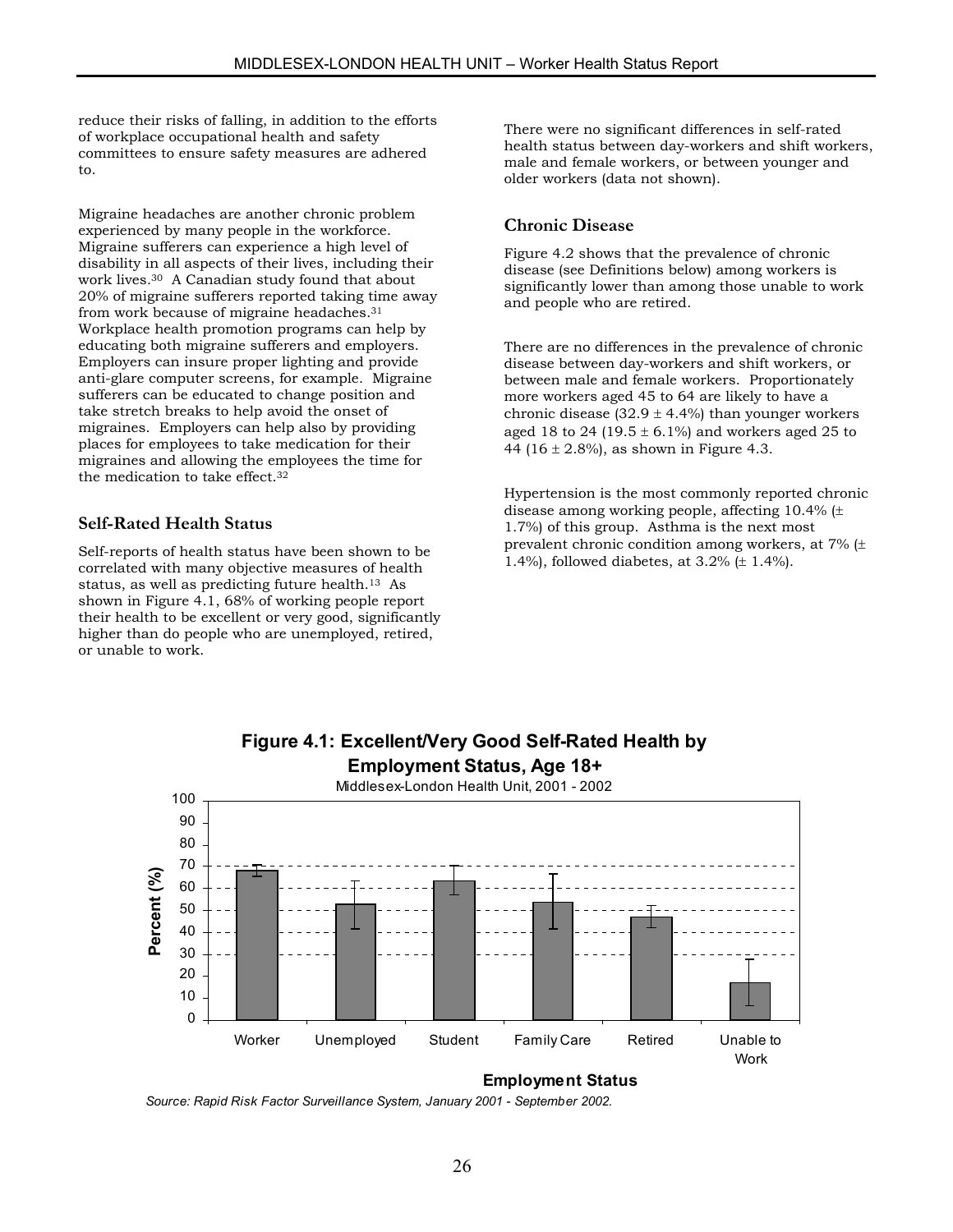

*Source: Rapid Risk Factor Surveillance System, January 2001 - September 2002.*

# **Figure 4.3: Chronic Disease Prevalence by Age**

# **Workers Aged 18 - 64**

Middlesex-London Health Unit, 2001 - 2002



*Source: Rapid Risk Factor Surveillance System, January 2001 - September 2002.*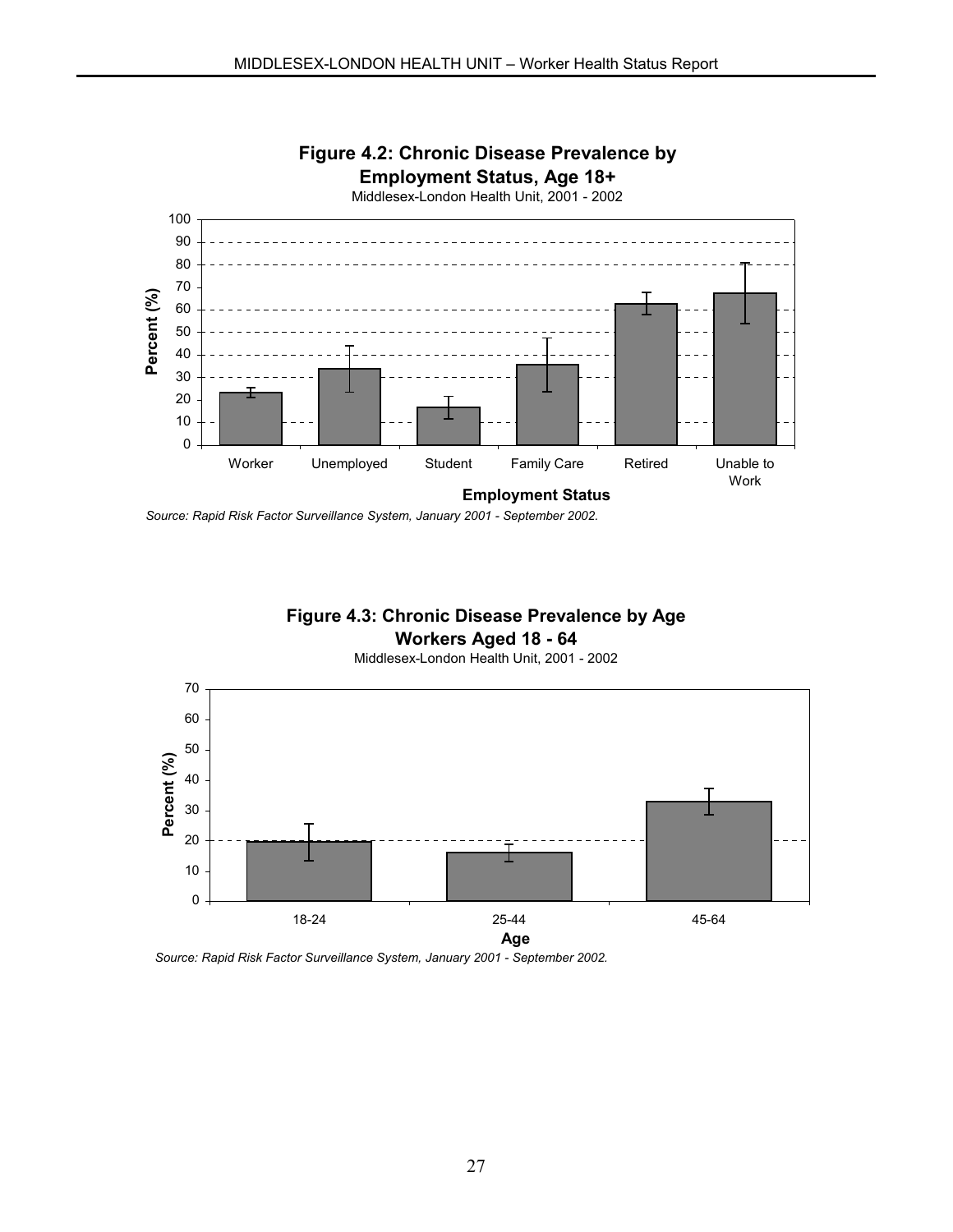### **Healthy Weight Status**

The Body Mass Index (BMI), is an index that takes into account a person's weight and height and is considered to be indicative of health risk. Current international standards define a healthy weight status to be a BMI between 18.5 to 24.9, while a BMI less than 18.5 is underweight, 25 to 29.9 is overweight, and 30 and over is obese.

Body Mass Index (based on self-report) differs significantly among workers by both age and gender. Figure 4.4 shows that the proportion of workers in the healthy weight category declines from a high of nearly 70% in the 20 to 24 age group, to a low of just under 40% within the 45 to 64 year group. Conversely, the proportion of workers in the overweight category declines from a high of nearly 50% among workers 45 to 64, to a low of around 20% among the 20 to 24 year olds.

There are significant gender differences within BMI categories among workers between the ages of 20 and 64, as shown in Figure 4.5. More female workers than males are classified as under-weight and as healthy weight. Moreover, there are proportionately more male (48  $\pm$  3.8%) than female workers (23.4  $\pm$ 3.5%) in the overweight category, while there is relative gender parity in the obese category.

Among workers, we found no significant difference between day-workers and shift-workers within any of the four categories of weight status (data not shown).



*Source: Rapid Risk Factor Surveillance System, January 2001 - September 2002.*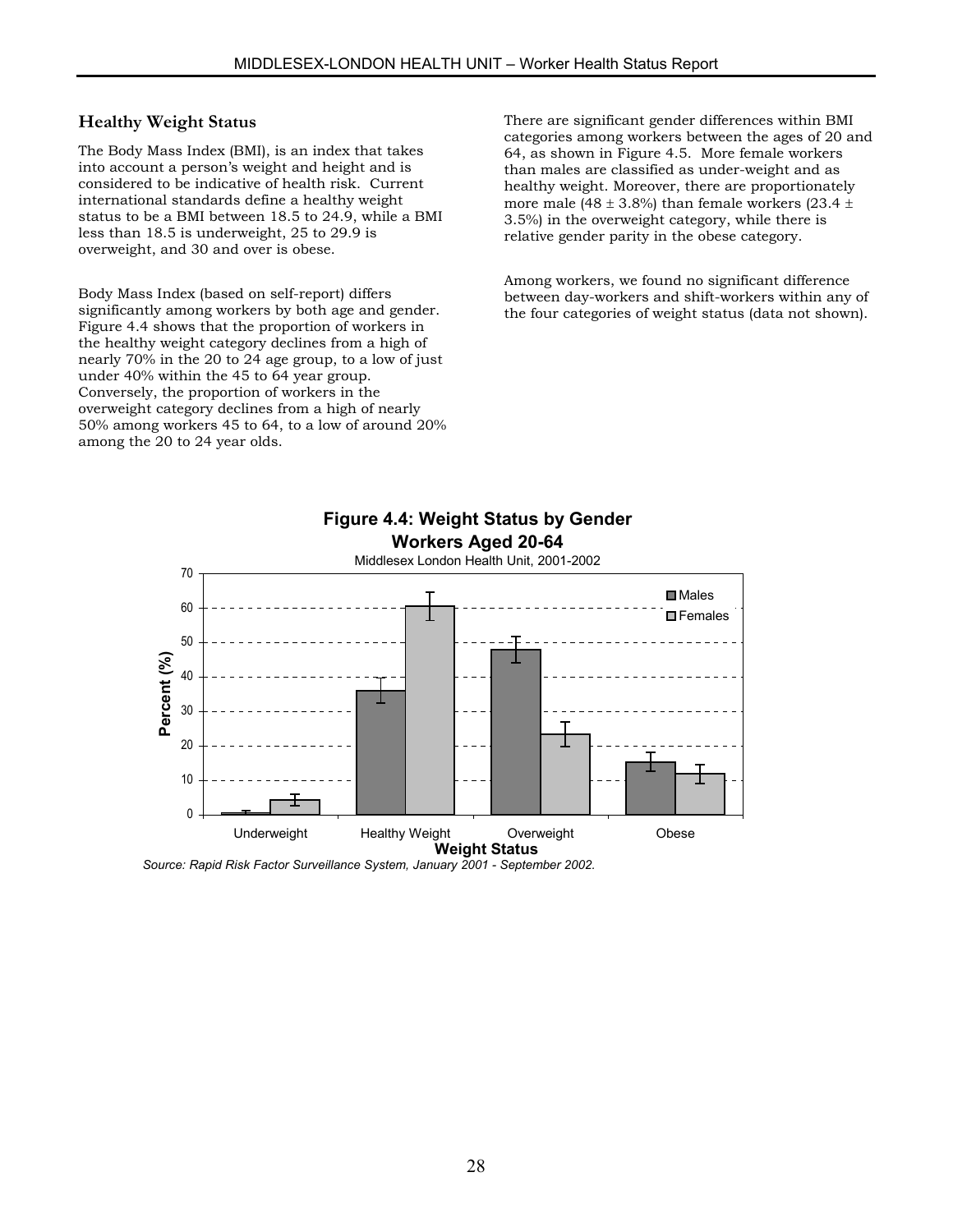

#### **Falls**

Among people unable to work,  $24.4\%$  ( $\pm$  12.6%) had experienced a fall serious enough to limit activity in the previous 12 months. Workers were significantly less likely to have reported having had a serious fall over this time period  $(8.1 \pm 1.5\%)$ . Among the workers, no differences were seen with respect to shift status or gender. However, as shown in Figure 4.6, there was a greater incidence of minor falls among younger workers  $(23.0 \pm 6.4\%)$  compared to those aged 25 to 44 (13.6  $\pm$  2.6%) and those aged 45 to 64  $(11.6 \pm 3.0\%)$ .

#### **Migraines**

Many London and Middlesex workers suffer from migraine headache. According to the Canadian Community Health Survey 2000/2001, just under 10% (9.9  $\pm$  2.8%) of fulltime workers report having migraine headaches (as diagnosed by a health professional). There are no significant differences in the prevalence of migraine headaches between shiftworkers and day-workers, nor between male and female workers.





Middlesex London Health Unit, 2001-2002

*Source: Rapid Risk Factor Surveillance System, January 2001 - September 2002*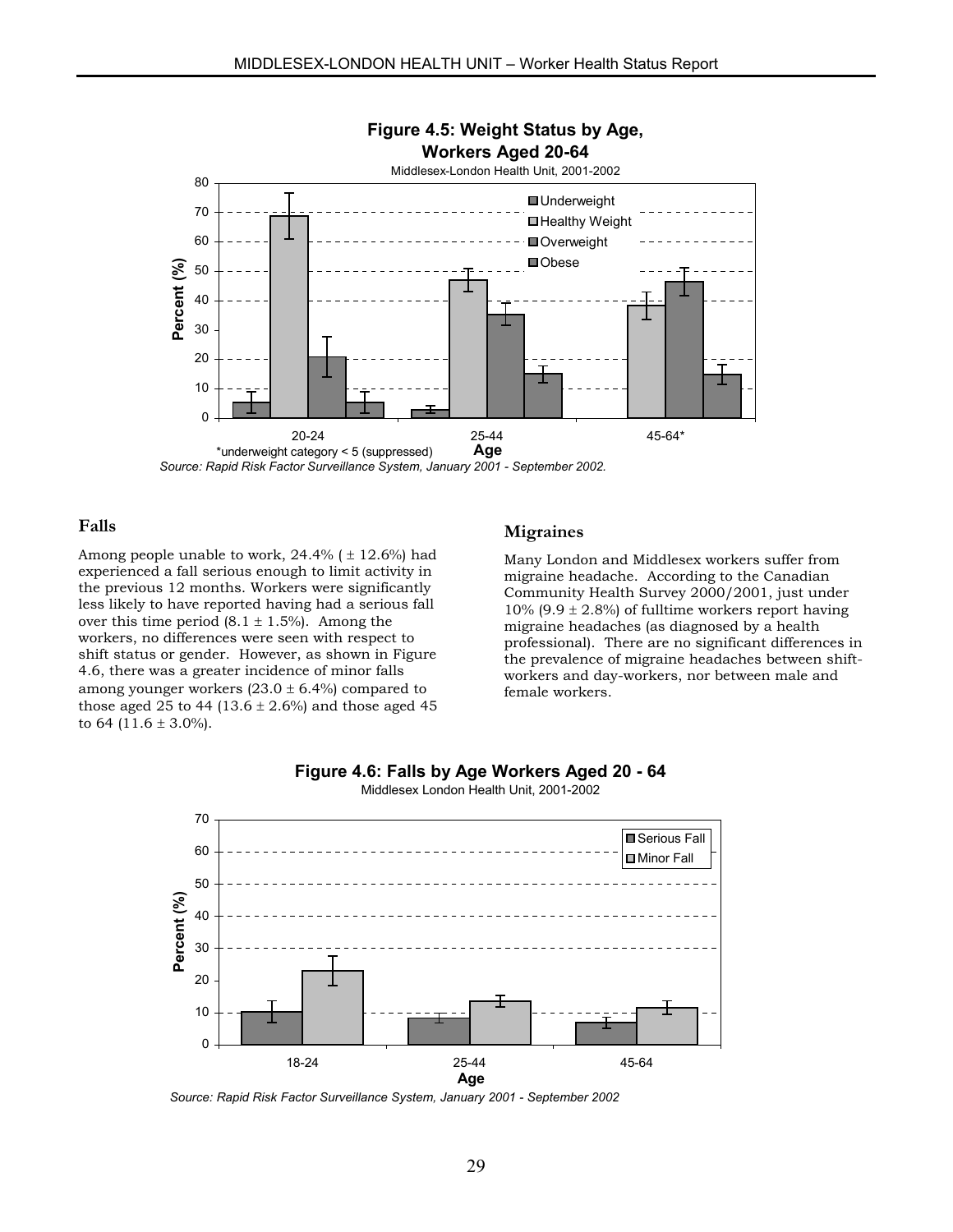### **Methods**

Data are from the Rapid Risk Factor Surveillance System (RRFSS) and the Canadian Community Health Survey (CCHS) (See 'Methods,' Section 3 of this report).

RRFSS data were collected by telephone survey in a series of 21 monthly waves from January 2001 through September 2002. Households were selected randomly from all households with telephones in Middlesex-London, and respondents 18 years and older were systematically selected from within each household. The total sample size was 2120. Responses were weighted and non-responses were excluded from analysis, as were refusals and don't know responses if less than 5% of the valid cases. Differences in proportions were considered statistically significant at  $p \le 0.05$ . All proportions calculated with RRFSS data are provided with 95% confidence intervals (See Appendix B).

Data on migraine headache were drawn from the Canadian Community Health Survey (CCHS) 2000/01, conducted by Statistics Canada. CCHS data were obtained from the share file of the Health Planning Branch, Ontario Ministry of Health and Long Term Care. Bootstrapping techniques were employed to produce the coefficient of variation (CV) and 95% confidence intervals (CI's); data with CV's greater than 33.3% were excluded. Workers refer to full-time workers, shift-workers to all but those working a "regular daytime schedule or shift". A full time worker is defined as someone who has had a job throughout the year with 30 or more hours per week and has also said yes to having worked in the past twelve months.

# **Definitions**

#### **Self-rated Health Status**

In the RRFSS, self-rated health status was asked directly via the question: "Would you say your general health is: excellent, very good, good, fair, or poor?" For analysis, the first two and last two response options were collapsed.

#### **Chronic Disease**

In the RRFSS, chronic disease was probed through a series of questions beginning with: "Have you ever been TOLD BY A DOCTOR or other health care professional that you have any of the following disorders: high blood pressure, asthma (current), diabetes, or any other chronic disease or disorder such as heart disease, cancer, or thyroid disorder? Respondents were coded as having a chronic disease if they answered yes to any of the options.

#### **Body Mass Index**

Body Mass Index (from RRFSS) was calculated according to the formula: weight  $(kg)$  ÷ height  $(m!)^2$ . BMI was then divided into four categories: underweight = BMI less than  $18.5$ , healthy weight = BMI between 18.5 and 24.9, overweight = BMI 25.0 to 29.9 and obese = BMI 30.0 and over. Analyses of BMI were conducted only for respondents aged 20 to 64.

#### **Falls**

Falls were ascertained by a pair of questions in the RRFSS, the first being "Falling downstairs, off a ladder, or on an icy walkway or tripping and falling down over something left on the floor, happen to many people every year. Have you had a fall in the last 12 months?" Those who answered yes were further probed: "Did your fall result in an injury that was serious enough to make it difficult to walk, get dressed, go to work, or do most of the things you normally do?" A respondent answering yes to both questions was considered to have a serious fall; yes to the first question only was classified as a minor fall; and no to the first question was classified as no fall.

#### **Migraine Headache**

Data on migraine headache was drawn from the Canadian Community Health Survey 2000/2001, described above. Respondents were asked directly: "Remember, we're interested in conditions diagnosed by a health professional. Do you have migraine headaches?"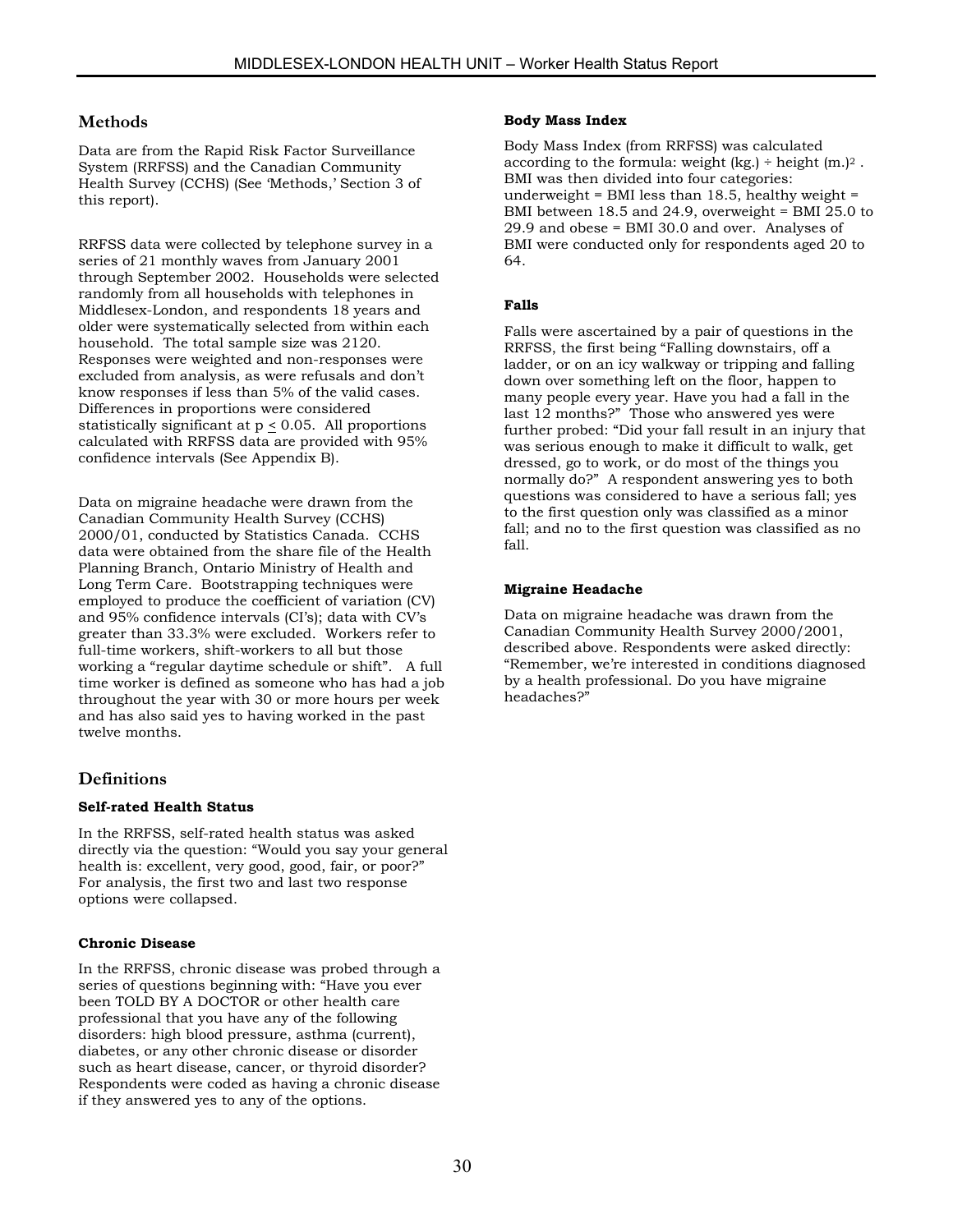# **Work and Living Environments**

# **Key Findings**

- More than a third of fulltime workers in London and Middlesex report high levels of work stress.
- About half of London workers said they supported a total ban on workplace smoking prior to the Smoke Free Workplaces By-Law PH-11 coming into effect in the City of London.
- Support for a ban on smoking in the workplace is greatest among female workers, day-workers and older workers.
- Nearly one in five workers reports there is a regular smoker in their household, although approximately 60% of workers' households are completely smoke free.

# **Background**

Engaging in work means that there are certain demands on the individual—on their time, energy, and attention, for example. Places where people work are usually environments where contact occurs with various other people, such as co-workers, clients, supervisors, customers or patients. Meeting work demands and maintaining work-related relationships can contribute to our sense of accomplishment and self esteem, as well as feelings of belonging and being supported. But work demands and work relationships can also be sources of stress and conflict. Moreover, the work environment—which may be the home, the farm, an office, a construction site, a vehicle—can also be a source of exposure to hazards that increase one's risk of injury or ill-health.

Exposure to stress in the work environment has also been shown to be potentially harmful to workers' health. While some amount of stress and conflict cannot be avoided and may lead to higher productivity and better relationships, too much can be harmful. Excessive stress is know[n t](#page-64-31)o be associated with poo[rer](#page-64-32) mental health,33 as well as physical symptoms,34 and a greater likelihood of develop[ing](#page-64-33) chronic illnesses such as cardiovascular disease.35 For example, the National Population Health Survey administered by Statistics Canada in 1994/1995 and 1998/1999 showed that people who reported high levels of stress in 1994/1995 were significantly more likely than those who did not to have been diagnosed with a chronic illness by 1998/1999.34 Results of this survey also showed that specific work-related stresses such as low coworker support and job insecurity were related to migraine headaches, symptoms of psychological

distress, as well as a greater likelihood of having suffered a work-related injury in the previous year.<sup>34</sup>

High levels of stress can also lead to people developing or maintaining poor health habits. The results of a survey of over 12,000 people in 26 worksite[s sh](#page-64-34)owed that people reporting high stress were more likely to have higher intakes of dietary fat, exercise less, smoke more, and be less likely to quit smoking.36

Costs of excessive workplace stress extend beyond the individual, and can have an impact on employers and c[o-w](#page-64-35)orkers. Workplace stress has been shown to lead to higher rates of absenteeism and lower productivity, as well as increasing overall health care costs.37

Some employers provide help for workers to deal with high stress by offering employee assistance plans (EAP) or other supports. Employee Assistance Plans provide workers with confidential access to professional counseling services for help with personal or work-related problems. But researchers caution that employers also need to consider conditions within the workplace, not just helping employees to cope with existing stress.7 Scrutiny of management practices and workloads in addition to establishing and enforcing policies to prevent harassment and discrimination are some of the steps that employers can take to alleviate excessive workplace stress for their employees.13

Exposure to second-hand smoke in t[he](#page-64-36) [w](#page-64-18)orkplace and at home is another modifiable aspect of workers' environments that may affect health. Although contrary evidence has been reported,38,39 researchers have found that environmental tobacco smoke (ETS)—or "second-hand" smoke[—](#page-64-37)[is](#page-64-38) associated with increased risks of mortality from diseases such as lung cancer and coronary heart disease among people who have never smoked.40,41 An added justification for k[eep](#page-64-39)ing workplaces smoke-free is that research has shown that smoke-free workplaces lead to higher quit rates and reduced smoking among current smokers.42

Legislation has been passed in [man](#page-64-40)y jurisdictions banning smoking in the workplace. In the City of London, the Smoke Free Workplaces By-law, PH-11, came into effect on July 1, 2003.43 This by-law "prohibits smoking in any enclosed, indoor area in which an employee works" including taxicabs, but excluding private residences. As well, the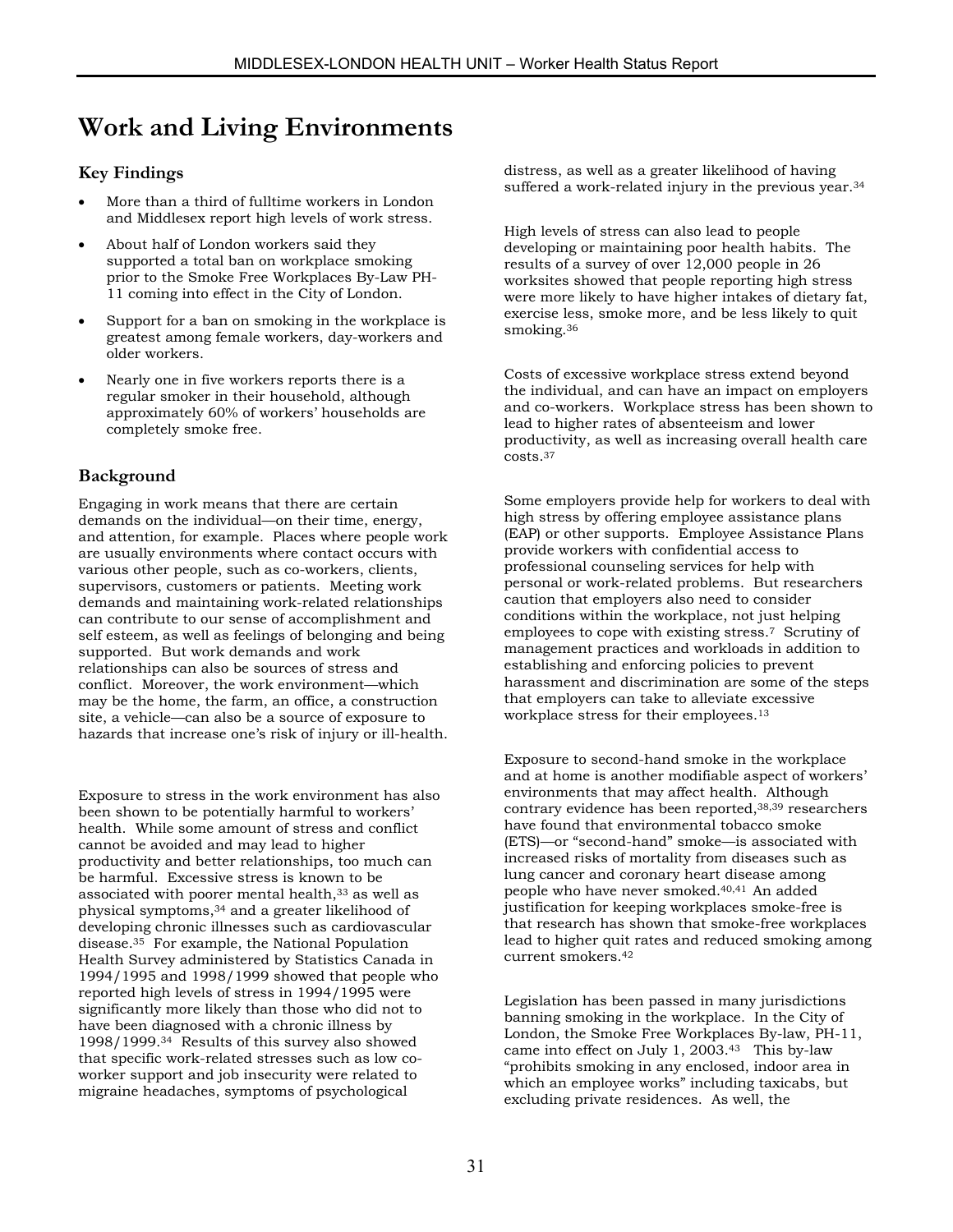Corporation of the County of Middlesex By-Law #5682 came into effe[ct](#page-64-41) August 1, 2003 prohibiting smoking in public places and workplaces in the County of Middlesex.44

The *Mandatory Health Programs and Services Guidelines*1 specify the following objectives with respect to environmental tobacco smoke. These are:

- *to increase the proportion of smoke-free public places and workplaces to 100 per cent by the year 2005;*
- *to increase the proportion of smoke-free homes by the year 2010.*

#### **Stress**

The proportion of fulltime workers in London and Middlesex with high self-perceived work stress (score of 4 or 5) is  $38.3 \pm 5.0$ %, not significantly higher than the proportion within the Southwest Ontario workforce (33.3  $\pm$  2.0%) and the proportion in Ontario as a whole  $(35.2 \pm 1.1\%)$ . Within the London and Middlesex fulltime workforce, the prevalence of high self-perceived work stress is somewhat lower for fulltime shift-workers  $(32.8 + 8.7%)$  than fulltime day-workers (41.0  $\pm$  6.2%), although the difference is not significant. Figure 5.1 shows that among all fulltime workers, females are somewhat more likely than males to report high levels of work stress, but again, this difference does not reach statistical significance.

#### **Workplace Smoke**

As discussed above, the Smoke Free Workplaces By-Law has been in effect in London since July 1, 2003 and a similar by-law has been in effect in Middlesex County since August 1, 2003. Although approximately 20% of London and Middlesex workers smoke on a daily basis, Figure 5.2 shows that approximately 99% of workers responding to the Rapid Risk Factor Surveillance Survey in 2001-2002 said they felt that smoking should either not be allowed at all in the workplace, or allowed only in certain areas. Only about 1% of workers favoured allowing workers to smoke freely in the workplace. Figure 5.3 shows that older workers were more likely than younger workers to favour a total ban, reflecting the higher daily smoking rate among younger compared to older workers (see Figure 3.2).





*Source: Canadian Community Health Survey, 2000/2001.*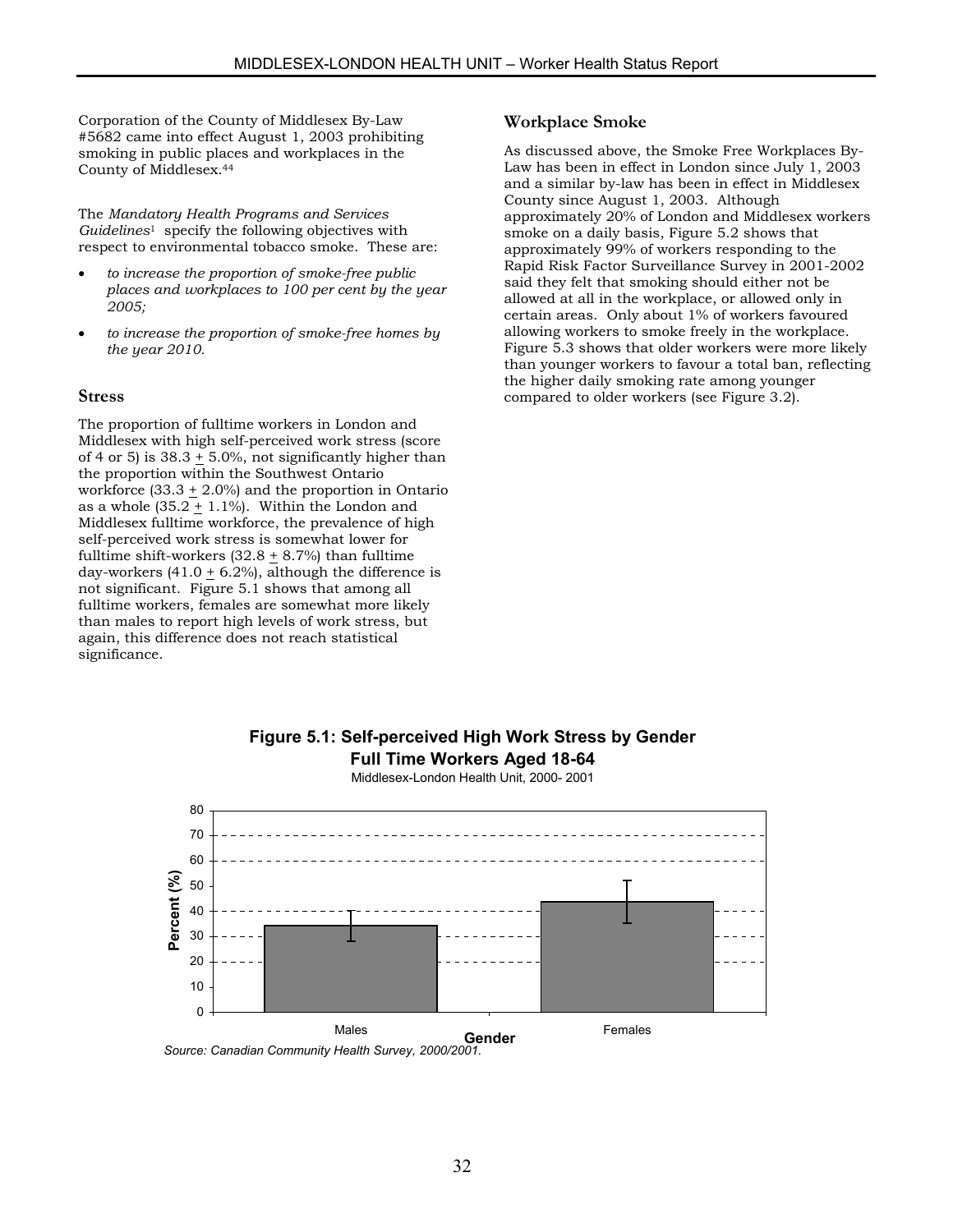

**Figure 5.2: Support for Total Smoking Ban in the Workplace by** 

*Source: Rapid Risk Factor Surveillance System, January 2001 - September 2002.*



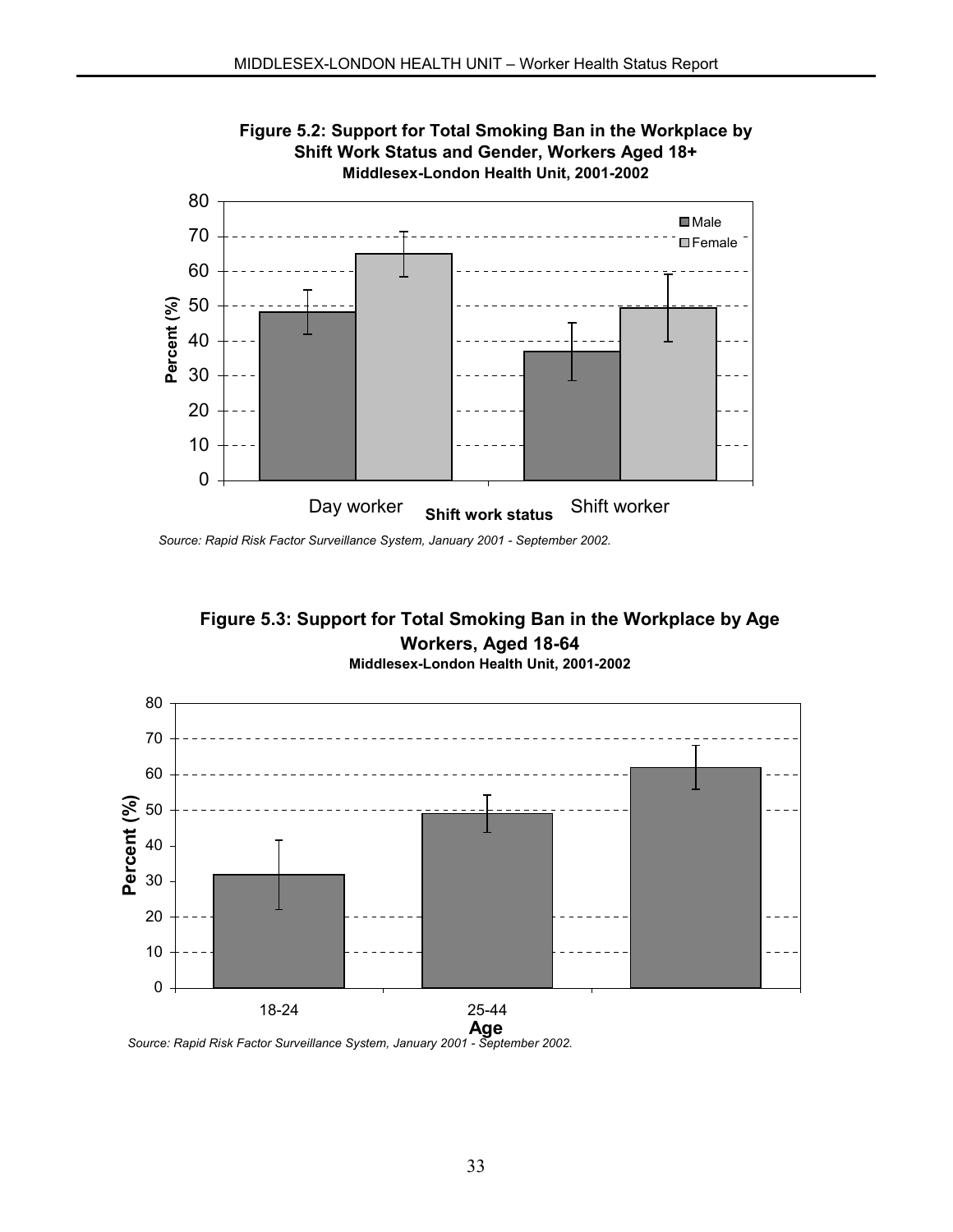#### **Smoke in the Home**

Although the Smoke Free Workplaces By-Law assures workers of a smoke free environment at work, non-smoking workers and workers who wish to quit smoking may still be exposed to second-hand smoke in their homes. In London and Middlesex, there are regular smokers in approximately 19% of workers' households. Figure 5.4 shows that approximately 60% (59.9  $\pm$  2.8%) of homes of London and Middlesex workers are smoke-free. In an additional 20% (20.6  $\pm$  2.3%), smoking is controlled in some manner.

### **Methods**

Data on work stress was drawn from the Canadian Community Health Survey 2000/01, conducted by Statistics Canada. Data on attitudes towards smoking in the workplace and smoking in the home were drawn from the Rapid Risk Factor Surveillance System (RRFSS), conducted for the Middlesex-London Health Unit by the Institute for Social Research, York University. Data from the Canadian Community Health Survey (CCHS) 2000/2001 were obtained from the share file of the Health Planning Branch, Ontario Ministry of

Health and Long Term Care. Bootstrapping techniques were employed to produce the coefficient of variation (CV) and 95% confidence intervals (CI's); data with CV's greater than 33.3% were excluded. Workers refer to fulltime workers, shift-workers to all but those working a "regular daytime schedule or shift". A fulltime worker is defined as someone who has had a job throughout the year with 30 or more hours per week and has also said yes to worked in the past twelve months.

RRFSS data were collected by telephone survey in a series of 21 monthly waves from January 2001 through September 2002. Households were selected randomly from all households with telephones in Middlesex-London, and respondents 18 years and older were systematically selected from within each household. The total sample size was 2120. Responses were weighted and non-responses were excluded from analysis, as were refusals and don't know responses if less than 5% of the valid cases. Differences in proportions were considered statistically significant at  $p \le 0.05$ . All proportions calculated with RRFSS data are provided with 95% confidence intervals (See Appendix B).

# **Figure 5.4: Household Smoke-free Status Workers, Aged 18+**

Middlesex-London Health Unit, 2001 - 2002



*Source: Rapid Risk Factor Surveillance System, January 2001 - September 2002.*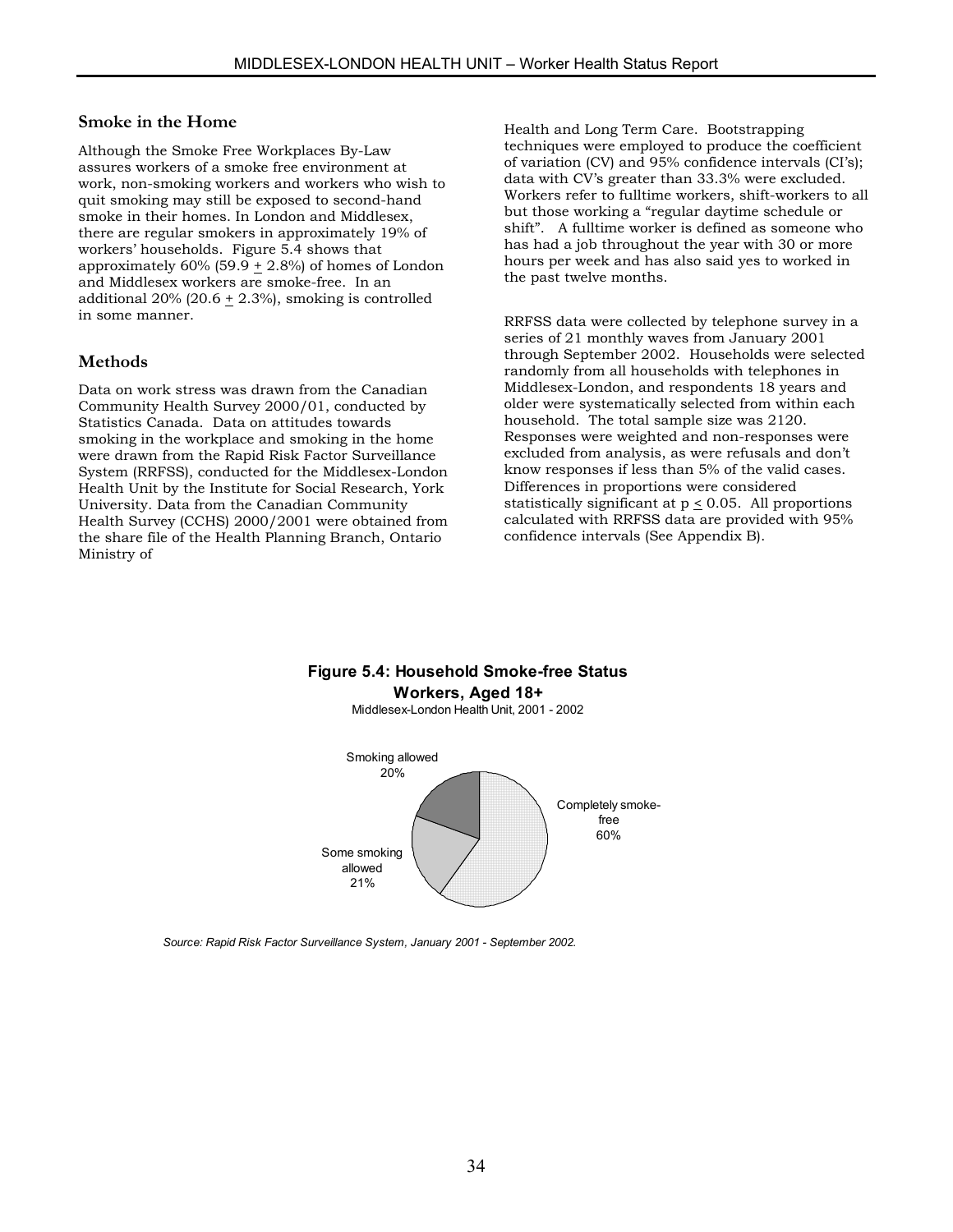# **Definitions**

#### **Self-perceived work stress**

Respondents who selected either "4" or "5" when asked the following question on the 2000/2001 Canadian Community Health Survey were considered to have high self-perceived work stress:

The next question is about your main job or business in the past 12 months. Would you say that most days at work were:

- 1. … not at all stressful?
- 2. … not very stressful?
- 3. … a bit stressful?
- 4. … quite a bit stressful?
- 5. … extremely stressful?

### **Attitudes towards workplace smoke**

With respect to workplace smoke, respondents to the RRFSS were asked whether they felt smoking in workplaces should be "not allowed", permitted in an "enclosed, separately ventilated" area, permitted in a "smoking section", or should simply be "allowed".

#### **Smoking in the home**

Regarding smoke in the home, respondents to the RRFSS were asked: "Does anyone in this household smoke regularly INSIDE the home? (Yes/No)", and "Which of the following best describes the rules or understandings about not smoking inside your home for VISITORS: would you say...not allowed at all, allowed sometimes, allowed in certain areas, allowed except when children present, or smokers do whatever they want." From these two survey questions a third variable, household smoke-free status, was derived such that smoke-free homes do not have a regular smoker in the home and do not allow visitors to smoke at all, households with "smoking allowed" are those where "smokers do whatever they want." Households with "some smoking allowed" constitute the remainder.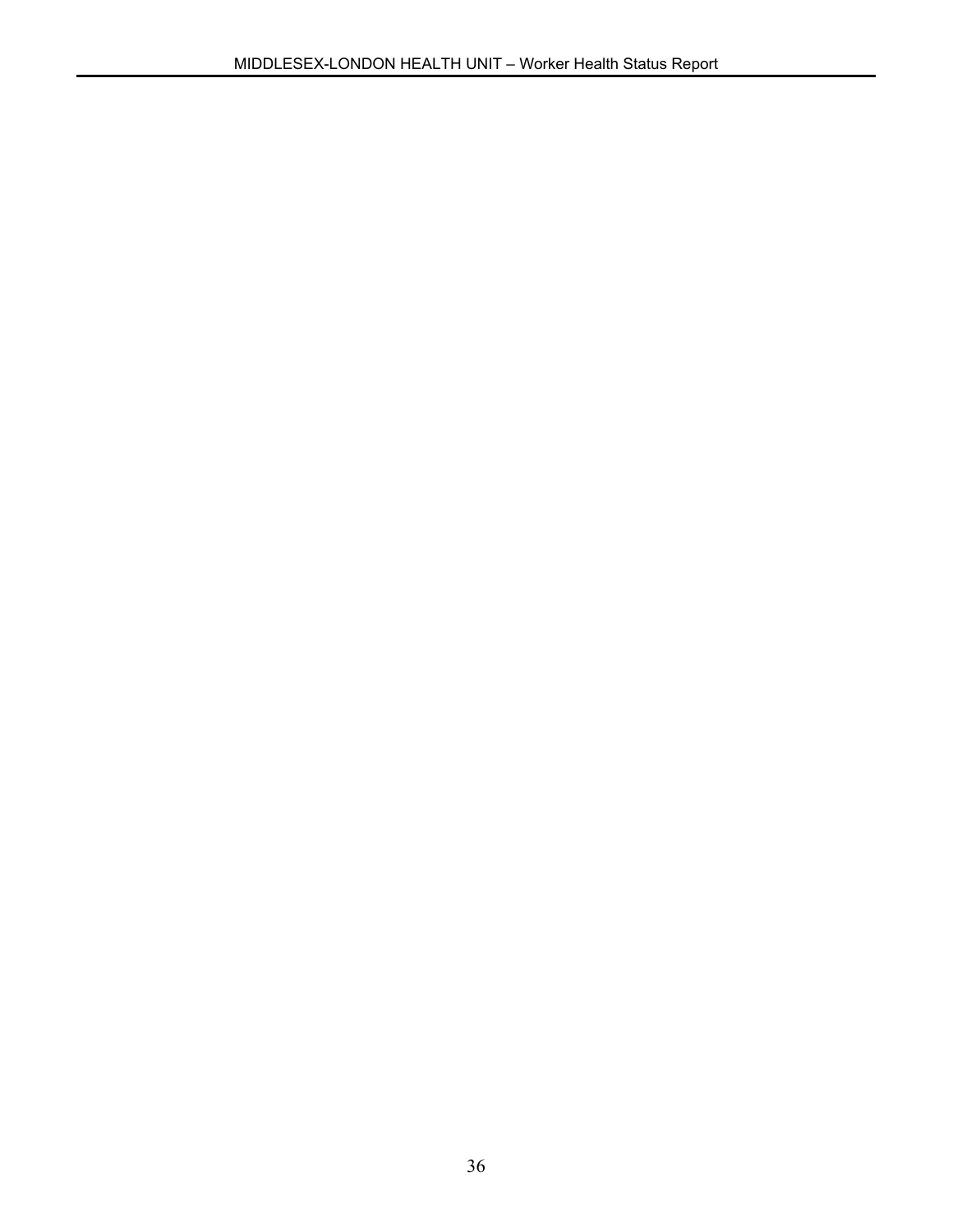# **Preventative Services**

# **Key Findings**

- Among working women between the ages of 25 and 64, the provincial target of 95% of women having ever had a PAP test has been met.
- Approximately 70% of working women between 45 and 64 have had a mammogram, but only about half of women in this age group have had one in the last 2 years.
- The vast majority of the population, regardless of working status, report having had no difficulty accessing dental treatments in the past year.
- Older workers are more likely than younger workers to have had a flu shot.

# **Background**

Health promotion messages typically focus on primary prevention, that is, preventing illness and injury through healthy lifestyle choices, avoiding risky behaviour or modifying environments to remove or reduce risks. But secondary prevention, that is, detecting disease and treating it before symptoms arise, can also be effective in reducing rates of serious illness and premature death. Mammograms to detect breast cancer and pap smears to detect cervical cancer are two examples of secondary prevention for women that have been shown to reduce death rates. Immunizations such as flu vaccines are a primary prevention strategy for adults as well as children. And although often overlooked as an important prevention strategy, dental check-ups and early treatment for caries and oral infections are also important to the overall health of working people and preventing lost time from work. Workplace Health Promotion Programs have a role to play in informing people of current guidelines concerning such prevention strategies and types of screening that are available, as well as informing people of immunization and dental services available in their communities.

An important preventive measure for women is screening mammography. The Canadian Task Force on Preventive Health Care (CTFPHC), a group that reviews the scientific evidence for preventive health measures, reports that sufficient evidence has accumulated to conclude that screening mammography reduces the death rate from breast cancer among women aged 50 to 69. The CTFPHC recommends screening by clinical examination and mammography for women in this age group[.45](#page-64-25) Younger women have not been shown to benefit from this type of screening, however, and the CTFPHC

does not recommend this type of screening for women not at high risk between 40 and 49 years of age[.46](#page-64-42) 

An objective set by the board of health within the *Mandatory Health Programs and Services Guidelines1 is:*

• To increase to 70% the proportion of women ages 50 to 69 who receive screening mammography through the Ontario Breast Screening Program (OBSP) by the year 2010.

Another important preventive measure for women is a Pap smear. The Canadian Task Force on Preventive Health Care (CTFPHC) has also concluded that the there is a fair level of evidence that screening for cervical cancer reduces the incidence of invasive cancer. The Pap (Papanicolaou) smear is recommended for all women if they are currently sexually active or ever have been.<sup>47</sup>

Therefore, another objective with respect to screening set by the board of health within the *Mandatory Health Programs and Services Guidelines*1 is:

• To increase the proportion of women screened according to the guidelines of the Ontario Cervical Screening Collaborative Group to 85% and to increase the proportion of ever-screened to 95% by the year 2010.

According to the Ontario Cervical Screening Collaborative Group guidelines, women at low risk should be screened every year if sexually active, and then every three years after two normal tests, until age 69. Women who may be at high risk of cervical cancer (for example, women with multiple sexual partners or those who may be infected by the human papillomavirus) may be advised to have Pap tests more often.[48](#page-64-44) 

Influenza is a contagious disease of the respiratory system caused by a virus. While healthy adults usually recover within two to seven days, elderly people, especially those with chronic illnesses are at risk of developing more serious illness, sometimes requiring hospitalization[.49](#page-64-45) Influenza can also increase the likelihood of death among these people. Workplaces are often hard-hit during an influenza epidemic because of the rapid spread of influenza among people in close proximity to each other. Not only is there lost productivity, but the cost of sickleave may be excessively high during these times.[50](#page-64-10)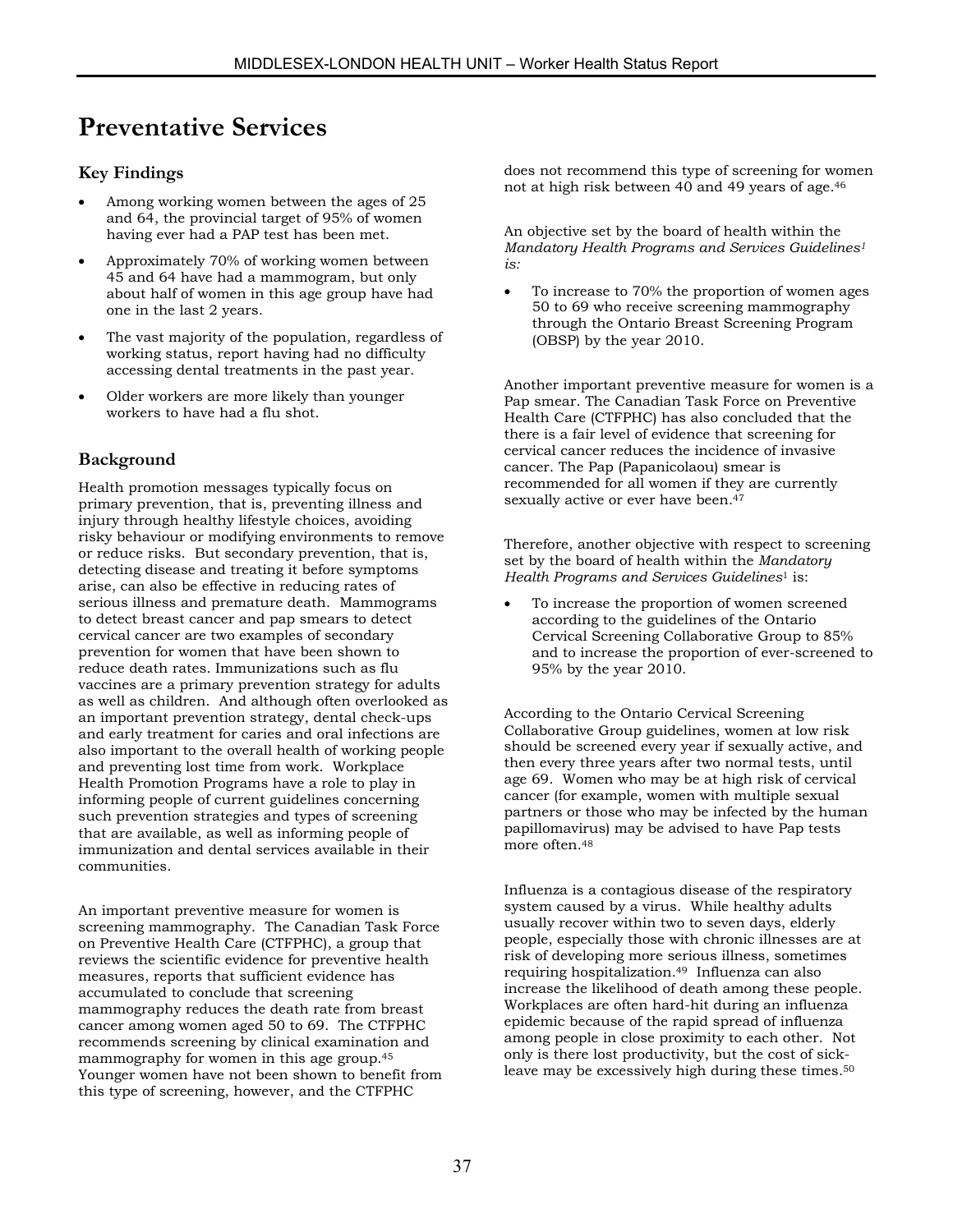Influenza vaccines can be effective in preventing influenzas of the same viral strain as the vaccine, and each year vaccines are changed to provide protection against the form that is believed to be the most prevalent that year.49

Influenza vaccines are now provided at no cost to all Ontario residents six months of age and older. Vaccinations are available from physicians' offices and at special times at the Middlesex-London Health Unit.

Dental health plays an important role in overall health status, but it may not be as likely to be considered when designing Workplace Health Promotion programs as other topics. Although preventable, serious dental problems can result in time off work and lowered productivity.[51](#page-64-11) Because most dental services are not covered under provincial health insurance plans, people may be without adequate insurance coverage and unable to afford the services of a dentist. According to the results of the 1996/1997 National Population Health Survey, approximately 60% of people in the workforce had some type of dental coverage through their workplace, while only 41% of people not in the workforce had dental coverage. Results of this survey also showed that people with low incomes and low education were less likely to visit a dentist even when they had dental insurance[.52](#page-64-46) 

#### **PAP Test**

Of all employment status groups, working women are the most likely to have ever had a PAP test, as seen in Figure 6.1. In fact, working women have achieved one of the targets set under the *Mandatory Programs and Health Services Guidelines* with respect to screening for cervical cancer, that is, approximately 95% of working women (94.1  $\pm$  1.9) report that they have had at least one PAP test. Moreover, the proportion of women in most employment status groups is close to the 95% target, with the exception of students. We found no differences in PAP test history between women who are day-workers and those who are shift-workers.

Younger women, however, are less likely to have ever had a PAP test than women in the two older age groups. Because over 85% of working women between 25 and 44 have had a PAP test within the previous two years, this group may have met the second cervical cancer screening target under the *Mandatory Programs and Health Services Guidelines*, that is, that 85% of women have been screened according to the guidelines of the Ontario Cervical Cancer Screening Collaborative Group.

Lower rates of screening for cervical cancer among younger working women and students may indicate a need for improvement. For women who are not sexually active, however, screening is unnecessary.



**Figure 6.1: Ever Had a PAP Test by Employment Status Women Aged 18+**

*Source: Rapid Risk Factor Surveillance System, January 2001 - September 2002.*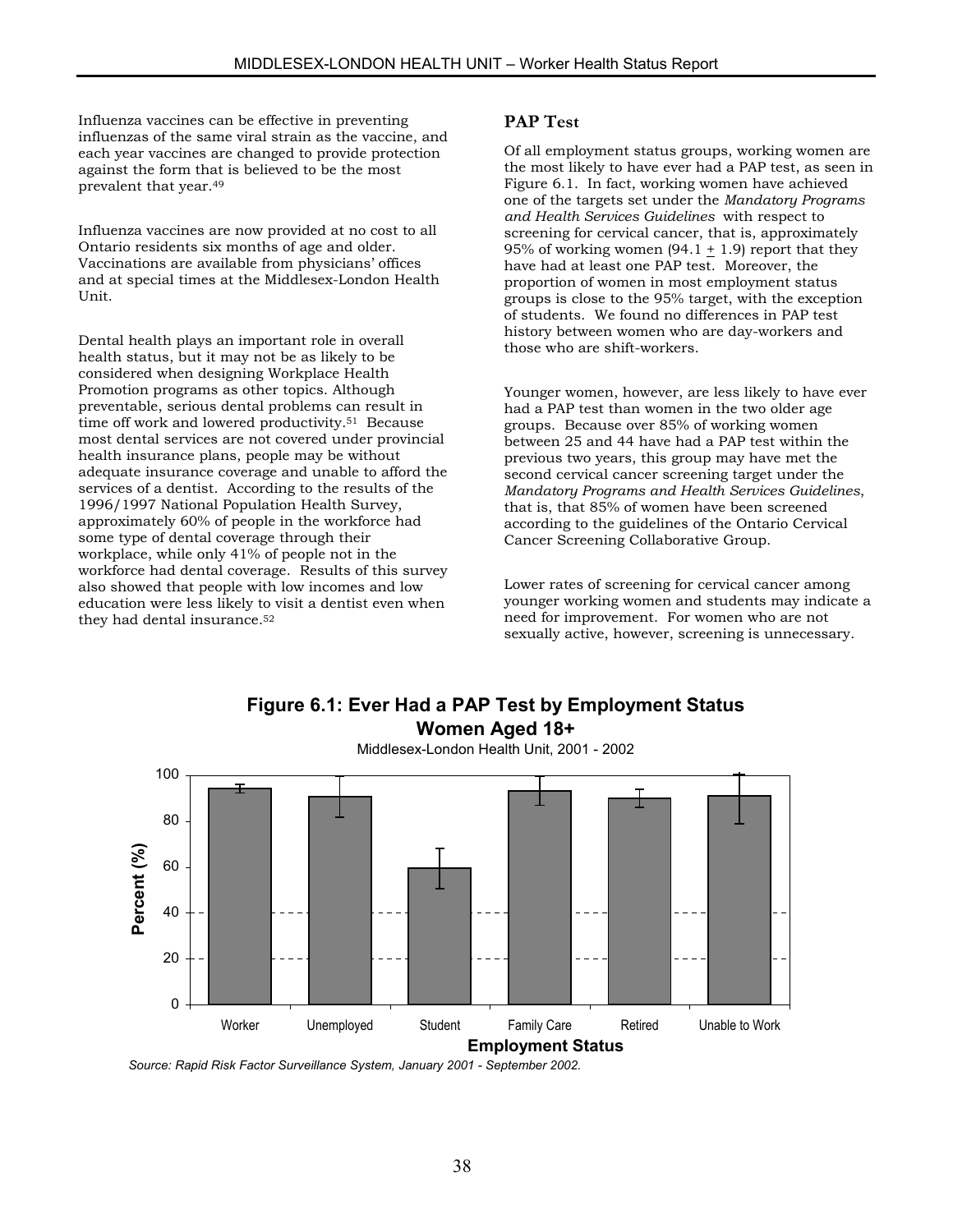

*Source: Rapid Risk Factor Surveillance System, January* 2001 - September *2002.*

# **Mammogram**

Mammograms are recommended for women between the ages of 50 and 69. Figure 6.3 shows that about 70% of working women between the ages of 45 and 64 have had a mammogram at some time, although only somewhat over half of these women have had a mammogram within the past 2 years. Some women in this age group, however, are younger than the age at which it is recommended under the Ontario Breast Screening Program that screening mammography begin. Moreover, nearly one in three women younger than 45 has had a mammogram, although this type of screening has not been shown to be of benefit to this group in reducing breast cancer mortality. Women in the younger age group who have had a mammogram may have done so because of a possible problem rather than as routine screening.

Similar to our findings with respect to screening for cervical cancer, we found no significant variation in mammogram history by shift status (data not shown).

#### **Dental Visits**

Overall, about 60% of adults in London and Middlesex rate their oral health as excellent or very good. As shown in Figure 6.4, self-rated oral health varies somewhat by employment status, with workers and students being the most likely to rate their dental health in the highest category.

Just under 5% of London and Middlesex residents overall said they had trouble accessing dental health treatment in the past year, approximately equal for people in the workforce and those not in the workforce. Among workers, no differences in access to dental treatments were noted on the basis of shift status, gender or age. Among the small proportion of workers who did have difficulty accessing dental treatment in the past year, cost of treatment was the main reason given for not accessing dental care.

#### **Flu Shots**

According to Figure 6.5, people in the highest risk categories, retired people and those unable to work, were the most likely groups to have had flu shots in London and Middlesex. Coverage for workers and students was significantly less, at somewhat under 40% among workers, and under 20% among students.

We found no difference between the proportion of day-workers and shift-workers who received flu vaccination. Coverage increased significantly with age, however, with workers aged 45 to 64 having been more likely than workers aged 18 to 24 to have been vaccinated against the flu.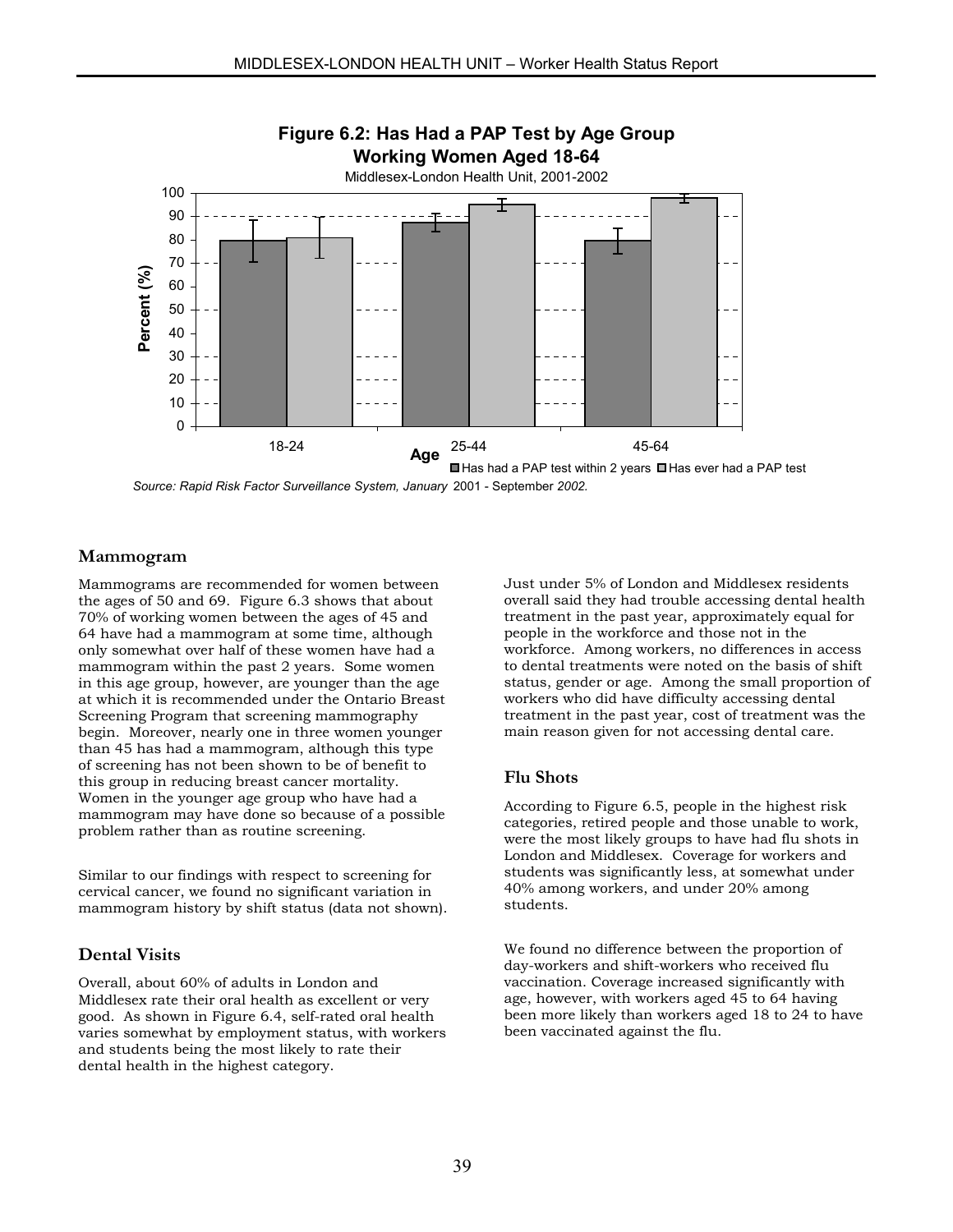



*Source: Rapid Risk Factor Surveillance System, May - December 2001.*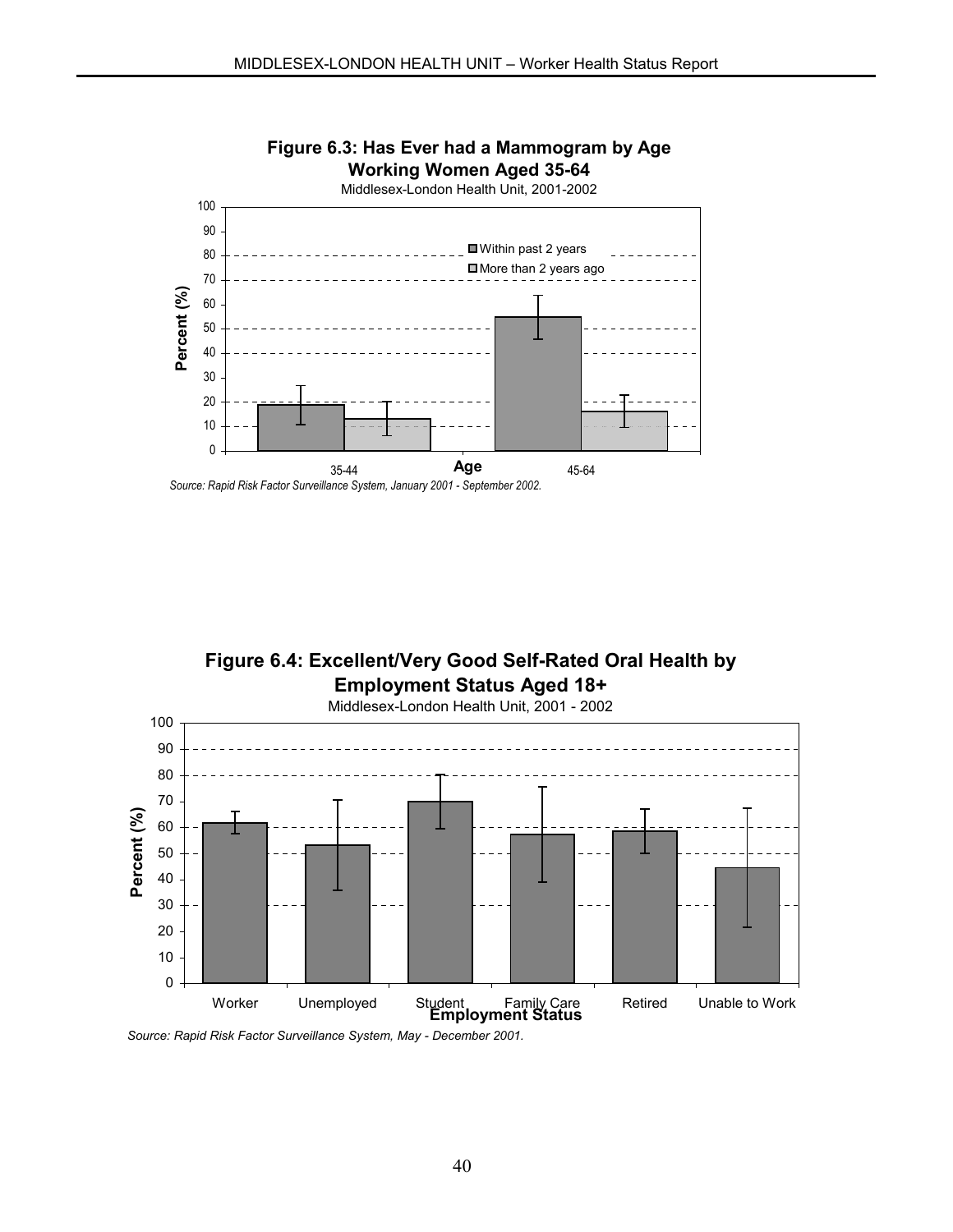

# **Figure 6.5: Had Flu Shot by Employment Status Aged 18+**

*Source: Rapid Risk Factor Surveillance System, January - April 2001, January - April 2002.*

**Figure 6.6: Had Flu Shot by Age Workers Aged 18-64** Middlesex-London Health Unit, 2001 - 2002



*Source: Rapid Risk Factor Surveillance System, January - April 2001, January - April 2002.*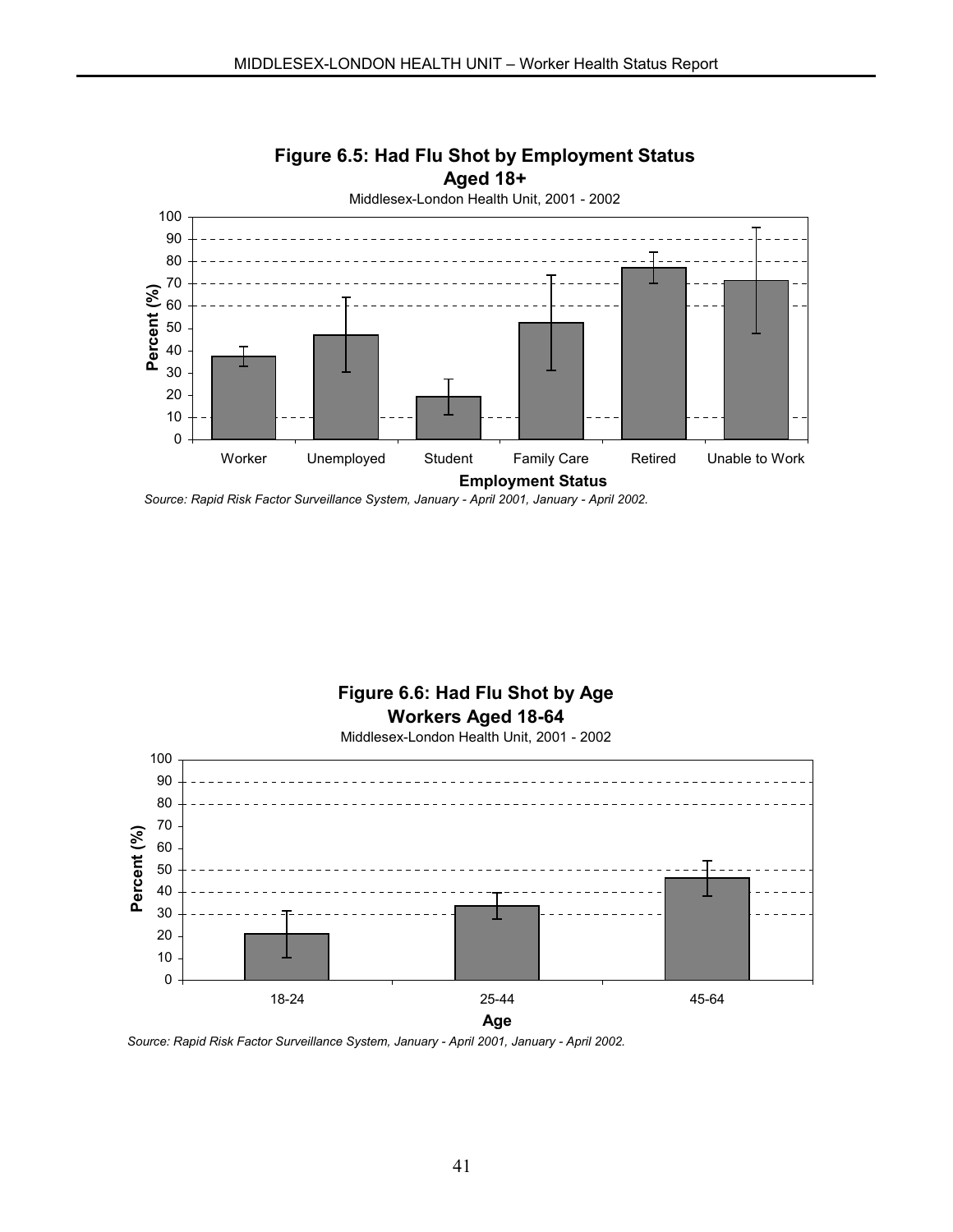### **Methods**

Data were drawn from the Rapid Risk Factor Surveillance System (RRFSS), conducted for the Middlesex-London Health Unit by the Institute for Social Research, York University.

RRFSS data were collected by telephone survey in a series of 21 monthly waves from January 2001 through September 2002. Households were selected randomly from all households with telephones in Middlesex-London, and respondents 18 years and older were systematically selected from within each household. The total sample size was 2120. Responses were weighted and non-responses were excluded from analysis, as were refusals and don't know responses if less than 5% of the valid cases. Differences in proportions were considered statistically significant at  $p < 0.05$ . All proportions calculated with RRFSS data are provided with 95% confidence intervals (See Appendix B).

### **Definitions**

#### **PAP tests**

Data on PAP tests were asked directly through three questions: "Now some questions about women's health. Have you ever had a Pap smear test? (Yes/No)", "Did you have your last Pap smear test within the last two years? (Yes/No).

#### **Mammograms**

Four direct questions were asked of women respondents aged 35 and over regarding mammograms: "Have you ever had a mammogram, that is, a breast x-ray? (Yes/No)", "Did you have your last mammogram within the last two years? (Yes/No)", "Can you tell me how many years ago you last had a mammogram?" and "For which one of the following three reasons did you have your last mammogram: would you say it was for...(regular check up/routine visit; ongoing/past problem; concern about a possible problem).

#### **Dental health**

Data on dental health came from RRFSS waves 5 through 12 only, i.e., months May through December 2001. Three questions were analyzed: "In the past 12 months have you had difficulty getting dental treatment? (Yes/No)", "The most recent time you had difficulty getting dental treatment was it because: (not get/find dentist; dentist's office long distance from home; not able to afford to pay for treatment; having to wait too long for appointment; other reasons)", and "In general, would you say the health of your mouth including your teeth and gums is

excellent, very good, good, fair or poor?" In the analysis of difficulties accessing dental treatments, responses to the second question were modified as follows: "not able to afford to pay for treatment" was labeled "cost", and "not get/find dentist", "dentist's office long distance from home" and "having to wait too long for appointment" were combined and labeled "availability".

#### **Flu vaccinations**

Data on flu vaccinations came from RRFSS waves 1 to 4 and 13 to 16, i.e., January to April, 2001 and 2002. Two direct questions were asked and analyzed: "Since [September 2001/September 2002], have you had a flu shot? (Yes/No)" and "[Had flu shot] In what month was that?"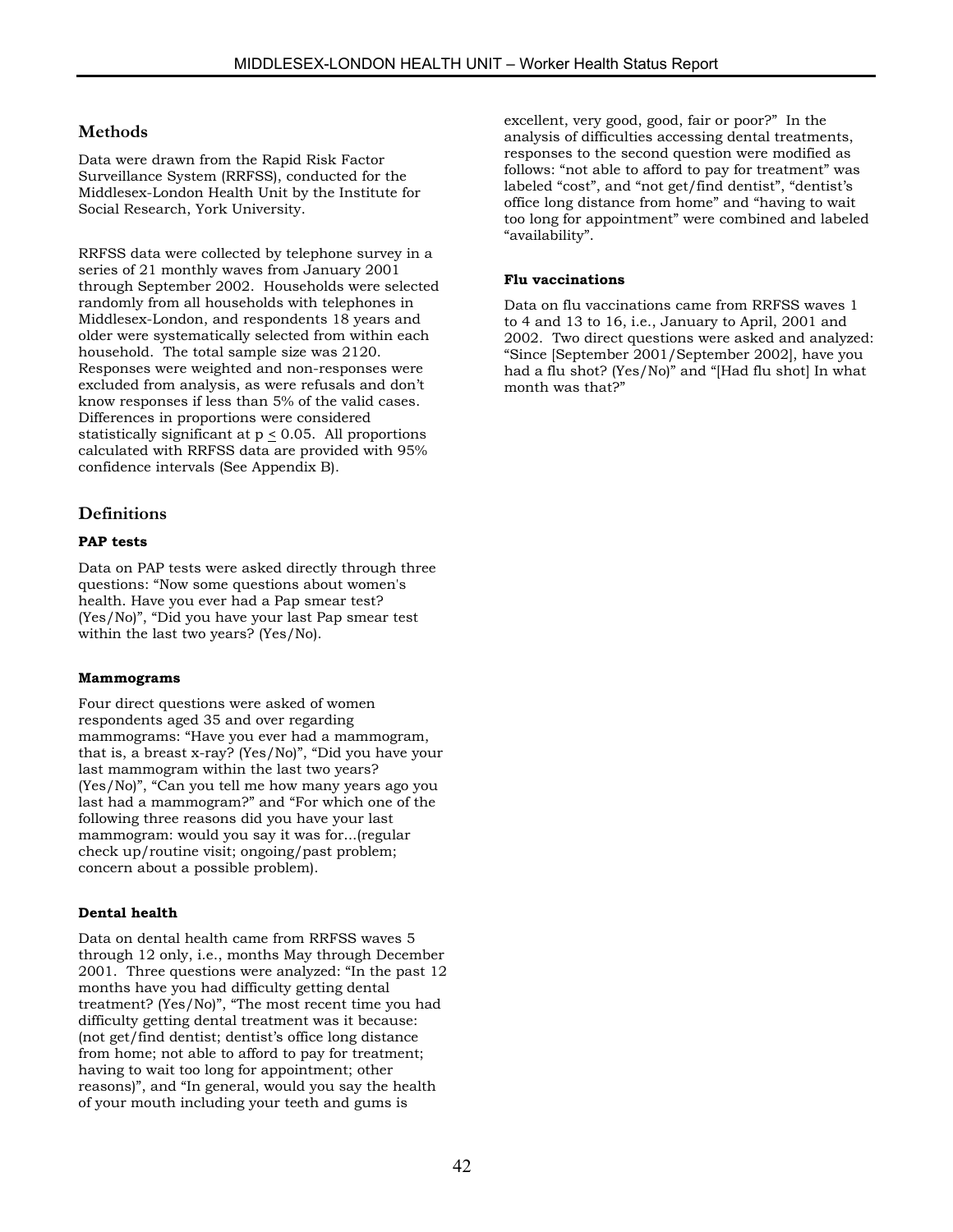# **Conclusion**

Although there is still much to be learned, this compilation of information from existing sources has increased our knowledge about workplaces and workers in London and Middlesex.

A typical full-time worker spends close to 1/3 of his or her waking hours at work, making the workplace an ideal location for health promotion activities. The findings reported in the Worker Health Status Report show that many workers are at risk of chronic disease because of their lifestyle behaviours. Continued workplace health promotion activities targeted at smoking cessation, weight reduction and increasing physical activity are needed. Moreover, the finding that one in three workers is experiencing high levels of stress in the workplace supports the further development and delivery of programs to manage and reduce workplace stress.

This report also demonstrates that information sources available to public health units can provide useful background information about workers and their health, information that can then be used for program planning. A further implication of this report is the need for site-specific surveys to learn more about the health promotion needs of particular groups of workers.

Overall, the workplace is an important venue for reaching not only adult workers but the families of workers as well. Workplace health promotion efforts can pay dividends not only through improved employee health but also improved morale, which in turn results in enhanced productivity and organizational commitment.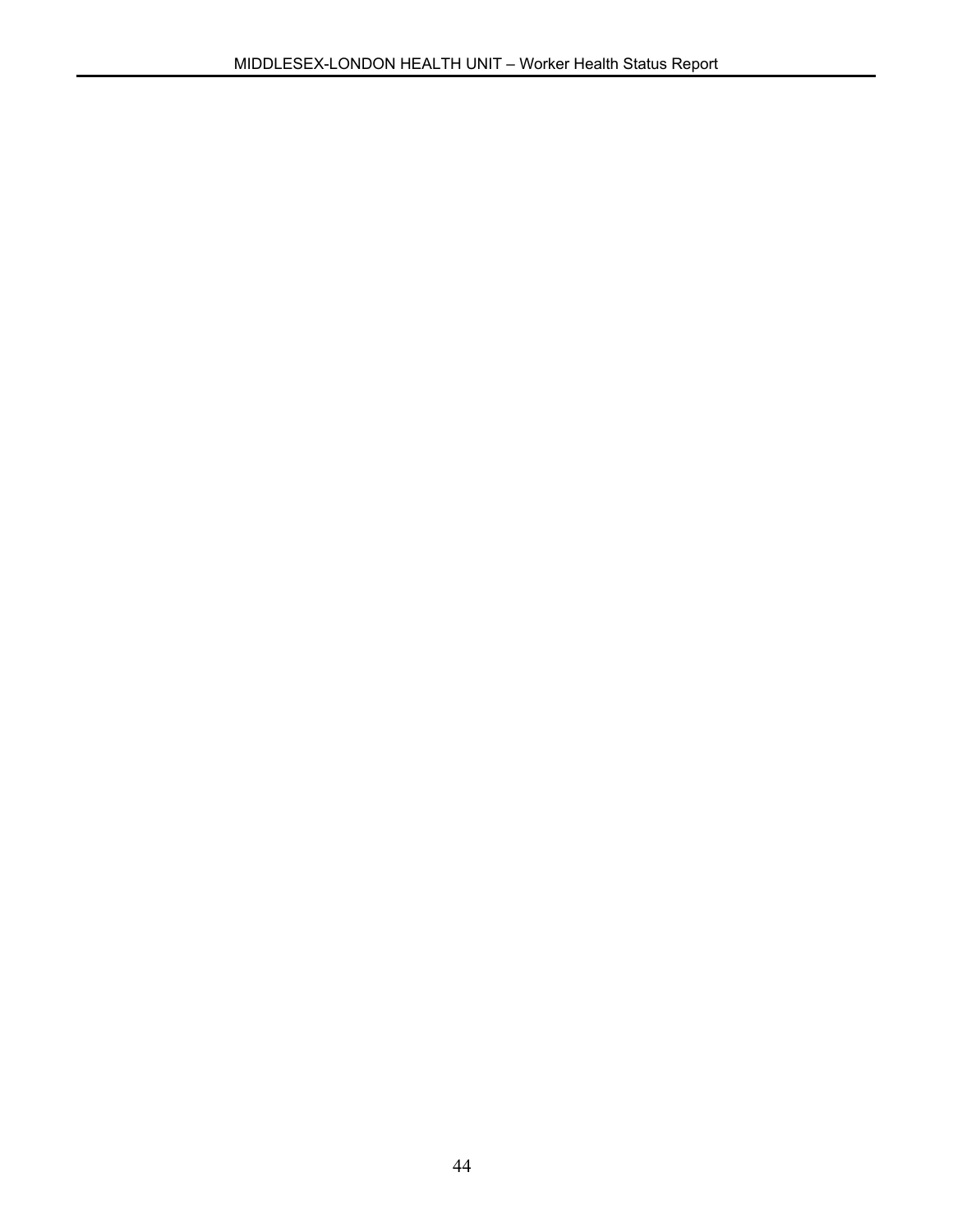# **Appendix A - Mandatory Programs and Health Services Guidelines Workplace Health Promotion Activity Requirements**

Under the *Mandatory Programs and Health Services Guidelines,* requirements have been set out for boards of health as strategies to reduce mortality and morbidity from preventable chronic diseases and injury. The following requirements specify that health promotion activities take place in the workplace.

- 1. The board of health shall work with workplace personnel and local trade and business associations to improve awareness, skills development and the work environment to reduce the risk of chronic disease. Topics must include (one or more):
	- Tobacco-free living
	- Healthy eating
	- Healthy weights
	- Regular physical activity
- 2. The board of health shall work with workplace personnel and local trade and business associations to develop and implement guidelines that will reduce the risk of chronic diseases. This shall include as a minimum:
	- Promote the need for smoke-free workplaces, healthy eating guidelines and higher levels of regular physical activity in the workplaces through the use of the Internet and mass media;
	- Provide consultation and assistance to establish smoke-free workplaces including provision of smoking cessation material and programs either directly or by linking with available and appropriate community cessation programs;
	- Provide consultation and assistance to support higher levels of regular physical activity by increasing employees' access to physical activity opportunities (e.g., on-site showers, locker rooms/equipment, incentives for community fitness club memberships, bicycle racks, walking clubs).
- 3. The board of health shall work with workplace personnel and local trade and business associations to improve awareness, skills development and the work environment to prevent alcohol and other substance abuse. At a minimum:
	- Provide consultation, assistance and health promotion resources to workplaces
	- Promote and provide a 2-hour educational event once a year to occupational practitioners and others who may influence employee health

In addition to public health requirements to offer health promotion activities in workplaces to prevent chronic disease and injury, the workplace is also recognized as a site to support healthy pregnancies. An additional requirement under the *Mandatory Health Programs and Services Guidelines* is:

- 4. The board of health shall assist workplaces and workplace personnel in supporting healthy pregnancies. This shall include as a minimum:
	- Prepare information on risk factors related to reproductive health and distribute annually to management and employee groups. Content shall include information regarding the following:
		- a) The impact of type and hours of work
		- b) Established chemical, physical and biological hazards; and
		- c) Workplace programs and policies demonstrated to have a positive impact on reproductive outcomes; and
	- Assist in the development and implementation of workplace programs and policies to promote and protect the health of pregnant workers. Assistance shall include:
		- a) Offer presentations to employers every six months; and
		- b) Provide ongoing advice and consultation to employers, as requested.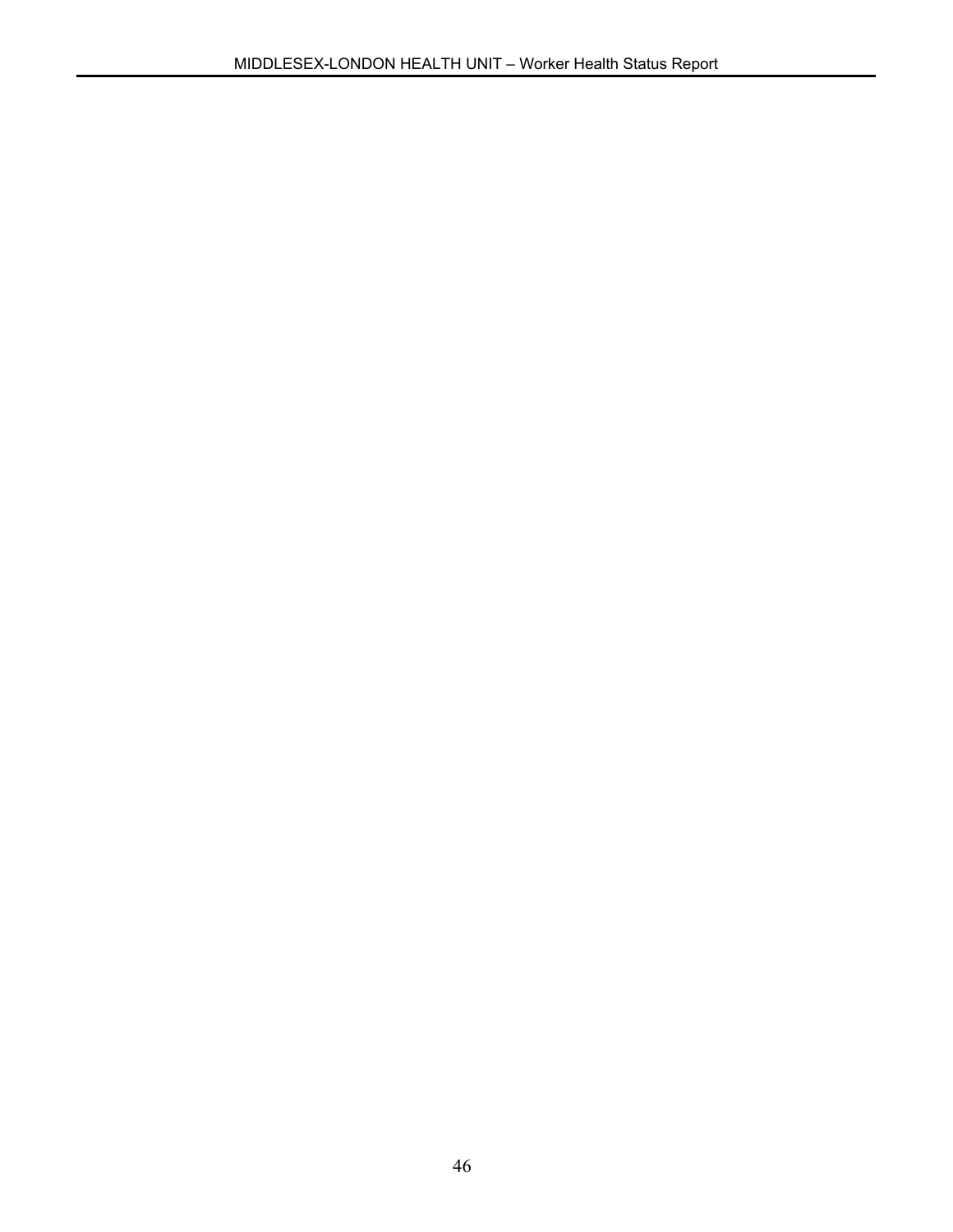# **Appendix B - Tables for Figures**

| Figure 1.3: Location of Workplace, London and Middlesex Workers, Aged 15+, 2001 |        |        |       |                        |        |               |  |  |  |  |
|---------------------------------------------------------------------------------|--------|--------|-------|------------------------|--------|---------------|--|--|--|--|
|                                                                                 |        | London |       | Middlesex              | Total  |               |  |  |  |  |
| Place of Work                                                                   | Count  | $\%$   |       | $\frac{0}{0}$<br>Count |        | $\frac{0}{0}$ |  |  |  |  |
| Home                                                                            | 9735   | 5.9    | 5375  | 15.2                   | 15110  | 7.5           |  |  |  |  |
| No Fixed Job Site                                                               | 14155  | 8.5    | 3305  | 9.3                    | 17460  | 8.7           |  |  |  |  |
| <b>Fixed Work Address</b>                                                       | 142245 | 85.6   | 26685 | 75.5                   | 168930 | 83.8          |  |  |  |  |
| <b>Total Employed Labour Force</b>                                              | 166135 | 100.0  | 35365 | 100.0                  | 201500 | 100.0         |  |  |  |  |
| Source: Statistics Canada, 2001 Census                                          |        |        |       |                        |        |               |  |  |  |  |

| Figure 1.4: Mode of Transportation to Work, London and Middlesex Workers, Aged 15+, 2001 |        |               |       |                        |        |               |  |  |  |
|------------------------------------------------------------------------------------------|--------|---------------|-------|------------------------|--------|---------------|--|--|--|
|                                                                                          |        | London        |       | Middlesex              | Total  |               |  |  |  |
| Transportation                                                                           | Count  | $\frac{0}{6}$ |       | $\frac{0}{0}$<br>Count |        | $\frac{0}{0}$ |  |  |  |
| Drives Motor Vehicle <sup>1</sup>                                                        | 118425 | 81.8          | 26275 | 18.2                   | 144700 | 77.6          |  |  |  |
| Passenger in Motor Vehicle <sup>1</sup>                                                  | 12320  | 86.2          | 1980  | 13.8                   | 14300  | 7.7           |  |  |  |
| Public Transit                                                                           | 11845  | 99.2          | 90    | 0.8                    | 11935  | 6.4           |  |  |  |
| Walk or Bicycle                                                                          | 12330  | 89.4          | 1465  | 10.6                   | 13795  | 7.4           |  |  |  |
| Other                                                                                    | 1485   | 89.5          | 175   | 10.5                   | 1660   | 0.9           |  |  |  |
| Total                                                                                    | 156405 | 83.9          | 29990 | 16.1                   | 186395 | 100.0         |  |  |  |
| Source: Statistics Canada, 2001 Census                                                   |        |               |       |                        |        |               |  |  |  |

#### **Figure 2.1: Labour Force Participation and Unemployment Rates, London, Middlesex County, Ontario Population Aged 15 and Over, 1996 and 2001**

|                                                                                  |            | 1996               |           | 2001   |            |           |  |  |  |
|----------------------------------------------------------------------------------|------------|--------------------|-----------|--------|------------|-----------|--|--|--|
| Labour Force Participation                                                       | London     | Middlesex*         | Ontario   | London | Middlesex* | Ontario   |  |  |  |
| Total population 15 years and over by<br>labour force activity (20% sample data) | 255920     | 48115              | 8,429,210 | 268720 | 50925      | 9,048,040 |  |  |  |
| In the labour force                                                              | 171065     | 34480              | 5,586,975 | 179510 | 36960      | 6,086,815 |  |  |  |
| Employed                                                                         | 154560     | 5,077,670<br>32615 |           | 166915 | 35470      | 5,713,900 |  |  |  |
| Unemployed                                                                       | 16505      | 1870               | 509,305   | 12600  | 1480       | 372,915   |  |  |  |
| Not in the labour force                                                          | 84855      | 13630              | 2,842,235 | 89210  | 13965      | 2,961,225 |  |  |  |
| Participation rate                                                               | 66.8       | 71.7               | 66.3      | 66.8   | 72.6       | 67.3      |  |  |  |
| Employment-population ratio                                                      | 60.4       | 67.8               | 60.2      | 62.1   | 69.7       | 63.2      |  |  |  |
| Unemployment rate                                                                | 5.4<br>9.6 |                    | 9.1       | 7.0    | 4.0        | 6.1       |  |  |  |
| *Calculated from Census data: Middlesex County not including London City         |            |                    |           |        |            |           |  |  |  |
| Source: Statistics Canada, 1996 Census, 2001 Census                              |            |                    |           |        |            |           |  |  |  |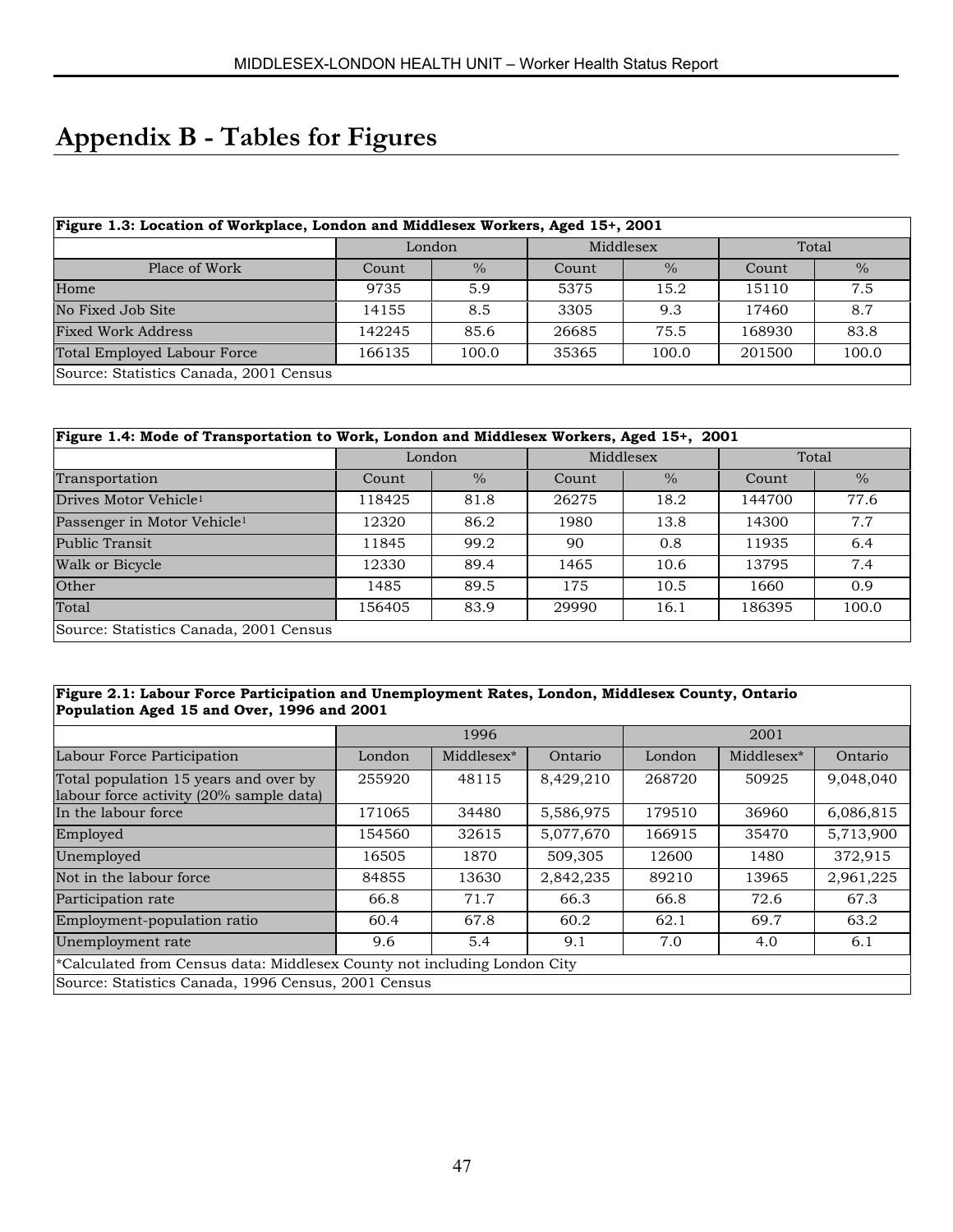| Figure 2.2: Labour Force Participation by Age Group, London, Middlesex County, and Ontario, 2001 |        |                          |              |        |            |                          |              |        |         |                       |              |        |
|--------------------------------------------------------------------------------------------------|--------|--------------------------|--------------|--------|------------|--------------------------|--------------|--------|---------|-----------------------|--------------|--------|
|                                                                                                  |        | London                   |              |        | Middlesex* |                          |              |        | Ontario |                       |              |        |
| Age Group                                                                                        | Total  | In the<br>labor<br>force | Part<br>rate | 95% CI | Total      | In the<br>labor<br>force | Part<br>rate | 95% CI | Total   | In the<br>labor force | Part<br>rate | 95% CI |
| 15-19 years                                                                                      | 22575  | 12145                    | 53.8         | 0.7    | 5020       | 2985                     | 59.5         | 1.4    | 765880  | 403745                | 52.7         | 0.1    |
| $20-24$ years                                                                                    | 25735  | 21180                    | 82.3         | 0.5    | 3465       | 3070                     | 88.6         | 1.1    | 713800  | 578435                | 81.0         | 0.1    |
| 25-44 years                                                                                      | 102205 | 87400                    | 85.5         | 0.2    | 18220      | 16585                    | 91.0         | 0.4    | 3499950 | 3025130               | 86.4         | 0.0    |
| 45-64 years                                                                                      | 76670  | 55480                    | 72.4         | 0.3    | 16440      | 13020                    | 79.2         | 0.6    | 2684705 | 1951210               | 72.7         | 0.1    |
| 65 years<br>and over                                                                             | 41540  | 3305                     | 8            | 0.3    | 7775       | 1295                     | 16.7         | 0.8    | 1383705 | 128285                | 9.3          | 0.0    |
| *Calculated from Census data: Middlesex County not including London City (3539036)               |        |                          |              |        |            |                          |              |        |         |                       |              |        |
| Source: Statistics Canada, 2001 Census                                                           |        |                          |              |        |            |                          |              |        |         |                       |              |        |

# **Figure 2.3 Employment Status by Gender, Age 18+, Middlesex-London Health Unit, 2001 – 2002**

|                                                                              |                   | Male |        |                   | Female        |        |       |
|------------------------------------------------------------------------------|-------------------|------|--------|-------------------|---------------|--------|-------|
| <b>Employment Status</b>                                                     | Weighted<br>Count | $\%$ | 95% CI | Weighted<br>Count | $\frac{0}{6}$ | 95% CI | Total |
| Worker                                                                       | 697               | 53.1 | 2.7    | 615               | 46.9          | 2.7    | 1312  |
| Unemployed                                                                   | 37                | 46.3 | 10.9   | 43                | 53.8          | 10.9   | 80    |
| Student                                                                      | 88                | 42.3 | 6.7    | 120               | 57.7          | 6.7    | 208   |
| <b>Family Care</b>                                                           | 3                 | 4.8  | 5.3    | 60                | 95.2          | 5.3    | 63    |
| Retired*                                                                     | 141               | 37.6 | 4.9    | 234               | 62.4          | 4.9    | 375   |
| Unable to Work                                                               | 24                | 52.2 | 14.4   | 22                | 47.8          | 14.4   | 46    |
| Total                                                                        | 990               | 47.5 | 2.1    | 1094              | 52.5          | 2.1    | 2084  |
| Source: Rapid Risk Factor Surveillance System, January 2001 – September 2002 |                   |      |        |                   |               |        |       |

| Figure 2.4 Workforce by Occupation and Gender, London and Middlesex, Age 15+, 2001 |        |               |        |               |        |                           |
|------------------------------------------------------------------------------------|--------|---------------|--------|---------------|--------|---------------------------|
|                                                                                    | Male   |               |        | Female        |        | Total                     |
| Occupation                                                                         | Count  | $\frac{0}{0}$ | Count  | $\frac{0}{0}$ | Count  | $%$ of all<br>occupations |
| Management                                                                         | 13200  | 62.5          | 7905   | 37.5          | 21105  | 9.9                       |
| Business, Finance, Administrative                                                  | 10075  | 26.9          | 27400  | 73.1          | 37475  | 17.6                      |
| Natural, Applied Sciences & Related                                                | 8685   | 74.2          | 3025   | 25.8          | 11710  | 5.5                       |
| Health                                                                             | 3190   | 22.6          | 10930  | 77.4          | 14120  | 6.6                       |
| Social Science, Education, Government,<br>Religion                                 | 6445   | 34.4          | 12275  | 65.6          | 18720  | 8.8                       |
| Art, Culture, Recreation, Sport                                                    | 2305   | 43.5          | 2995   | 56.5          | 5300   | 2.5                       |
| Sales and Service                                                                  | 22075  | 42.8          | 29455  | 57.2          | 51530  | 24.2                      |
| Trades, Transport, Equipment Operators<br>& Related                                | 28730  | 93.2          | 2095   | 6.8           | 30825  | 14.5                      |
| Primary Industry                                                                   | 4825   | 73.7          | 1720   | 26.3          | 6545   | 3.1                       |
| Processing, Manufacturing & Utilities                                              | 11050  | 71.5          | 4395   | 28.5          | 15445  | 7.3                       |
| Total Experienced Labour Force                                                     | 110580 | 52.0          | 102195 | 48.0          | 212775 | 100.0                     |
| Source: Statistics Canada, 2001 Census                                             |        |               |        |               |        |                           |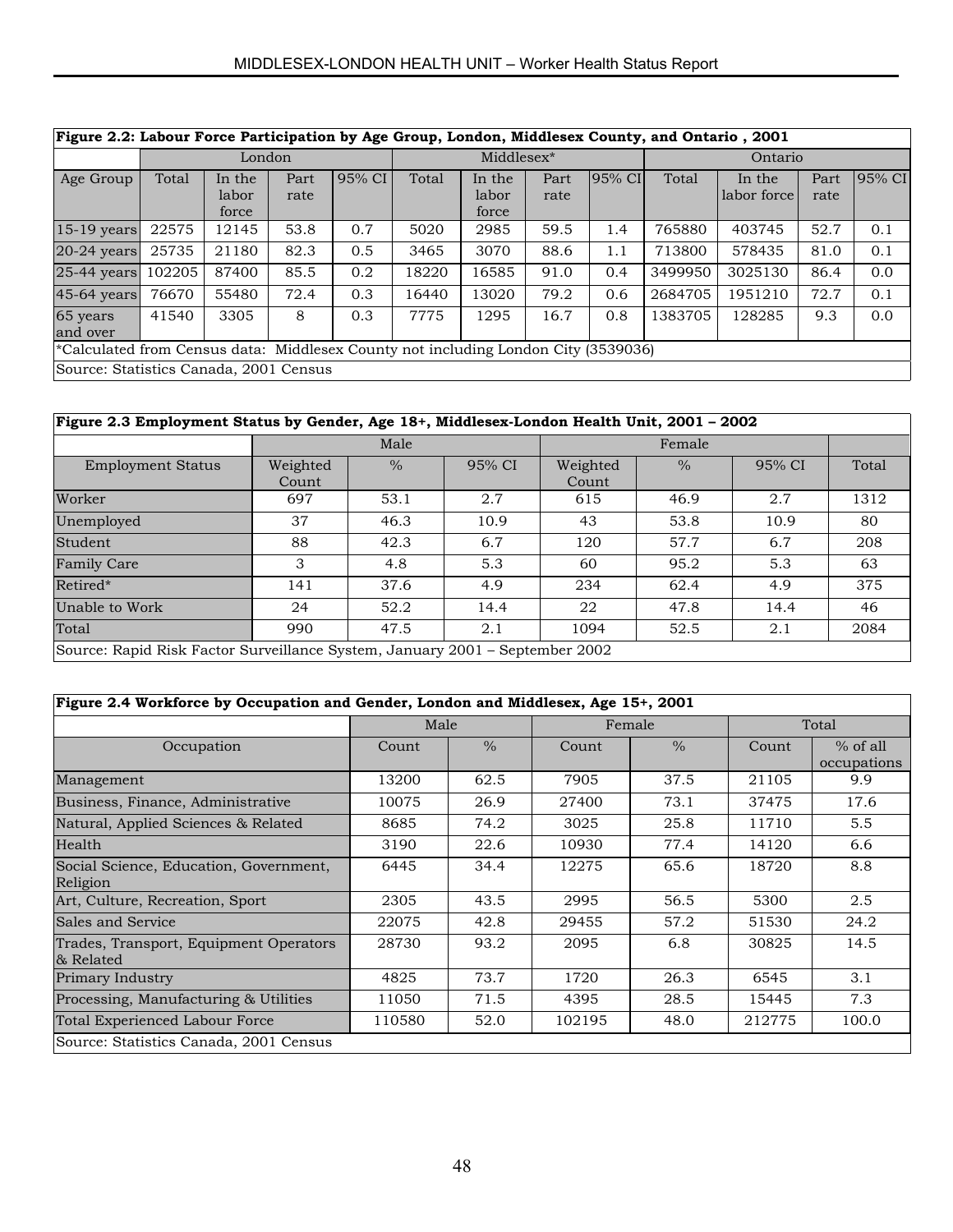| Figure 2.5: Highest Level of Education, Workers, Age 15+, London and Middlesex (compared to Ontario), 2001 |       |                          |           |               |  |  |  |  |  |  |
|------------------------------------------------------------------------------------------------------------|-------|--------------------------|-----------|---------------|--|--|--|--|--|--|
|                                                                                                            |       | Middlesex (incl. London) | Ontario   |               |  |  |  |  |  |  |
| Highest Level of Education                                                                                 | Count | $\frac{0}{0}$            | Count     | $\frac{0}{0}$ |  |  |  |  |  |  |
| Less than high school*                                                                                     | 36260 | 17.9                     | 1,110,085 | 19.4          |  |  |  |  |  |  |
| High school certificate                                                                                    | 31380 | 15.5                     | 860,475   | 15.1          |  |  |  |  |  |  |
| Some post secondary**                                                                                      | 36375 | 18.0                     | 1,024,665 | 17.9          |  |  |  |  |  |  |
| Post secondary graduate**                                                                                  | 98375 | 48.6                     | 2,718,665 | 47.6          |  |  |  |  |  |  |
| *Less than grade $9 +$ grades $9-13$ without high school graduation certificate                            |       |                          |           |               |  |  |  |  |  |  |
| $*$ Includes Trade school, college and university                                                          |       |                          |           |               |  |  |  |  |  |  |
| Source: Statistics Canada, 2001 Census                                                                     |       |                          |           |               |  |  |  |  |  |  |

|  |  | Figure 2.6 Shift Status by Gender, Age 18+, London Middlesex Health Unit 2001-2002 |
|--|--|------------------------------------------------------------------------------------|
|--|--|------------------------------------------------------------------------------------|

| $\sim$ -gain and the state of the state of the state of $\sim$ , bounded minutes in the state boys boys |                   |      |        |                   |               |        |       |
|---------------------------------------------------------------------------------------------------------|-------------------|------|--------|-------------------|---------------|--------|-------|
|                                                                                                         |                   | Male |        |                   | Female        |        |       |
| <b>Shift Status</b>                                                                                     | Weighted<br>Count | $\%$ | 95% CI | Weighted<br>Count | $\frac{0}{6}$ | 95% CI | Total |
| Day Worker                                                                                              | 423               | 62.0 | 3.64   | 413               | 68.8          | 3.71   | 836   |
| Shift Worker                                                                                            | 259               | 38.0 | 3.64   | 187               | 31.2          | 3.71   | 446   |
| Total                                                                                                   | 682               |      |        | 600               |               |        | 1282  |
| Source: Rapid Risk Factor Surveillance System, January 2001 - September 2002                            |                   |      |        |                   |               |        |       |

| Figure 3.1 Daily Smoking Rate by Employment Status, Age 18+, Middlesex-London Health Unit, 2001-2002 |                |                                                                              |        |       |  |  |  |  |  |  |
|------------------------------------------------------------------------------------------------------|----------------|------------------------------------------------------------------------------|--------|-------|--|--|--|--|--|--|
| Employment Status                                                                                    | Weighted Count | $\frac{0}{0}$                                                                | 95% CI | Total |  |  |  |  |  |  |
| Worker                                                                                               | 260            | 19.8                                                                         | 2.2    | 1311  |  |  |  |  |  |  |
| Unemployed                                                                                           | 21             | 27.3                                                                         | 9.9    | 77    |  |  |  |  |  |  |
| Student                                                                                              | 36             | 17.2                                                                         | 5.1    | 209   |  |  |  |  |  |  |
| <b>Family Care</b>                                                                                   | 10             | 15.6                                                                         | 8.9    | 64    |  |  |  |  |  |  |
| Retired                                                                                              | 37             | 10                                                                           | 3.1    | 369   |  |  |  |  |  |  |
| Unable to Work                                                                                       | 21             | 45.7                                                                         | 14.4   | 46    |  |  |  |  |  |  |
|                                                                                                      |                | Source: Rapid Risk Factor Surveillance System, January 2001 - September 2002 |        |       |  |  |  |  |  |  |

|                                                                              | Figure 3.2: Smoking Status by Age Group, Workers Aged 18 to 64, Middlesex-London Health Unit, 2001-2002 |               |          |              |               |        |          |      |              |          |               |           |  |
|------------------------------------------------------------------------------|---------------------------------------------------------------------------------------------------------|---------------|----------|--------------|---------------|--------|----------|------|--------------|----------|---------------|-----------|--|
|                                                                              |                                                                                                         | Daily         |          | Occasionally |               | Former |          |      | <b>Never</b> |          |               |           |  |
| Age Group                                                                    | Weighted                                                                                                | $\frac{0}{0}$ | $95%$ CI | Weighted     | $\frac{0}{0}$ | 95%    | Weighted | $\%$ | 95%          | Weighted | $\frac{0}{0}$ | 95%       |  |
|                                                                              | Count                                                                                                   |               |          | Count        |               | СI     | Count    |      | <b>CI</b>    | Count    |               | <b>CI</b> |  |
| $18-24$                                                                      | 44                                                                                                      | 26.8          | 6.8      | 12           | 7.3           | 4      | 11       | 6.7  | 3.8          | 97       | 59.1          | 7.5       |  |
| $25 - 44$                                                                    | 136                                                                                                     | 21            | 3.1      | 42           | 6.5           | 1.9    | 160      | 24.7 | 3.3          | 310      | 47.8          | 3.8       |  |
| $45 - 64$                                                                    | 69                                                                                                      | 15.3          | 3.3      | 15           | 3.3           | 1.7    | 170      | 37.6 | 4.5          | 198      | 43.8          | 4.6       |  |
| Source: Rapid Risk Factor Surveillance System, January 2001 - September 2002 |                                                                                                         |               |          |              |               |        |          |      |              |          |               |           |  |

**Figure 3.3: Daily Smoking by Gender and Shift Status, Workers, Aged 18+, Middlesex-London Health Unit, 2001- 2002**

| .                                                                            |          |      |        |       |          |      |        |       |  |
|------------------------------------------------------------------------------|----------|------|--------|-------|----------|------|--------|-------|--|
|                                                                              |          |      | Male   |       | Female   |      |        |       |  |
| <b>Shift Status</b>                                                          | Weighted | $\%$ | 95% CI | Total | Weighted | $\%$ | 95% CI | Total |  |
|                                                                              | Count    |      |        |       | Count    |      |        |       |  |
| Day Worker                                                                   | 87       | 20.6 | 3.9    | 423   | 67       | 16.3 | 3.6    | 412   |  |
| Shift Worker                                                                 | 57       | 22.0 | 5.0    | 259   | 34       | 18.4 | 5.6    | 185   |  |
| Source: Rapid Risk Factor Surveillance System, January 2001 - September 2002 |          |      |        |       |          |      |        |       |  |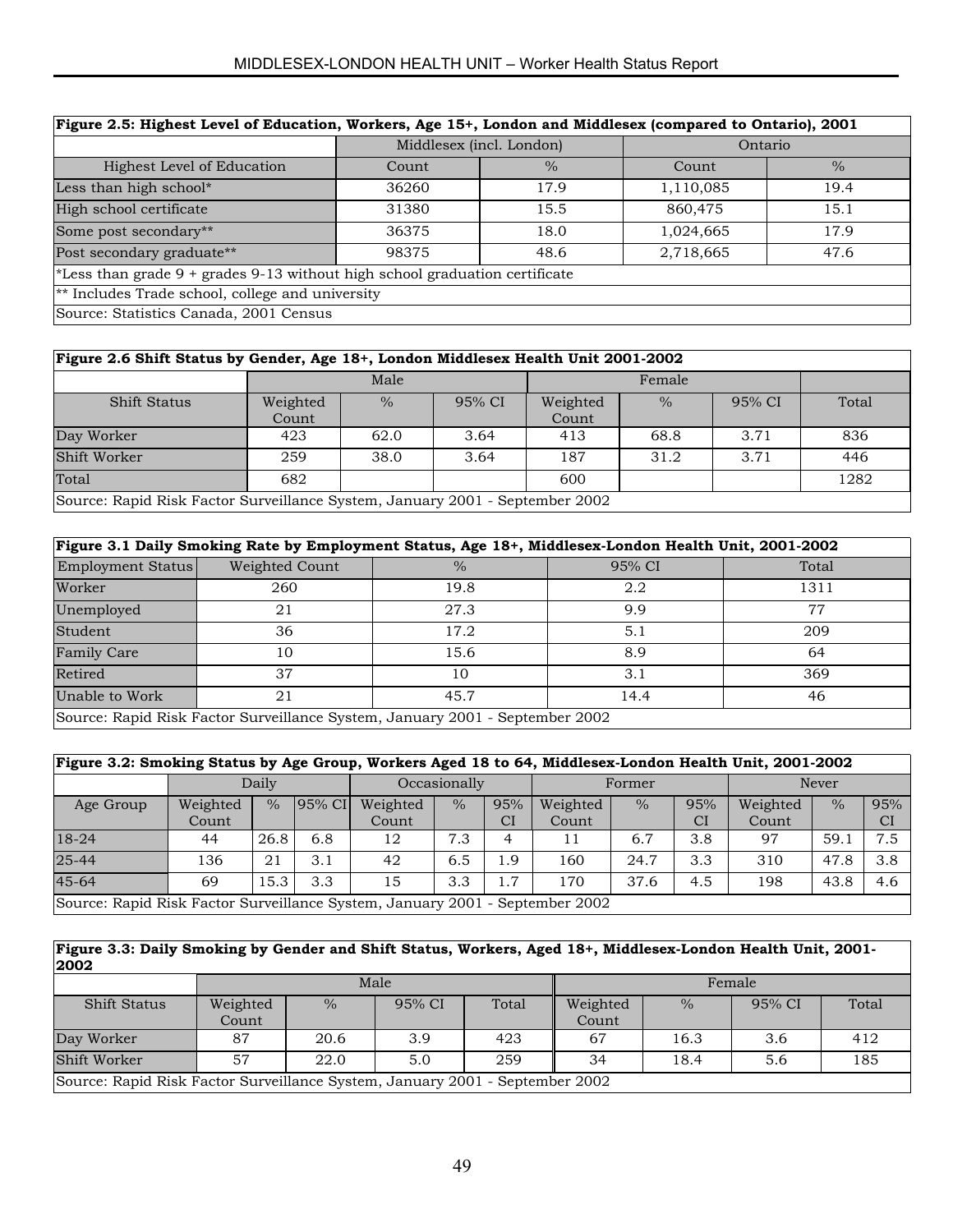| Figure 3.4: Readiness to Quit Smoking by Gender, Workers 18 +, Middlesex-London Health Unit, 2001-2002 |                          |               |        |                                              |               |                                         |          |      |                       |          |               |        |
|--------------------------------------------------------------------------------------------------------|--------------------------|---------------|--------|----------------------------------------------|---------------|-----------------------------------------|----------|------|-----------------------|----------|---------------|--------|
|                                                                                                        | Not Thinking of Quitting |               |        | Considering Quitting<br>(w/in next 6 months) |               | Committed to Ouitting<br>(w/in 30 days) |          |      | Going to Quit Someday |          |               |        |
| Gender                                                                                                 | Weighted                 | $\frac{0}{0}$ | 95% CI | Weighted                                     | $\frac{0}{0}$ | $95%$ CI                                | Weighted | $\%$ | $ 95\% \text{ CI} $   | Weighted | $\frac{0}{0}$ | 95% CI |
|                                                                                                        | Count                    |               |        | Count                                        |               |                                         | Count    |      |                       | Count    |               |        |
| Male                                                                                                   | 38                       | 22.2          | 6.2    | 84                                           | 49.1          | 7.5                                     | 31       | 18.1 | 5.8                   | 18       | 10.5          | 4.6    |
| Female                                                                                                 | 29                       | 21.0          | 6.8    | 76                                           | 55.1          | 8.3                                     | 25       | 18.1 | 6.4                   |          | 5.8           | 3.9    |
| Source: Rapid Risk Factor Surveillance System, January 2001 - September 2002                           |                          |               |        |                                              |               |                                         |          |      |                       |          |               |        |

#### **Figure 3.5: Alcohol Used in the Past Year by Employment Status, Age 18+, Middlesex-London Health Unit, 2001- 2002**

|                                                                              |                   | <b>Yes</b> |        |                   | No            |        |       |
|------------------------------------------------------------------------------|-------------------|------------|--------|-------------------|---------------|--------|-------|
| <b>Employment Status</b>                                                     | Weighted<br>Count | $\%$       | 95% CI | Weighted<br>Count | $\frac{0}{6}$ | 95% CI | Total |
| Worker                                                                       | 1147              | 90.3       | 1.6    | 123               | 9.7           | 1.6    | 1270  |
| Unemployed                                                                   | 75                | 90.4       | 6.3    | 8                 | 9.6           | 6.3    | 83    |
| Student                                                                      | 146               | 89.6       | 4.7    | 17                | 10.4          | 4.7    | 163   |
| <b>Family Care</b>                                                           | 40                | 66.7       | 11.9   | 20                | 33.3          | 11.9   | 60    |
| Retired                                                                      | 345               | 76.2       | 3.9    | 108               | 23.8          | 3.9    | 453   |
| Unable to Work                                                               | 31                | 59.6       | 13.3   | 21                | 40.4          | 13.3   | 52    |
| Total                                                                        | 1784              | 85.7       | 1.5    | 297               | 14.3          | 1.5    | 2081  |
| Source: Rapid Risk Factor Surveillance System, January 2001 - September 2002 |                   |            |        |                   |               |        |       |

|                                                                              | Figure 3.6: Adherence to Gender-Specific Low Risk Drinking Guidelines by Employment Status, Males, Age 18+ |               |        |                   |               |        |     |  |  |  |  |  |  |
|------------------------------------------------------------------------------|------------------------------------------------------------------------------------------------------------|---------------|--------|-------------------|---------------|--------|-----|--|--|--|--|--|--|
|                                                                              |                                                                                                            | <b>Yes</b>    |        |                   | Total         |        |     |  |  |  |  |  |  |
| <b>Employment Status</b>                                                     | Weighted<br>Count                                                                                          | $\frac{0}{0}$ | 95% CI | Weighted<br>Count | $\frac{0}{0}$ | 95% CI |     |  |  |  |  |  |  |
| Worker                                                                       | 593                                                                                                        | 93.5          | 1.9    | 41                | 6.5           | 1.9    | 634 |  |  |  |  |  |  |
| Unemployed                                                                   | 28                                                                                                         | 82.4          | 12.8   | 6                 | 17.6          | 12.8   | 34  |  |  |  |  |  |  |
| Student                                                                      | 70                                                                                                         | 82.4          | 8.1    | 15                | 17.6          | 8.1    | 85  |  |  |  |  |  |  |
| Retired                                                                      | 110                                                                                                        | 95.7          | 3.7    | 5                 | 4.3           | 3.7    | 115 |  |  |  |  |  |  |
| Source: Rapid Risk Factor Surveillance System, January 2001 - September 2002 |                                                                                                            |               |        |                   |               |        |     |  |  |  |  |  |  |

#### **Figure 3.7: Physically Active by Age, Full Time Workers Aged 18 to 64, Middlesex-London Health Unit, 2000 - 2001**

|                                                                     |               | All fulltime workers |               | Fulltime shift workers |               | Fulltime day-workers |  |  |  |
|---------------------------------------------------------------------|---------------|----------------------|---------------|------------------------|---------------|----------------------|--|--|--|
| Age Group                                                           | $\frac{0}{6}$ | 95% CI               | $\frac{0}{6}$ | 95% CI                 | $\frac{0}{0}$ | 95% CI               |  |  |  |
| 18-24                                                               | $46.74*$      | $22.36*$             | $***$         | $**$                   | $51.03*$      | $25.07*$             |  |  |  |
| 25-44                                                               | 26.07         | 6.2                  | $29.42*$      | $9.62*$                | 24.53         | 7.74                 |  |  |  |
| 45-64                                                               | $14.73*$      | $5.77*$              | $20.22*$      | $11.37*$               | $11.78*$      | $5.99*$              |  |  |  |
| *Released with caution                                              |               |                      |               |                        |               |                      |  |  |  |
| <sup>*</sup> *Estimate cannot be released                           |               |                      |               |                        |               |                      |  |  |  |
| Source: Statistics Canada, 2000/01 Canadian Community Health Survey |               |                      |               |                        |               |                      |  |  |  |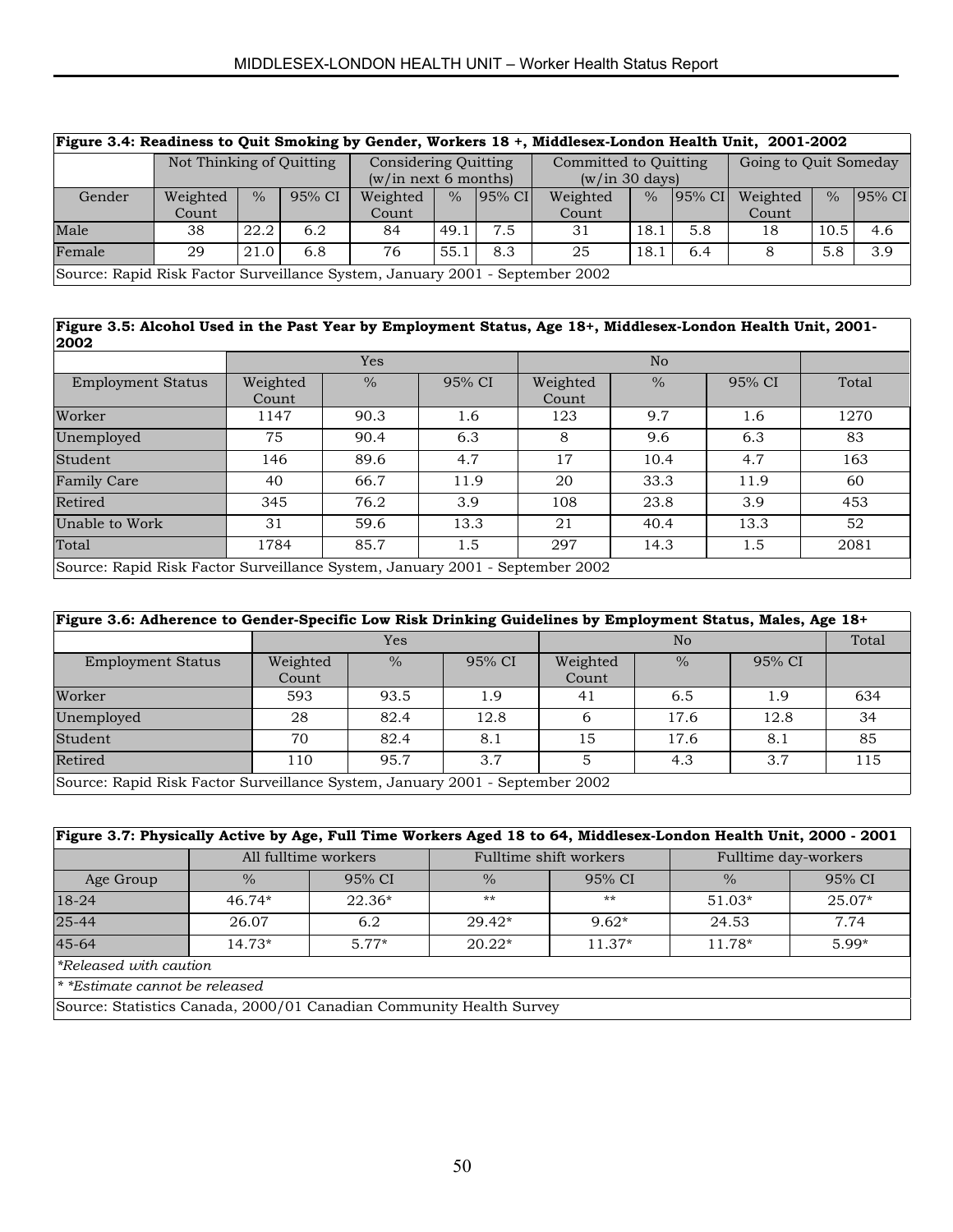| Figure 3.8: Physically Active by Gender, Full Time Workers Aged 18 to 64, Middlesex-London Health Unit, 2000 -<br> 2001 |               |                      |               |                        |                      |         |  |  |  |  |
|-------------------------------------------------------------------------------------------------------------------------|---------------|----------------------|---------------|------------------------|----------------------|---------|--|--|--|--|
|                                                                                                                         |               | All fulltime workers |               | Fulltime shift workers | Fulltime day-workers |         |  |  |  |  |
| Gender                                                                                                                  | $\frac{0}{0}$ | 95% CI               | $\frac{0}{0}$ | 95% CI                 | $\%$                 | 95% CI  |  |  |  |  |
| Males                                                                                                                   | $27.66*$      | $6.34*$              | 32.78         | 12.64                  | $25.11*$             | $8.32*$ |  |  |  |  |
| Females                                                                                                                 | 18.76         | 5.83                 | 19.84*        | $10.1*$                | 18.21                | 7.75    |  |  |  |  |
| <i><b>Released with caution</b></i>                                                                                     |               |                      |               |                        |                      |         |  |  |  |  |
| Source: Statistics Canada, 2000/01 Canadian Community Health Survey                                                     |               |                      |               |                        |                      |         |  |  |  |  |

| Figure 4.1: Self-Rated Health Status by Employment Status, Age 18+, Middlesex-London Health Unit, 2001 - 2002 |                                                                              |                     |        |                   |               |        |                   |               |        |       |
|---------------------------------------------------------------------------------------------------------------|------------------------------------------------------------------------------|---------------------|--------|-------------------|---------------|--------|-------------------|---------------|--------|-------|
|                                                                                                               |                                                                              | Excellent/Very Good |        |                   | Good          |        |                   | Fair/Poor     |        |       |
| Employment<br><b>Status</b>                                                                                   | Weighted<br>Count                                                            | $\frac{0}{0}$       | 95% CI | Weighted<br>Count | $\frac{0}{0}$ | 95% CI | Weighted<br>Count | $\frac{0}{0}$ | 95% CI | Total |
| Worker                                                                                                        | 893                                                                          | 68.1                | 2.5    | 343               | 26.1          | 2.4    | 76                | 5.8           | 1.3    | 1312  |
| Unemployed                                                                                                    | 42                                                                           | 52.5                | 10.9   | 23                | 28.8          | 9.9    | 15                | 18.8          | 8.6    | 80    |
| Student                                                                                                       | 132                                                                          | 63.5                | 6.5    | 64                | 30.8          | 6.3    | 12                | 5.8           | 3.2    | 208   |
| <b>Family Care</b>                                                                                            | 34                                                                           | 54.0                | 12.3   | 24                | 38.1          | 12.0   | 5                 | 7.9           | 6.7    | 63    |
| Retired                                                                                                       | 173                                                                          | 47.0                | 5.1    | 111               | 30.2          | 4.7    | 84                | 22.8          | 4.3    | 368   |
| Unable to Work                                                                                                | 8                                                                            | 17.0                | 10.7   | 12                | 25.5          | 12.5   | 27                | 57.4          | 14.1   | 47    |
| 577<br>2078<br>61.7<br>27.8<br>1282<br>2.1<br>1.9<br>219<br>10.5<br>Total<br>1.3                              |                                                                              |                     |        |                   |               |        |                   |               |        |       |
|                                                                                                               | Source: Rapid Risk Factor Surveillance System, January 2001 – September 2002 |                     |        |                   |               |        |                   |               |        |       |

|  |  |  |  |  |  | Figure 4.2: Chronic Disease by Employment Status, Age 18+, Middlesex-London Health Unit, 2001-2002 |
|--|--|--|--|--|--|----------------------------------------------------------------------------------------------------|
|  |  |  |  |  |  |                                                                                                    |
|  |  |  |  |  |  |                                                                                                    |

|                                                                              |                   | Yes           |        |                   | N <sub>o</sub> |        |       |  |  |
|------------------------------------------------------------------------------|-------------------|---------------|--------|-------------------|----------------|--------|-------|--|--|
| <b>Employment Status</b>                                                     | Weighted<br>Count | $\frac{0}{0}$ | 95% CI | Weighted<br>Count | $\frac{0}{0}$  | 95% CI | Total |  |  |
| Worker                                                                       | 303               | 23.3          | 2.3    | 1000              | 76.7           | 2.3    | 1303  |  |  |
| Unemployed                                                                   | 27                | 33.8          | 10.4   | 53                | 66.3           | 10.4   | 80    |  |  |
| Student                                                                      | 34                | 16.5          | 5.1    | 172               | 83.5           | 5.1    | 206   |  |  |
| <b>Family Care</b>                                                           | 22                | 35.5          | 11.9   | 40                | 64.5           | 11.9   | 62    |  |  |
| Retired                                                                      | 232               | 62.7          | 4.9    | 138               | 37.3           | 4.9    | 370   |  |  |
| Unable to Work                                                               | 31                | 67.4          | 13.5   | 15                | 32.6           | 13.5   | 46    |  |  |
| Total                                                                        | 649               | 31.4          | 2.0    | 1418              | 68.6           | 2.0    | 2067  |  |  |
| Source: Rapid Risk Factor Surveillance System, January 2001 - September 2002 |                   |               |        |                   |                |        |       |  |  |

|                                                                              | Figure 4.3: Chronic Disease by Age, Workers Aged 18 - 64, Middlesex-London Health Unit, 2001-2002 |               |        |          |               |        |       |  |  |  |  |  |
|------------------------------------------------------------------------------|---------------------------------------------------------------------------------------------------|---------------|--------|----------|---------------|--------|-------|--|--|--|--|--|
|                                                                              |                                                                                                   | Yes           |        |          |               |        |       |  |  |  |  |  |
| Age Group                                                                    | Weighted                                                                                          | $\frac{0}{0}$ | 95% CI | Weighted | $\frac{0}{0}$ | 95% CI | Total |  |  |  |  |  |
|                                                                              | Count                                                                                             |               |        | Count    |               |        |       |  |  |  |  |  |
| 18-24                                                                        | 32                                                                                                | 19.5          | 6.1    | 132      | 80.5          | 6.1    | 164   |  |  |  |  |  |
| $25 - 44$                                                                    | 104                                                                                               | 16.0          | 2.8    | 545      | 84.0          | 2.8    | 649   |  |  |  |  |  |
| 45-64                                                                        | 32.9<br>67.1<br>147<br>300<br>447<br>4.4<br>4.4                                                   |               |        |          |               |        |       |  |  |  |  |  |
| Source: Rapid Risk Factor Surveillance System, January 2001 - September 2002 |                                                                                                   |               |        |          |               |        |       |  |  |  |  |  |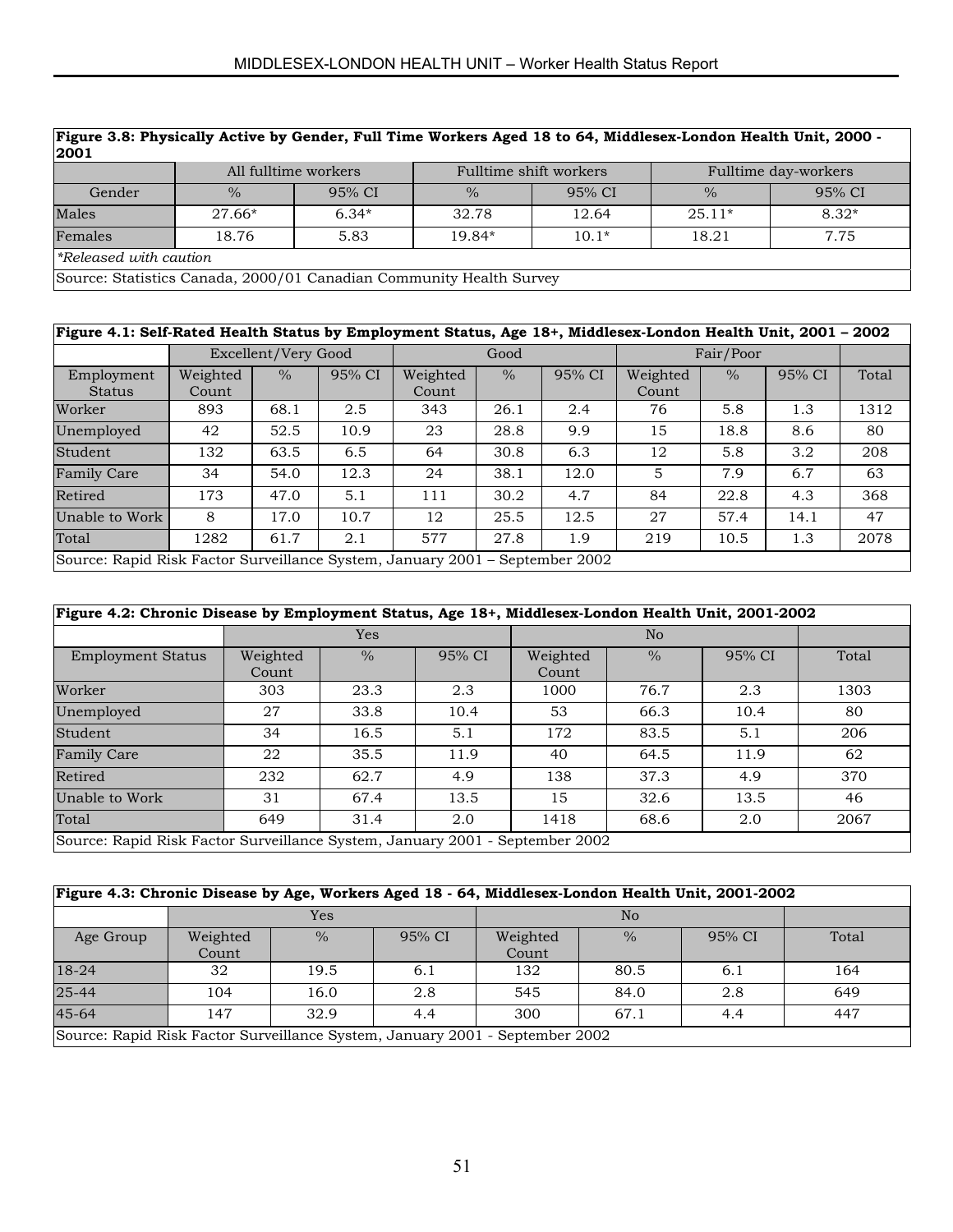# MIDDLESEX-LONDON HEALTH UNIT – Worker Health Status Report

| Figure 4.5 Weight Status by Age, Workers Ages 20 - 64, Middlesex London Health Unit, 2001-2002 |                                                                              |               |     |                 |               |        |            |               |        |          |               |        |       |
|------------------------------------------------------------------------------------------------|------------------------------------------------------------------------------|---------------|-----|-----------------|---------------|--------|------------|---------------|--------|----------|---------------|--------|-------|
|                                                                                                | Underweight                                                                  |               |     | Healthy         |               |        | Overweight |               |        | Obese    |               |        |       |
| Age                                                                                            | Weighted                                                                     | $\frac{0}{0}$ |     | 95% CI Weighted | $\frac{0}{2}$ | 95% CI | Weighted   | $\frac{0}{0}$ | 95% CI | Weighted | $\frac{0}{0}$ | 95% CI | Total |
| Group                                                                                          | Count                                                                        |               |     | Count           |               |        | Count      |               |        | Count    |               |        |       |
| $20 - 24$                                                                                      | 7                                                                            | 5.2           | 3.7 | 93              | 68.9          | 7.8    | 28         | 20.7          | 6.8    | 7        | 5.2           | 3.7    | 135   |
| 25-44                                                                                          | 17                                                                           | 2.8           | 1.3 | 290             | 47.0          | 3.9    | 218        | 35.3          | 3.8    | 92       | 14.9          | 2.8    | 617   |
| $45 - 64$                                                                                      | $\star$                                                                      |               |     | 160             | 38.3          | 4.7    | 194        | 46.4          | 4.8    | 62       | 14.8          | 3.4    | 418   |
|                                                                                                | $\ast$ Number suppressed (<5)                                                |               |     |                 |               |        |            |               |        |          |               |        |       |
|                                                                                                | Source: Rapid Risk Factor Surveillance System, January 2001 - September 2002 |               |     |                 |               |        |            |               |        |          |               |        |       |

|           | Figure 4.6: Falls by Work Status by Age, Workers Aged 18 - 64, Middlesex-London Health Unit, 2001-2002 |      |        |                   |               |        |                   |               |        |       |  |  |  |
|-----------|--------------------------------------------------------------------------------------------------------|------|--------|-------------------|---------------|--------|-------------------|---------------|--------|-------|--|--|--|
|           | Serious Fall                                                                                           |      |        | Minor Fall        |               |        | No Fall           |               |        | Total |  |  |  |
| Age Group | Weighted<br>Count                                                                                      | $\%$ | 95% CI | Weighted<br>Count | $\frac{0}{0}$ | 95% CI | Weighted<br>Count | $\frac{0}{0}$ | 95% CI |       |  |  |  |
| 18-24     | 17                                                                                                     | 10.3 | 3.4    | 38                | 23.0          | 4.7    | 110               | 66.7          | 5.2    | 313   |  |  |  |
| $25 - 44$ | 54                                                                                                     | 8.3  | 1.5    | 88                | 13.6          | 1.9    | 507               | 78.1          | 2.3    | 1244  |  |  |  |
| $45 - 64$ | $\overline{31}$                                                                                        | 6.9  | 1.7    | 52                | 11.6          | 2.1    | 367               | 81.6          | 2.6    | 869   |  |  |  |
|           | Source: Rapid Risk Factor Surveillance System, January 2001 - September 2002                           |      |        |                   |               |        |                   |               |        |       |  |  |  |

#### **Figure 5.1: Self-perceived High Work Stress by Gender, Full Time Workers Aged 18 to 64, Middlesex-London Health Unit, 2000 - 2001**

|                              |               | Males  |         | Females |        |         |  |
|------------------------------|---------------|--------|---------|---------|--------|---------|--|
|                              | $\frac{0}{0}$ | Low CI | High CI | $\%$    | Low CI | High CI |  |
| <b>MLHU</b>                  | 34            | 28.2   | 40.3    | 44      | 35.3   | 52.5    |  |
| <i>Released with caution</i> |               |        |         |         |        |         |  |

Source: Statistics Canada, 2000/01 Canadian Community Health Survey

#### **Figure 5.2: Support Total Smoking Ban in the Workplace by Gender and Shift Work Status, Workers Aged 18+, Middlesex-London Health Unit, 2001-2002**

|        | Gender Shift Status                                                          | Weighted Count | $\frac{0}{0}$ | 95% CI | Total |  |  |  |  |  |
|--------|------------------------------------------------------------------------------|----------------|---------------|--------|-------|--|--|--|--|--|
| Male   | Day Worker                                                                   | 114            | 48.3          | 6.4    | 236   |  |  |  |  |  |
|        | Shift Worker                                                                 | 48             | 36.9          | 8.3    | 130   |  |  |  |  |  |
|        | Total                                                                        | 162            | 44.3          | 5.1    | 366   |  |  |  |  |  |
| Female | Day Worker                                                                   | 135            | 64.9          | 6.5    | 208   |  |  |  |  |  |
|        | Shift Worker                                                                 | 51             | 49.5          | 9.7    | 103   |  |  |  |  |  |
|        | Total                                                                        | 186            | 59.8          | 5.4    | 311   |  |  |  |  |  |
|        | Source: Rapid Risk Factor Surveillance System, January 2001 - September 2002 |                |               |        |       |  |  |  |  |  |

#### **Figure 5.3: Support Total Smoking Ban in the Workplace by Age, Workers, Aged 18 - 64, Middlesex-London Health Unit, 2001-2002**

|           |                | Workers                                                                      |        |
|-----------|----------------|------------------------------------------------------------------------------|--------|
| Age Group | Weighted Count | $\frac{0}{0}$                                                                | 95% CI |
| $18-24$   | 28             | 31.8                                                                         | 9.7    |
| $25 - 44$ | 170            | 49.0                                                                         | 5.3    |
| 45-64     | 145            | 62.0                                                                         | 6.2    |
|           |                | Source: Rapid Risk Factor Surveillance System, January 2001 - September 2002 |        |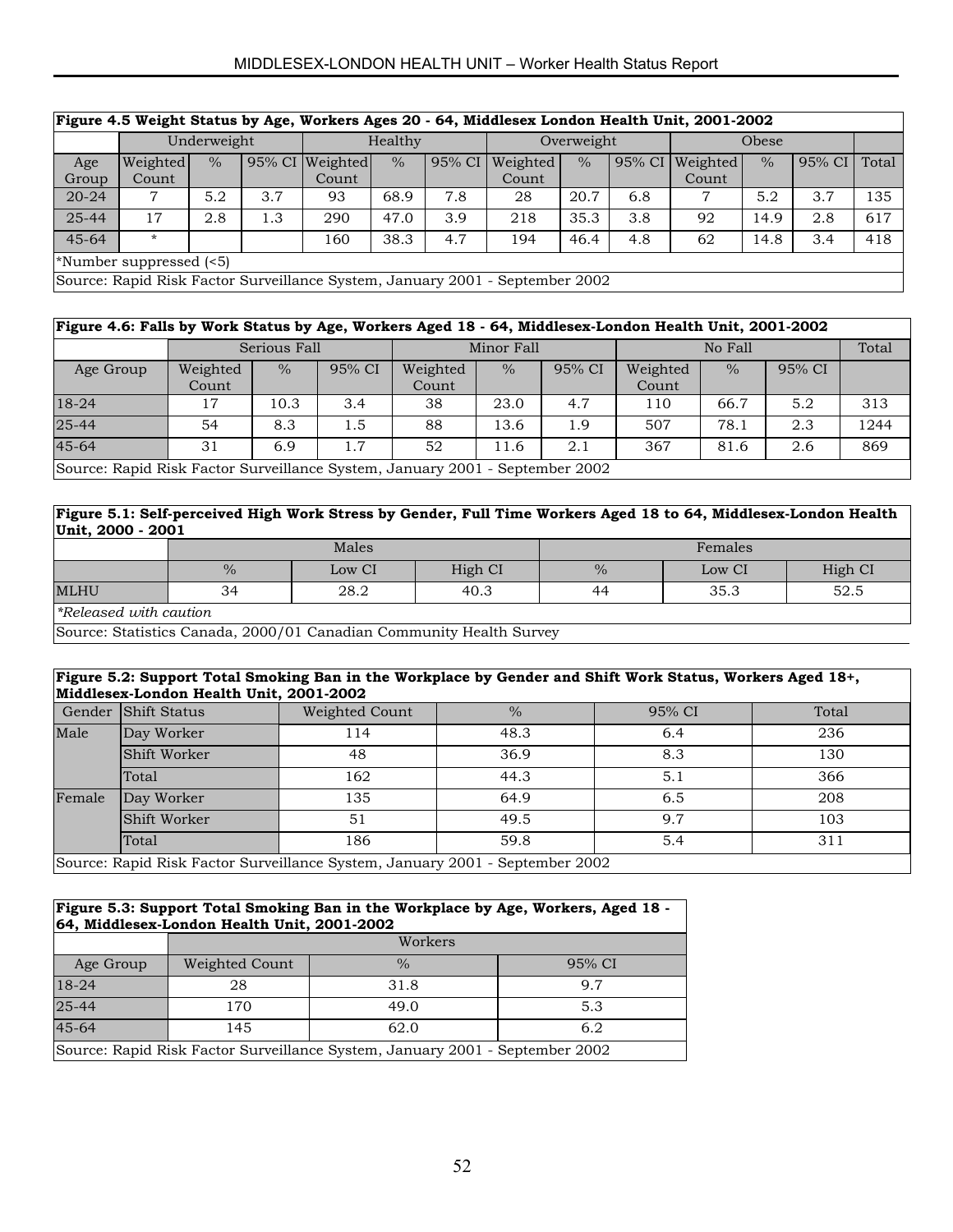| Figure 5.4: Household Smoke-free Status, Workers, Aged 18+, Middlesex-London Health Unit, 2001-2002 |                                                                              |        |                      |               |        |                        |               |        |       |  |  |
|-----------------------------------------------------------------------------------------------------|------------------------------------------------------------------------------|--------|----------------------|---------------|--------|------------------------|---------------|--------|-------|--|--|
|                                                                                                     | Completely Smoke-Free                                                        |        | Some Smoking Allowed |               |        | <b>Smoking Allowed</b> |               |        |       |  |  |
| Weighted                                                                                            | $\frac{0}{0}$                                                                | 95% CI | Weighted             | $\frac{0}{2}$ | 95% CI | Weighted               | $\frac{0}{0}$ | 95% CI | Total |  |  |
| Count                                                                                               |                                                                              |        | Count                |               |        | Count                  |               |        |       |  |  |
| 231<br>711<br>59.9<br>20.6<br>19.5<br>244<br>2.3<br>2.8<br>2.3                                      |                                                                              |        |                      |               |        |                        |               |        | 1186  |  |  |
|                                                                                                     | Source: Rapid Risk Factor Surveillance System, January 2001 - September 2002 |        |                      |               |        |                        |               |        |       |  |  |

% 95% CI

| Figure 6.1: Ever Had Pap Smear by Employment Status (Women only) |                   |               |        |                   |                       |        |                   |       |     |  |
|------------------------------------------------------------------|-------------------|---------------|--------|-------------------|-----------------------|--------|-------------------|-------|-----|--|
|                                                                  |                   | Screening PAP |        |                   | PAP for Other Reasons |        |                   | Never |     |  |
| <b>Employment Status</b>                                         | Weighted<br>Count | $\%$          | 95% CI | Weighted<br>Count | $\%$                  | 95% CI | Weighted<br>Count | $\%$  | 95% |  |
| Worker                                                           | 521               | 85.6          | 2.8    | 52                | 8.5                   | 2.2    | 36                | 5.9   | 1.9 |  |
| Unemployed                                                       | 32                | 76.2          | 12.9   | 6                 | 14.3                  | 10.6   | 4                 | 9.5   | 8.9 |  |
| Student                                                          | 66                | 55.9          | 9.0    | 4                 | 3.4                   | 3.3    | 48                | 40.7  | 8.9 |  |
| <b>Family Care</b>                                               | 49                | 83.1          | 9.6    | 6                 | 10.2                  | 7.7    | 4                 | 6.8   | 6.4 |  |

Source: Rapid Risk Factor Surveillance System, January 2001 - September 2002

| Figure 6.2: Has Had a PAP Test by Age Group, Women Aged 18+, Middlesex-London Health Unit, 2001-2002 |                         |               |        |                     |               |        |       |
|------------------------------------------------------------------------------------------------------|-------------------------|---------------|--------|---------------------|---------------|--------|-------|
| <b>Employment Status</b>                                                                             | PAP test within 2 years |               |        | Ever had a PAP test |               |        |       |
| Workers                                                                                              | Weighted<br>Count       | $\frac{0}{0}$ | 95% CI | Weighted<br>Count   | $\frac{0}{0}$ | 95% CI | Total |
| 18-24                                                                                                | 59                      | 76.1          | 9.5    | 63                  | 80.8          | 8.7    | 78    |
| $25 - 44$                                                                                            | 93                      | 31.9          | 5.3    | 2.77                | 94.9          | 2.5    | 292   |
| $45 - 64$                                                                                            | 90                      | 41.0          | 6.5    | 214                 | 97.7          | 2.0    | 219   |
| Source: Rapid Risk Factor Surveillance System, January 2001 - September 2002                         |                         |               |        |                     |               |        |       |

Retired | 176 | 78.2 | 5.4 | 26 | 11.6 | 4.2 | 23 | 10.2 | 4.0 Unable to Work 17 17.3 17.5 3 13.6 14.3 2 9.1 12.0

#### **Figure 6.3: Has Ever Had a Mammogram by Age, Working Women Aged 18 - 64, Middlesex-London Health Unit, 2001-2002**

|                                                                              | $\leq$ 2 yrs. |               |        | $> 2$ yrs. |               |        | <b>Never</b> |               |        |
|------------------------------------------------------------------------------|---------------|---------------|--------|------------|---------------|--------|--------------|---------------|--------|
| Age Group                                                                    | Weighted      | $\leq$ 2 yrs. | 95% CI | Weighted   | $\frac{0}{0}$ | 95% CI | Weighted     | $\frac{0}{0}$ | 95% CI |
|                                                                              | Count         |               |        | Count      |               |        | Count        |               |        |
| $35 - 44$                                                                    | 17            | 18.7          | 8.0    | 12         | 13.2          | 7.0    | 62           | 68.1          | 9.6    |
| $45 - 64$                                                                    | 64            | 54.7          | 9.0    | 19         | 16.2          | 6.7    | 34           | 29.1          | 8.2    |
| Source: Rapid Risk Factor Surveillance System, January 2001 - September 2002 |               |               |        |            |               |        |              |               |        |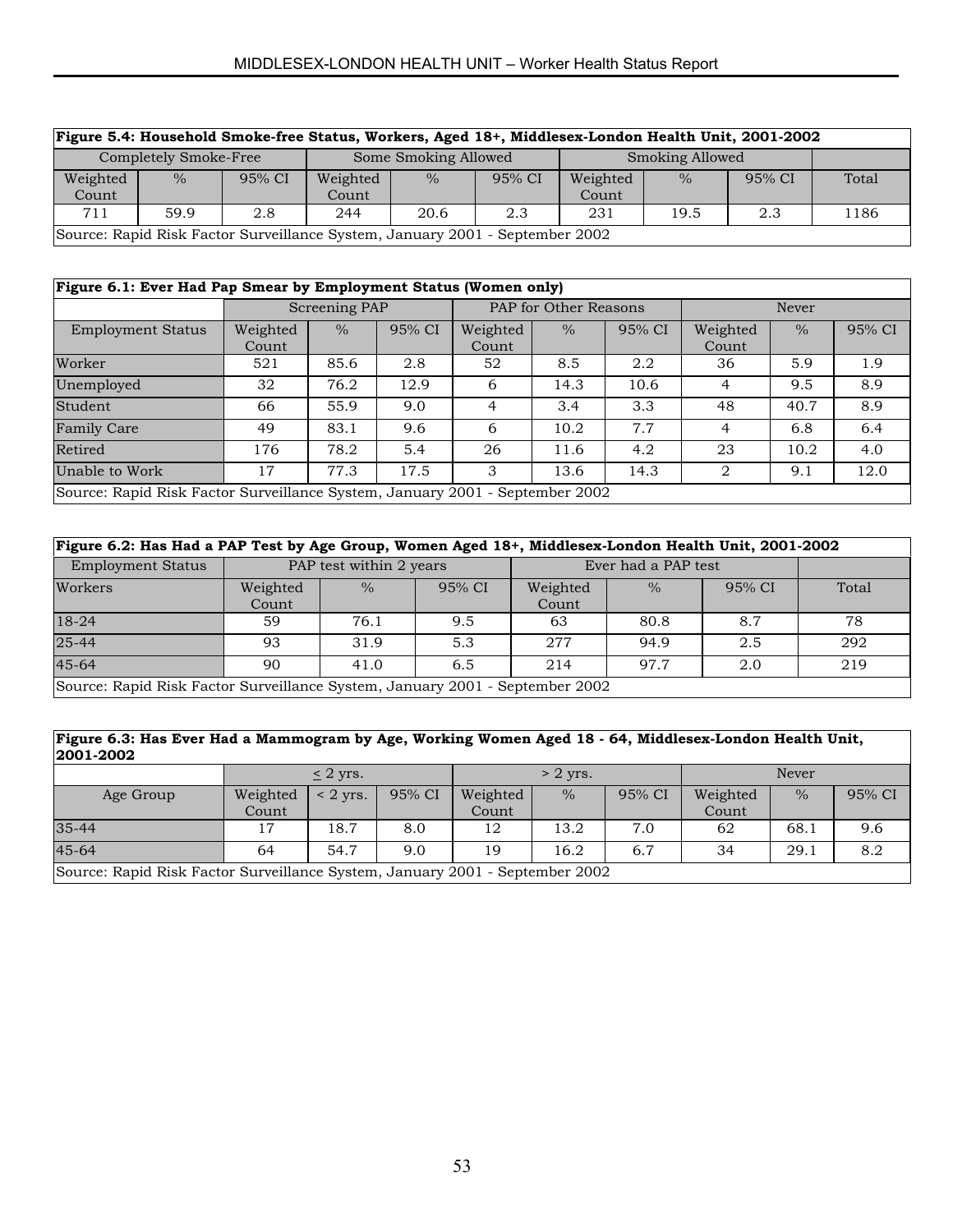| Figure 6.4: Excellent or Very Good Self-rated Oral Health by Employment Status, Aged 18+,<br>Middlesex-London Health Unit, 2001-2002 |                   |               |        |  |  |  |  |
|--------------------------------------------------------------------------------------------------------------------------------------|-------------------|---------------|--------|--|--|--|--|
|                                                                                                                                      | Excellent/V. Good |               |        |  |  |  |  |
| <b>Employment Status</b>                                                                                                             | Weighted Count    | $\frac{0}{0}$ | 95% CI |  |  |  |  |
| Worker                                                                                                                               | 311               | 61.7          | 4.2    |  |  |  |  |
| Unemployed                                                                                                                           | 17                | 53.1          | 17.3   |  |  |  |  |
| Student                                                                                                                              | 51                | 69.9          | 10.5   |  |  |  |  |
| <b>Family Care</b>                                                                                                                   | 16                | 57.1          | 18.3   |  |  |  |  |
| Retired                                                                                                                              | 76                | 58.5          | 8.5    |  |  |  |  |
| Unable to Work                                                                                                                       | 8                 | 44.4          | 23.0   |  |  |  |  |
| Total                                                                                                                                | 479               | 61.0          | 3.4    |  |  |  |  |
| Source: Rapid Risk Factor Surveillance System, May 2001 - December 2001                                                              |                   |               |        |  |  |  |  |

| Figure 6.5: Had Flu Shot by Employment Status, Aged 18+, Middlesex-London Health Unit, 2001-2002 |                   |               |        |                   |               |        |       |
|--------------------------------------------------------------------------------------------------|-------------------|---------------|--------|-------------------|---------------|--------|-------|
|                                                                                                  | $Yes$             |               |        |                   |               |        |       |
| <b>Employment Status</b>                                                                         | Weighted<br>Count | $\frac{0}{0}$ | 95% CI | Weighted<br>Count | $\frac{0}{0}$ | 95% CI | Total |
| Worker                                                                                           | 175               | 37.3          | 4.4    | 294               | 62.7          | 4.4    | 469   |
| Unemployed                                                                                       | 16                | 47.1          | 16.8   | 18                | 52.9          | 16.8   | 34    |
| Student                                                                                          | 18                | 19.1          | 8.0    | 76                | 80.9          | 8.0    | 94    |
| <b>Family Care</b>                                                                               | 11                | 52.4          | 21.4   | 10                | 47.6          | 21.4   | 21    |
| Retired                                                                                          | 105               | 77.2          | 7.1    | 31                | 22.8          | 7.1    | 136   |
| Unable to Work                                                                                   | 10                | 71.4          | 23.7   | 4                 | 28.6          | 23.7   | 14    |
| Total                                                                                            | 335               | 43.6          | 3.5    | 433               | 56.4          | 3.5    | 768   |
| Source: Rapid Risk Factor Surveillance System, January - April 2001, January - April 2002        |                   |               |        |                   |               |        |       |

| Figure 6.6: Had Flu Shot by Age, Workers Aged 18 - 64, Middlesex-London Health Unit, 2001-2002 |                   |      |        |                   |                |        |       |
|------------------------------------------------------------------------------------------------|-------------------|------|--------|-------------------|----------------|--------|-------|
|                                                                                                | Yes               |      |        |                   | N <sub>o</sub> |        |       |
| Age Group                                                                                      | Weighted<br>Count | $\%$ | 95% CI | Weighted<br>Count | $\frac{0}{0}$  | 95% CI | Total |
| $18-24$                                                                                        | 12                | 21.1 | 10.6   | 45                | 78.9           | 10.6   | 57    |
| 25-44                                                                                          | 84                | 33.9 | 5.9    | 164               | 66.1           | 5.9    | 248   |
| $45 - 64$                                                                                      | 67                | 46.2 | 8.1    | 78                | 53.8           | 8.1    | 145   |
| Source: Rapid Risk Factor Surveillance System, January - April 2001, January - April 2002      |                   |      |        |                   |                |        |       |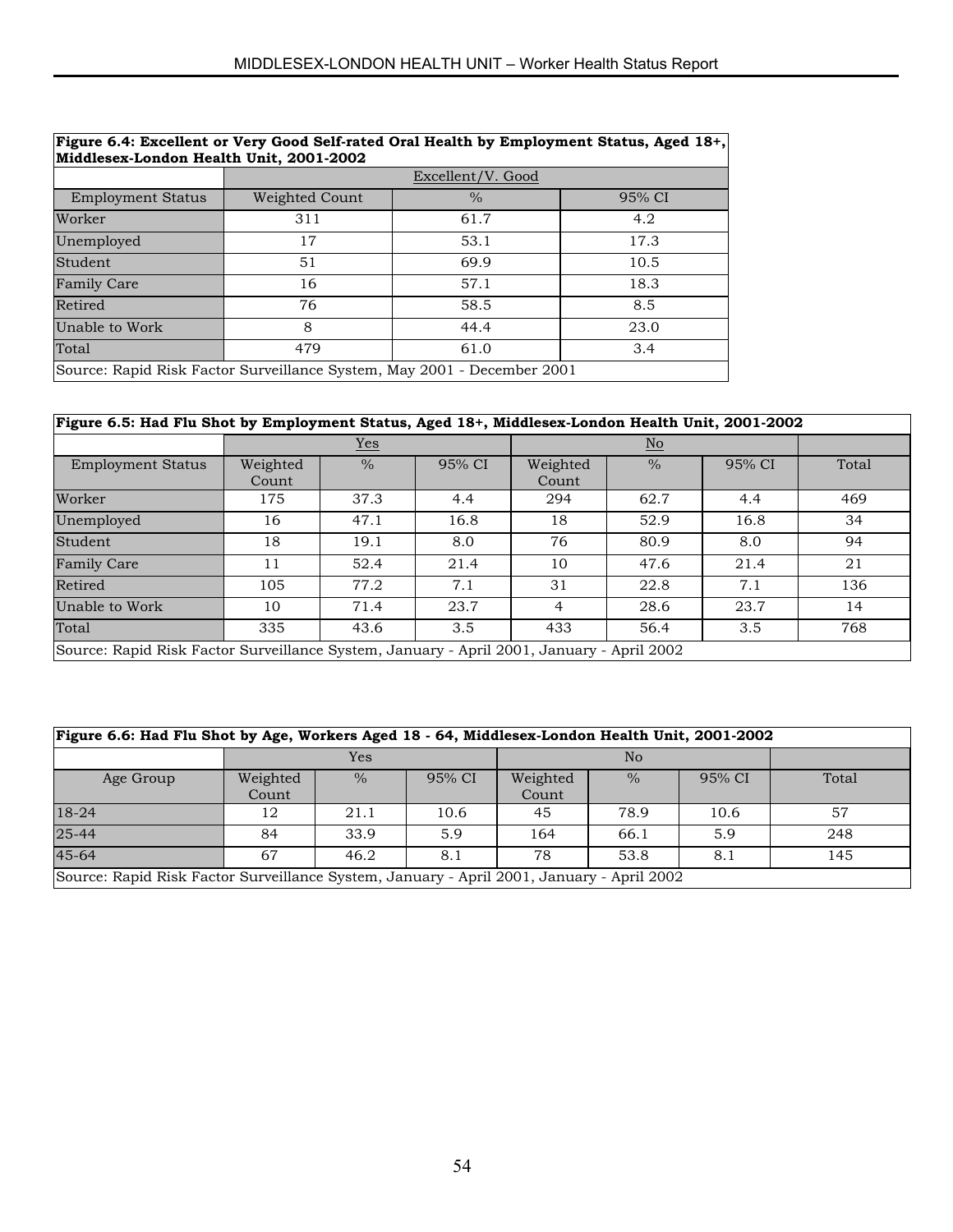# **References**

 $\overline{a}$ 

1 Ontario Ministry of Health (1997). Mandatory Health Programs and Services Guidelines. Toronto: Author.

2 Bondy SJ, Rehm J, Ashley MJ, Walsh G, Single E, Room R. (1999). Low-risk drinking guidelines: the scientific evidence. CMAJ, 90(4), 264-270.

3 Ontario Workplace Safety and Insurance Board. (2001). Health and Safety Way Chronology. http://www.wsib.on.ca/wsib/wsibsite.nsf/public/PreventionHealthSafetyWay2001Chronology. Accessed October, 2004.

4 Department of Human Resources and Skills Development. (2004). Canadian Legislation Relating To Joint Occupational Health and Safety Committees. http://www.hrsdc.gc.ca/en/lp/spila/clli/ohslc/03legislation\_joint\_occupational\_health\_safety\_committees.shtml. Accessed October, 2004.

5 O'Donnell, MP. (Ed.) (2002). Health Promotion in the Workplace, 3rd edition. Albany: Delmar Thompson Learning.

6 Eakin JM. (1999). Public health and workplace health promotion. Public Health and Epidemiology Report Ontario, 10(5), 79-84.

7 Lowe GS, Schellenberg G, Shannon HS. (2003). Correlates of employees' perceptions of a healthy work environment. Am J Health Promot, 17(6), 390-399.

8 Duxbury L, Higgins C, Coghill D. (2003). Voices of Canadians: Seeking Work-Life Balance. Hull: Human Resources Development Canada.

9 Health Canada. (1997). Canada's Food Guide to Healthy Eating. Ottawa: Minister of Public Works and Government Services Canada.

10 Ontario Office of Francophone Affairs. (2002) The French Language Services Act. www.ofa.gov.on.ca/english/FLSA.html. Accessed March, 2004.

11 Statistics Canada. (2002). 2001 Census. Ottawa: Supply and Services Canada.

12 Sanderson R, Beyers J, Palangio A, Heslegrave RJ, Picard L. Population Health Consequences of Shiftwork in Ontario. Technical Report. PHRED, 2002.

13 Canadian Fitness and Lifestyle Research Institute. (1998). Workplace Health System: Influencing Employee Health. Ottawa: Canadian Fitness and Lifestyle Institute. www.hc-sc.gc.ca/hecs-sesc/workplace/pdf/workplaceInf\_en.pdf. Accessed March, 2004.

 $14$  O'Donnell, MP. (Ed.) (2002). Health Promotion in the Workplace,  $3<sup>rd</sup>$  edition. Albany: Delmar Thompson Learning.

15 Sheppard R. (1996). Worksite fitness and exercise programs: a review of methodology and health impact. Am J Health Promot, 10, 436-452.

<sup>16</sup> Hennrikus DJ, Jeffrey RW. (1996). Worksite intervention for weight control: a review of the literature. Am J Health Promot, 10(6), 471-498.

17 Eriksen MP, Gottlieb NH. (1998). A review of the health impact of smoking control at the workplace. Am J Health Promot, 13(2), 83-104.

18 Roman PM, Blum TC. (1996). Alcohol: a review of the impact of worksite interventions on health and behavioral outcomes. Am J Health Promot, 11(2), 136-149.

19 Sesso HD. (2001). Alcohol and cardiovascular health: recent findings. Am J Cardiovasc Drugs, 1(3), 167-172.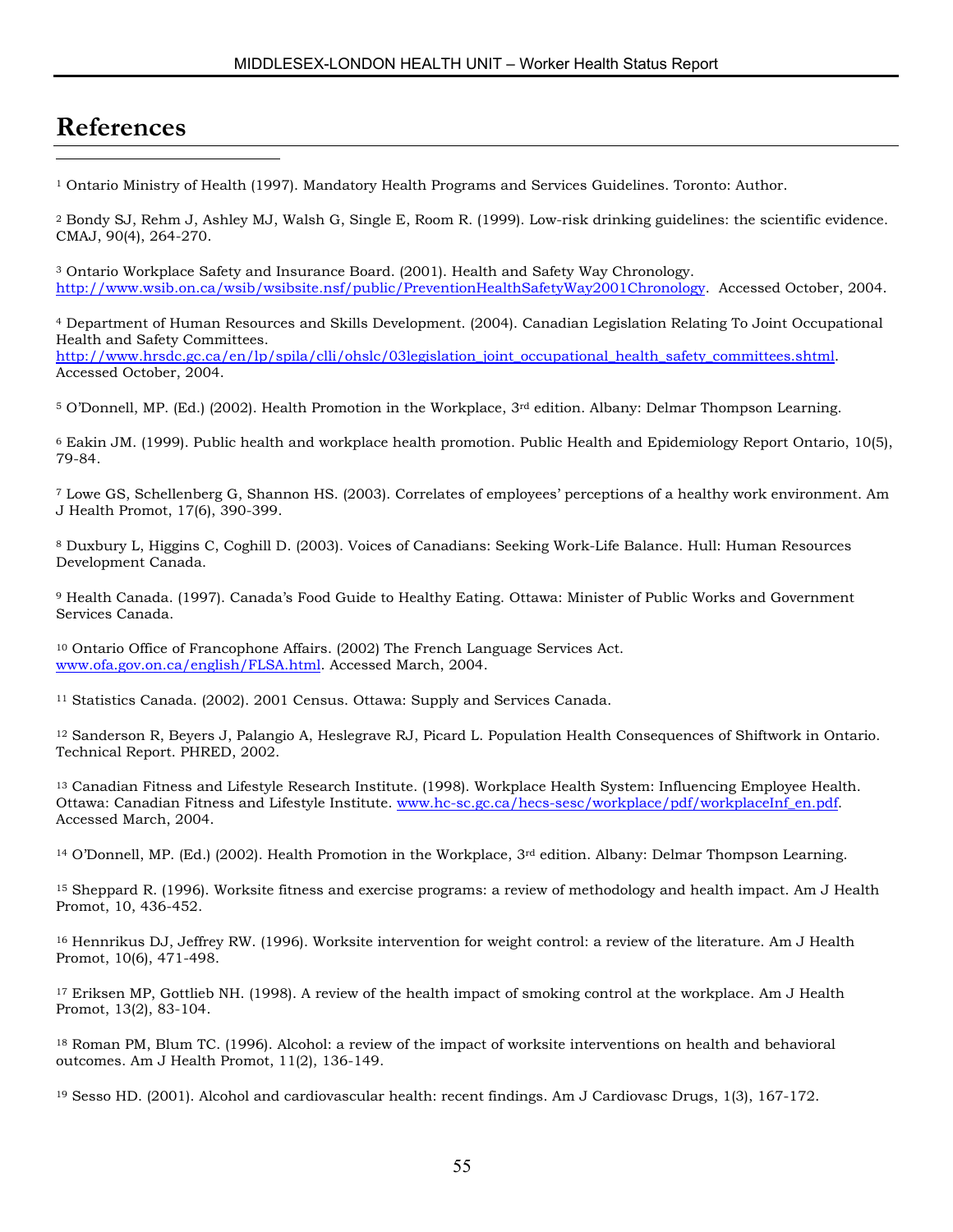20 Health Canada. (1998). Canada's Physical Activity Guide to Healthy Active Living. Ottawa: Health Canada.

|  | <sup>21</sup> Statistics Canada. (2002). Non-communicable Chronic Illness. Canada e-Book. |
|--|-------------------------------------------------------------------------------------------|
|  | http://142.206.72.67/02/02b/02b 006 e.htm. Accessed March, 2004.                          |

 $\overline{a}$ 

22 Belanger A, Martel L, Berthelot JM, Wilkins R. (2002). Gender differences in disability-free life expectancy for selected risk factors and chronic conditions in Canada. J Women Aging, 14(1-2), 61-83.

23 Heart and Stroke Foundation of Canada. (2003). The Growing Burden of Heart Disease and Stroke in Canada 2003. Ottawa: Heart and Stroke Foundation of Canada.

 $24$  Rippe JM, Crossley S, Ringer R, (1998). Obesity as a chronic disease: modern medical and lifestyle management. J Am Diet Assoc, 98(10Suppl 2), S9-15.

25 Birmingham CL, Muller JL, Palepu A, Spinelli JJ, Anis AH. (1999). The cost of obesity in Canada. CMAJ, 160, 483-488.

26 Canadian Centre for Occupational Health and Safety. (1999). Prevention of Slips, Trips, and Falls. http://www.ccohs.ca/oshanswers/safety\_haz/falls.html. Accessed March, 2004.

27 WSIB. Preventing Slips, Trips and Falls in the Workplace. Workplace Safety and Insurance Board. www.wsib.on.ca/wsib/wsibsite.nsf/LookupFiles/DownloadableFileSlipsBrochure\_2130A/\$File/Slips2130A.pdf. Accessed April, 2004.

28 Chau N, Gauchard GC, Siegfried C, Benamghar L, Dangelzer JL, Francais M, Jacquin R, Sourdot A, Perrin PP, Mur JM. (2003). Relationships of job, age, and life conditions with the causes and severity of occupational injuries in construction workers. Occup Environ Health, 77(1), 60-66.

29 Kines P, Mikkelsen KL. (2003). Effects of firm size on risks and reporting of elevation fall injury in construction trades. J Occup Environ Med, 45(10), 1074-1078.

30 Holmes WF, MacGregor EA, Dodick D. (2001). Migraine-related disability: impact and implications for sufferers' lives and clinical issues. Neurology, 56(6 Suppl 1), S13-19.

31 Pryse-Phillips W, Findlay H, Tugwell P, Edmeads J, Murray TJ, Nelson RF. (1992). A Canadian population survey on the clinical, epidemiologic and societal impact of migraine and tension-type headache. Can J Neurol Sci, 19(3), 333-339.

32 Dimon A. (1997). One Big Headache. Benefits Canada Magazine. www.benefitscanada.com/content/legacy/Content/1997/02-97/f23.html. Accessed March, 2004.

33 Canadian Mental Health Association, Ontario. Mental Health Works. http://www.mentalhealthworks.ca/employees/faq/question12.asp. Accessed March, 2004.

34 Statistics Canada. (2001). Stress and well-being. The Health Divide—How the Sexes Differ. Health Reports, 12(3), 21- 32.

35 Belkic K, Schnall P, Landsbergis P, Baker D. (2000). The workplace and cardiovascular health: conclusions and thoughts for a future agenda. Occup Med, 15(1), 307-321.

36 Ng DM, Jeffery RW. (2003). Relationships between perceived stress and health behaviors in a sample of working adults. Health Psychol, 22(6), 638-642.

37 Williams C. (2003) Sources of workplace stress. Perspectives, 4(6), 3-16. Statistics Canada Catalogue no. 75-001-XIE.

38 Gori GB. (1995). Environmental tobacco smoke and coronary heart syndromes: absence of an association. Regul Toxicol Pharmacol, 21(2), 81-95.